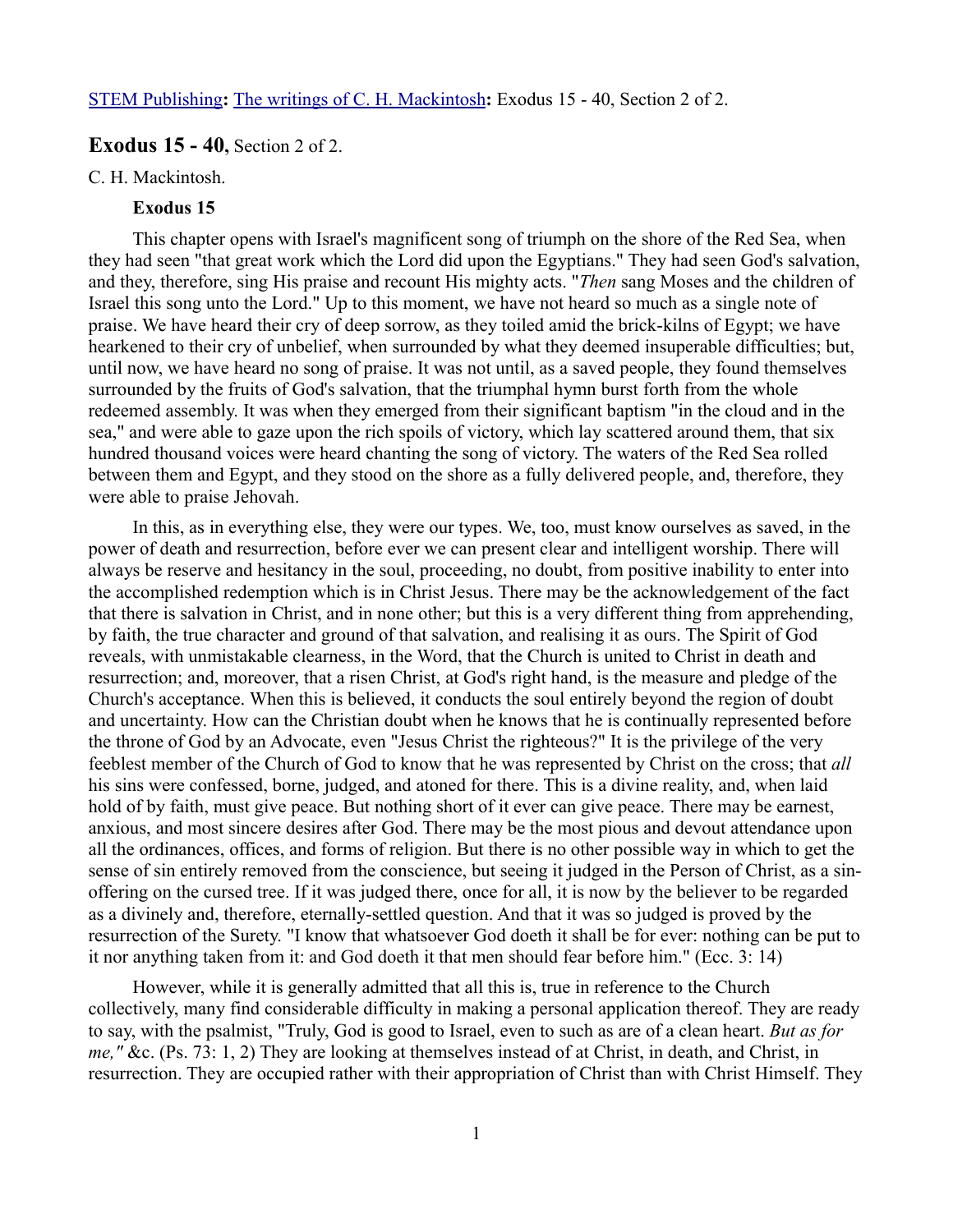are thinking of their capacity rather than their title. Thus they are kept in a state of the most distressing uncertainty; and, as a consequence, they are never able to take the place of happy, intelligent worshippers. They are praying for salvation instead of rejoicing in the conscious possession of it. They are looking at their imperfect fruits instead of Christ's perfect atonement.

Now, in looking through the various notes of this song, in Exodus 15, we do not find a single note about *self*, its doings, its sayings, its feelings, or its fruits. It is all about Jehovah from beginning to end. It begins with, "I will sing unto the Lord, for *he* hath triumphed gloriously: the horse and his rider hath *he* thrown into the sea." This is a specimen of the entire song. It is a simple record of the attributes and actings of Jehovah. In Ex. 14 the hearts of the people? had, as it were, been pent up, by the excessive pressure of their circumstances: but in Ex. 15 the pressure is removed, and their hearts find full vent in a sweet song of praise. Self is forgotten. Circumstances are lost sight of. One object, and but one, fills their vision, and that object is the Lord Himself in His character and ways. They were able to say, "Thou, Lord, hast made me glad through thy work; I will triumph in the works of thy hands." (Ps. 92: 4) This is true worship. It is when poor worthless self, with all its belongings, is lost sight of, and Christ alone fills the heart, that we present proper worship. There is no need for the efforts of a fleshly pietism to awaken in the soul feelings of devotion. Nor is there any demand whatever for the adventitious appliances of religion, so called, to kindle in the soul the flame of acceptable worship. Oh! no; let but the heart be occupied with the Person of Christ, and "songs of praise" will be the natural result. It is impossible for the eye to rest on Him and the spirit not be bowed in holy worship. If we contemplate the worship of the hosts which surround the throne of God and the Lamb, we shall find that it is ever evoked by the presentation of some special feature of divine excellence or divine acting. Thus should it be with the Church on earth; and when it is not so, it is because we allow things to intrude upon us which have no place in the regions of unclouded light and unalloyed blessedness. In all true worship, God Himself is at once the object of worship, the subject of worship, and the power of worship.

Hence Exodus 15 is a fine specimen of a song of praise. It is the language of a redeemed people celebrating the worthy praise of Him who had redeemed them. "The Lord is my strength and song, and he is become my salvation: He is my God, and I will prepare him an habitation; my fathers God, and I will exalt him. The Lord is a man of war, the Lord is his name, ... thy right hand, O Lord is become glorious in power: thy right hand, O Lord, hath dashed in pieces the enemy ....who is like unto thee, O Lord, among the gods? Who is like thee, glorious in holiness, fearful in praises, doing wonders? . . . . Thou, in thy mercy, hast led forth the people which thou hast redeemed: thou hast guided them in thy strength unto thy holy habitation. . . . The Lord shall reign for ever and ever." How comprehensive is the range of this song. It begins with redemption and ends with the glory. It begins with the cross, and ends with the kingdom. It is like a beauteous rainbow, of which one end dips in "the sufferings," and the other in "the glory which should follow." It is all about Jehovah. It is an outpouring of soul produced by a view of God and His gracious and glorious actings.

Moreover, it does not stop short of the actual accomplishment of the divine purpose; as we read, "Thou *hast guided* them in thy strength unto thy holy habitation." The people were able to say this, though they had but just planted their foot on the margin of the desert. It was not the expression of a vague hope. It was not feeding upon poor blind chance. Oh! no; when the soul is wholly occupied with God, it is enabled to launch out into all the fullness of His grace, to bask in the sunshine of His countenance, and delight itself in the rich abundance of His mercy and loving-kindness. There is not a cloud upon the prospect, when the believing soul, taking its stand upon the eternal rock on which redeeming love has set it in association with a risen Christ, looks up into the spacious vault of God's infinite plans and purposes, and dwells upon the effulgence of that glory which God has prepared for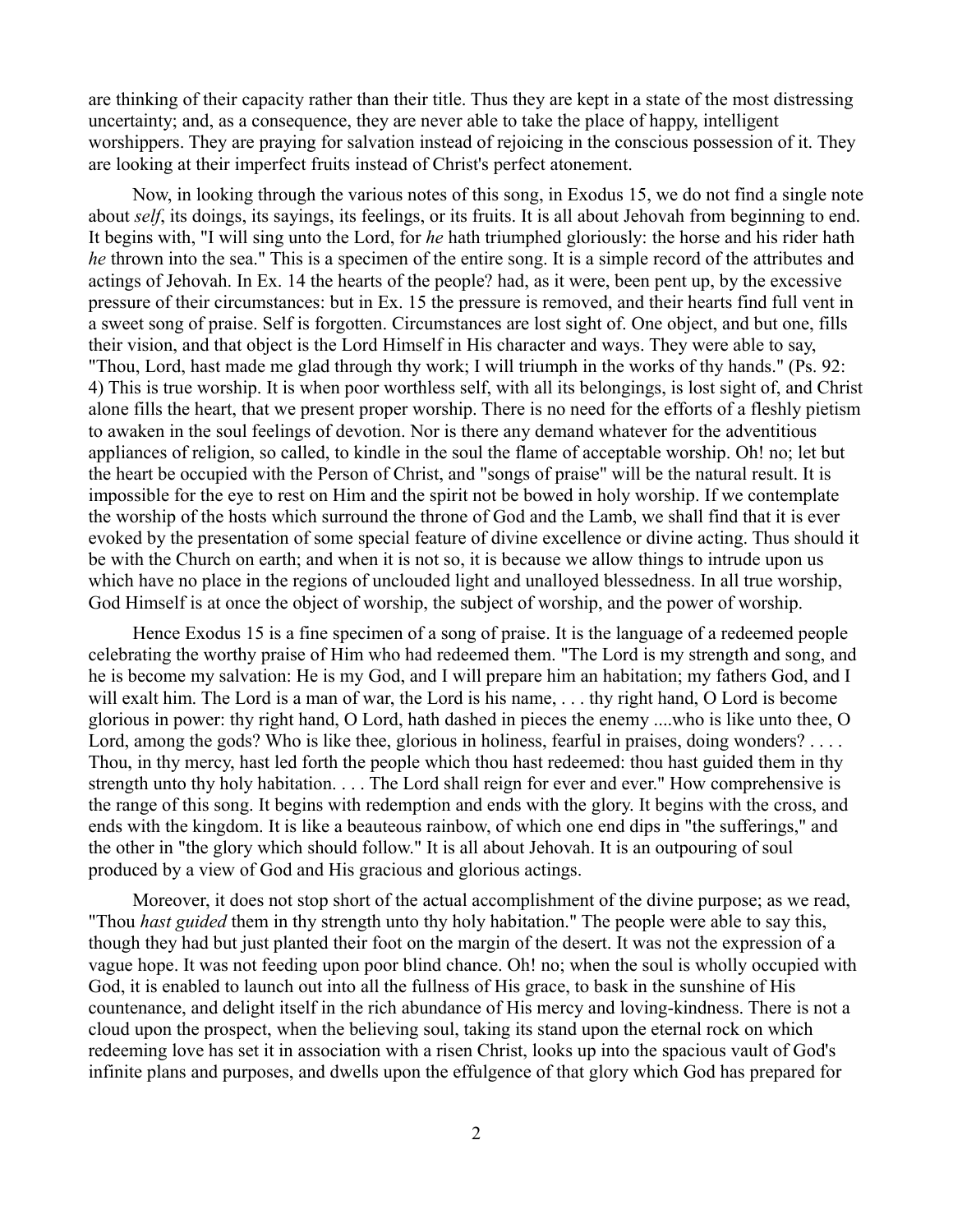all those who have washed their robes and made them white in the blood of the Lamb.

This will account for the peculiarly brilliant, elevated, and unqualified character of all those bursts of praise which we find throughout sacred Scripture, The creature is set aside; God is the object. He fills the entire sphere of the soul's vision. There is nothing of man, his feelings, or his experiences, and, therefore, the stream of praise flows copiously and uninterruptedly forth. How different is this from some of the hymns which we so often hear sung in Christian assemblies, so full of our failings, our feebleness, our shortcomings. The fact is, we can never sing with real, spiritual intelligence and power when we are looking at ourselves We shall ever be discovering something within which will act as a drawback to our worship. Indeed, with many, it seems to be accounted a Christian grace to be in a continual state of doubt and hesitation; and, as a consequence, their hymns are quite in character with their condition. Such persons, however sincere and pious, have never yet, in the actual experience of their souls, entered upon the proper ground of worship. They have not yet got done with themselves. They have not passed through the sea; and, as a spiritually baptised people, taken their stand on the shore, in the power of resurrection. They are still, in some way or another, occupied with self. They do not regard self as a crucified thing, with which God is for ever done.

May the Holy Ghost lead all God's people into fuller, clearer, and worthier apprehensions of their place and privilege as those who, being washed from their sins in the blood of Christ, are presented before God in all that infinite and unclouded acceptance in which He stands, as the risen and glorified Head of His Church. Doubts and fears do not become them, for their divine Surety has not left a shadow of a foundation on which to build a doubt or a fear. Their place is within the veil. They "have boldness to enter into the holiest by the blood of Jesus." (Heb. 10: 19) Are there any doubts or fears in the holiest? Is it not evident that a doubting spirit virtually calls in question the perfectness of Christ's work — a work which has been attested, in the view of all created intelligence, by the resurrection of Christ from the dead? That blessed one could not have left the tomb unless all ground of doubting and fearing had been perfectly removed on behalf of His people. Wherefore, it is the Christians sweet privilege ever to triumph in a full salvation. The Lord Himself has become his salvation; and he has only to enjoy the fruits of that which God has wrought for him, and to walk to His praise while waiting for that time, when "Jehovah shall reign for ever and ever."

But there is one note in this song, to which I shall just invite my reader's attention. "He is my God and I will prepare him an habitation." It is worthy of note that when the heart was full to overflowing with the joy of redemption, it gives expression to its devoted purpose in reference to "a habitation for God." Let the Christian reader ponder this. God dwelling with man is a grand thought pervading Scripture from Exodus 15 to Revelation. Hearken to the following utterance of a devoted heart: "Surely I will not come into the tabernacle of my house nor go up into my bed; I will not give sleep to mine eyes or slumber to mine eyelids, until I find out a place for the Lord, *an habitation* for the mighty God of Jacob." (Ps. 132: 3-5) Again, "For the zeal of thine house hath eaten me up." (Ps. 49: 9; John 2: 17.) I do not attempt to pursue this subject here; but I would fain awaken such an interest concerning it in the breast of my reader, as shall lead him to pursue it, prayerfully, for himself, from the earliest notice of it in the Word until he arrives at that soul-stirring announcement, "Behold the tabernacle of God is with men, and he will dwell with them, and they shall be his people, and God himself shall be with them and be their God. And God shall wipe away all tears from their eyes." (Rev. 21: 3, 4)

"So Moses brought Israel from the Red Sea; and they went out into the wilderness of Shur: and they went three days in the wilderness and found no water." (ver. 22) It is when we get into wilderness experience, that we are put to the test as to the real measure of our acquaintance with God and with our own hearts. There is a freshness and an exuberance of joy connected with the opening of our Christian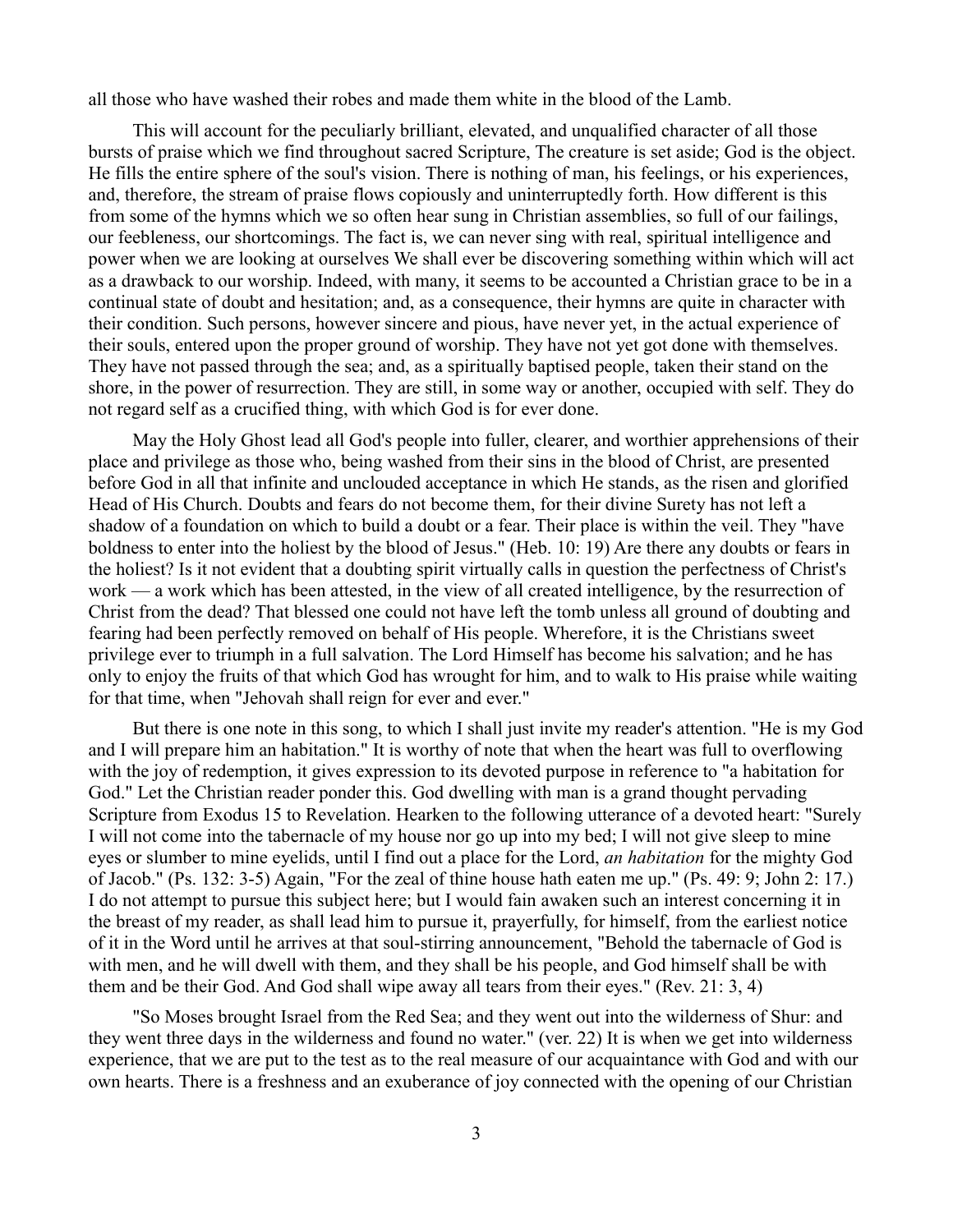career, which very soon receives a check from the keen blast of the desert; and then, unless there is a deep sense of what God is to us, above and beyond everything else, we are apt to break down, and, "in our hearts, turn back again into Egypt." The discipline of the wilderness is needful, not to furnish us with a title to Canaan, but to make us acquainted with God and with our own hearts; to enable us to enter into the power of our relationship, and to enlarge our capacity for the enjoyment of Canaan when we actually get there. (See Deut. 8: 2-5.)

The greenness, freshness, and luxuriance of spring have peculiar charms, which will pass away before the scorching heat of summer; but then, with proper care, that very heat which removes the fair traces of spring, produces the mellowed and matured fruits of autumn. Thus it is also in the Christian life; for there is, as we know, a striking and deeply instructive analogy between the principles which obtain in the kingdom of nature and those which characterise the kingdom of grace, seeing it is the same God whose handiwork meets our view in both.

There are three distinct positions in which we may contemplate Israel, namely, in Egypt, in the wilderness, and in the land of Canaan. In all these, they are "our types;" but we are in all three together. This may seem paradoxical, but it is true. As a matter of actual fact, we are in Egypt, surrounded by natural things, which are entirely adapted to the natural heart. But, inasmuch as we have been called by God's grace into fellowship with His Son Jesus Christ, we, according to the affections and desires of the new nature, necessarily find our place outside of all that which belongs to Egypt,, (i.e., the world in its natural state),\* and this causes us to taste of wilderness experience, or, in other words, it places us, as a matter of experience, in the wilderness. The divine nature earnestly breathes after a different order of things — after a purer atmosphere than that with which we find ourselves surrounded, and thus it causes us to feel Egypt to be a moral desert.

{\*There is a wide moral difference between Egypt and Babylon, which it is important to understand. Egypt was that out of which Israel came; Babylon was that into which they were afterwards carried. (Comp. Amos 5: 25-27 with Acts 7: 42, 43) Egypt expresses what man has made of the world; Babylon expresses what Satan has made, is making, or will make, of the professing Church. Hence, we are not only surrounded with the *circumstances* of Egypt, but also by the moral *principles* of Babylon.

This renders our "days" what the Holy Ghost has termed "perilous." (*calepoi* — "difficult".) It demands a special energy of the Spirit of God, and complete subjection to the authority of the Word, to enable one to meet the combined influence of the realities of Egypt and the spirit and principles of Babylon. The former meet the natural desires of the heart; while the latter connect themselves with, and address themselves to, the *religiousness* of nature, which gives them a peculiar hold upon the heart. Man is a religious being, and peculiarly susceptible of the influences which arise from music, sculpture, painting, and pompous rites and ceremonies. When these things stand connected with the full supply of all his natural wants — yes, with all the ease and luxury of life, nothing but the mighty power of God's Word and Spirit can keep one true to Christ.

We should also remark that there is a vast difference between the destinies of Egypt and those of Babylon. Isaiah 19 sets before us the blessing that are in store for Egypt. It concludes thus: "And the Lord shall smite Egypt; he shall smite and heal it: and they shall return even unto the Lord, and he shall be entreated of them, and shall heal them. . . . . . in that day shall Israel be the third with Egypt and with Assyria, even a blessing in the midst of the land, whom the Lord of Hosts shall bless, saying, Blessed be Egypt my people, and Assyria the work of my hands, and Israel mine inheritance."(ver. 22-25)

Very different is the close of Babylon's history, whether viewed as a literal city or a spiritual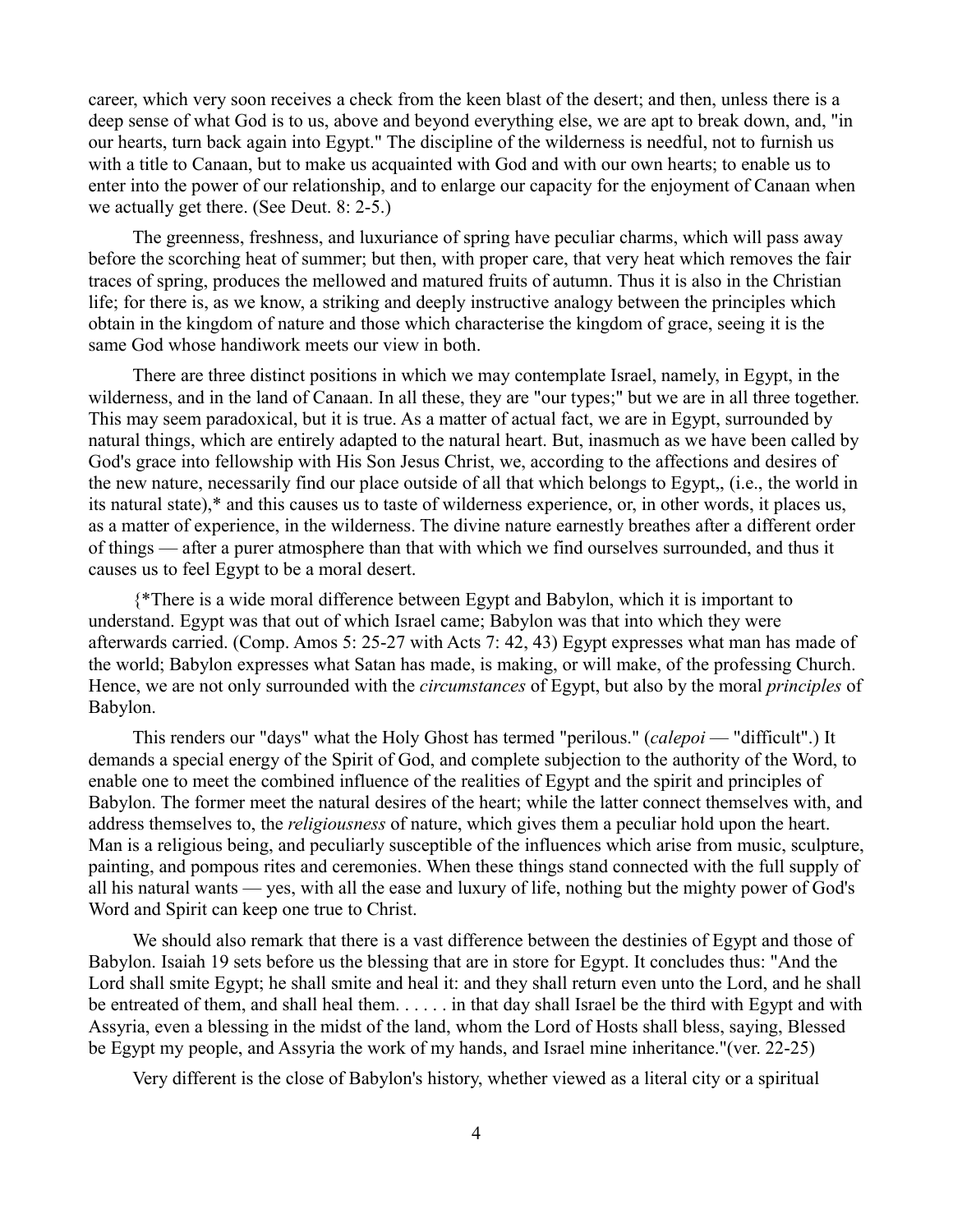system. "I will also make it a possession for the bittern, and pools of water; and I will sweep it with the besom of destruction, saith the Lord of hosts." (Isaiah 14: 23) "It shall never be inhabited, neither shall it be dwelt in from generation to generation." (Isaiah 13: 20) So much for Babylon literally; and looking at it from a mystic or spiritual point of view, we read its destiny in Revelation 18. The entire chapter is a description of Babylon, and it concludes thus: " A strong angel took up a stone, like a great millstone, and cast it into the sea, saying, "Thus, with violence shall that great city Babylon be thrown down, and shall be found no more at all." (Verse 21)

With what immense solemnity should those words fall upon the ears of all who are in any wise connected with Babylon — that is to say, with the false, professing church. "Come out of her, my people, that ye be not partakers of her sins, and that ye receive not of her plagues!" (Rev. 18: 5) The "power" of the Holy Ghost will necessarily produce, or express itself in a certain " form, and the enemy's aim has ever been to rob the professing church of the power, while he leads her to cling to, and perpetuate the form — to stereotype the form when all the spirit and life has passed away. Thus he builds the spiritual Babylon. The stones of which this city is built are lifeless professors; and the slime or mortar which binds these stones together is a, form of godliness without the power."

Oh my beloved reader, let us see to it that we fully, clearly and influentially understand these things.}

But then, inasmuch as we are, in God's view, eternally associated with Him who is passed right through into the heavenlies, and taken His seat there in triumph and majesty, it is our happy privilege to know ourselves, by faith, as "sitting together with him" there. (Eph. 2) So that although we are, as to our bodies, in Egypt, we are, as to our experience, in the wilderness, while at the same time, faith conducts us, in spirit, into Canaan, and enables us to feed upon "the old corn of the land," i.e., upon Christ, not as One come down to earth merely, but as One gone back to heaven and seated there in glory.

The concluding verses of this 15th chapter show us Israel in the wilderness. Up to this point it seemed to them to be all fair sailing. Heavy judgements poured upon Egypt, but Israel perfectly exempt — the army of Egypt dead upon the sea shore, but Israel in triumph. All this was well enough; but alas! the aspect of things speedily changed. The notes of praise were soon exchanged for the accents of discontent. "When they came to Marah they could not drink of the waters of Marah, for they were bitter: therefore the name of it was called Marah. And the people murmured against Moses, saying, What shall we drink?" Again, "the whole congregation of the children of Israel murmured against Moses and Aaron in the wilderness: and the children of Israel said unto them, Would to God we had died by the hand of the Lord in the land of Egypt, when we sat by the flesh pots, and when we did eat bread to the full! for ye have brought us forth into this wilderness to kill this whole assembly with hunger."

Here were the trials of the wilderness. What shall we eat?" and "What shall we drink?" The waters of Marah tested the heart of Israel and developed their murmuring spirit; but the Lord showed them that there was no bitterness which He could not sweeten with the provision of His own grace. "And the Lord showed them a tree, which when he had cast into the waters, the waters were made sweet; there he made for them a statute and an ordinance, and there he proved them." Beauteous figure this of Him who was, in infinite grace, cast into the bitter waters of death, in order that those waters might yield nought but sweetness to us for ever. We can truly say, "the bitterness of death is past," and nothing remains for us but the eternal sweets of resurrection.

Verse 26 sets before us the momentous character of this first stage of Gods redeemed in the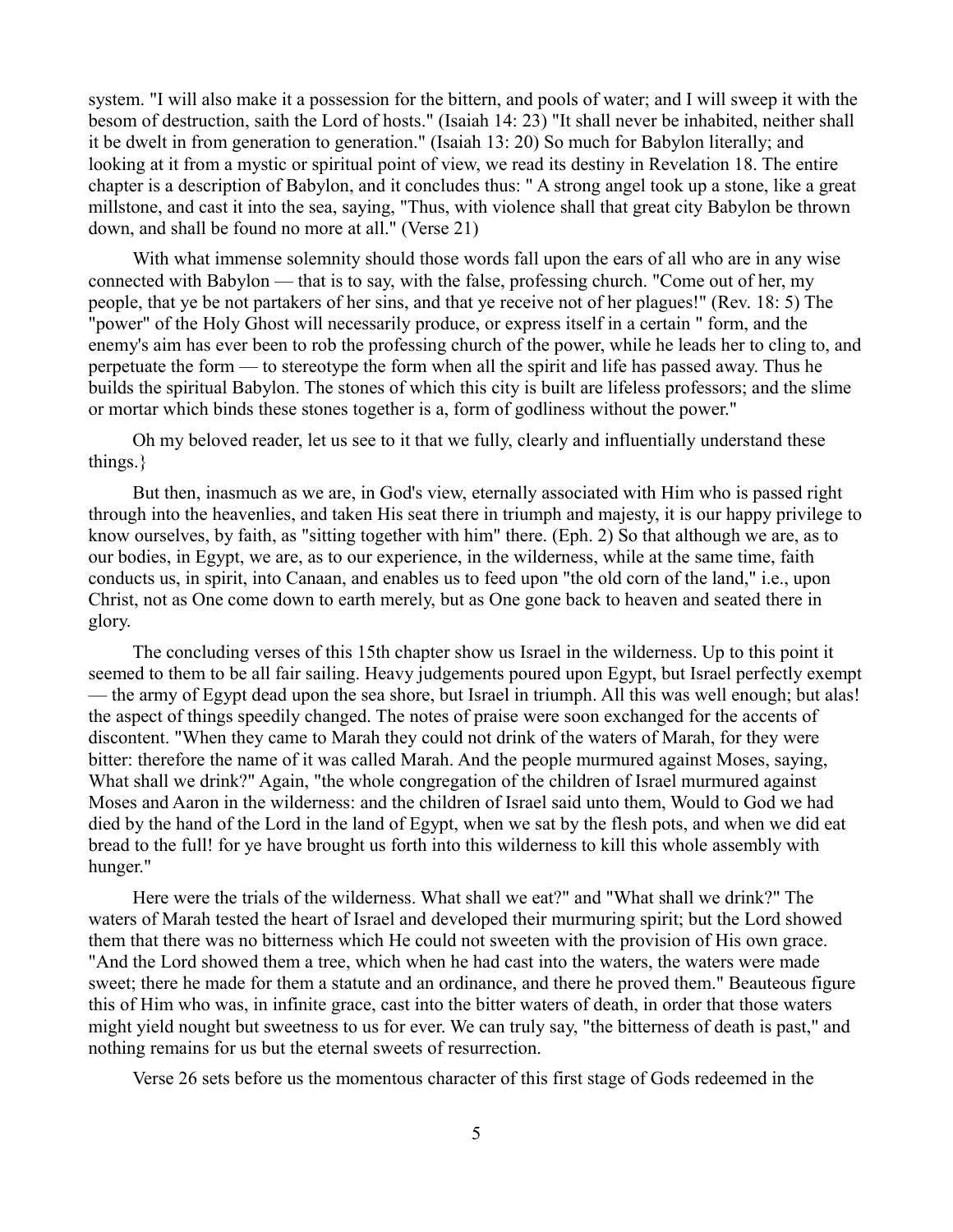wilderness. We are in great danger, at this point, of falling into a fretful, impatient, murmuring spirit. The only remedy for this is to keep the eye steadily fixed on Jesus — "looking unto Jesus." He, blessed be His name, ever unfolds himself according to the need of His people; and they, instead of complaining of their circumstances, should only make their circumstances an occasion of drawing afresh upon Him. Thus it is that the wilderness ministers to our experience of what God is. It is a school in which we learn His patient grace and ample resources. "Forty years suffered he their manners in the wilderness." (Acts 13: 18) The spiritual mind will ever own that it is worth having bitter waters for God to sweeten. "We glory in tribulations also: knowing that tribulation worketh patience; and patience, experience; and experience, hope; and hope maketh not ashamed; because the love of God is shed abroad in our hearts by the Holy Ghost which is given unto us." (Rom. 5: 3-5)

However, the wilderness has its Elims as well as its Marahs; its wells and palm trees, as well as its bitter waters. "And they came to Elim, where were twelve wells of water, and threescore and ten palm trees: and they encamped thereby the waters." (Ver. 27) The Lord graciously and tenderly provides green spots in the desert for His journeying people; and though they are, at best, but oases, yet are they refreshing to the spirit and encouraging to the heart. The sojourn at Elim was eminently calculated to soothe the hearts of the people, and hush their murmurings. The grateful shade of its palm trees, and the refreshing of its wells, came in, sweetly and seasonably, after the trial of Marah, and significantly set forth, in our view, the precious virtues of that spiritual ministry which God provides for his people down here. "The twelve and "the seventy " are numbers intimately associated with ministry.

But Elim was not Canaan. Its wells and palm trees were but foretastes of that happy land which lay beyond the bounds of the sterile desert on which the redeemed had just entered. It furnished refreshment, no doubt, but it was wilderness refreshment. It was but for passing moment, designed, in grace, to encourage their depressed spirits, and nerve them for their onward march to Canaan. Thus it is as we know, with ministry in the Church. It is a gracious provision for our need, designed to refresh, strengthen, and encourage our hearts, "until we all come to the fullness of the measure of the stature of Christ." (Eph. 4)

## **Exodus 16**

"And they took their journey from Elim, and all the congregation of the children of Israel came unto the wilderness of Sin, which is between Elim and Sinai, on the fifteenth day of the second month after their departure out of the land of Egypt." (Chap. 16: 1) Here we find Israel in a very marked and interesting position. It is still the wilderness, no doubt, but it is a most important and significant stage thereof, namely, "between Elim and Sinai." The former was the place where they had so recently experienced the refreshing springs of divine ministry; the latter was the place where they entirely got off the ground of free and sovereign grace, and placed themselves under a covenant of works. These facts render "the wilderness of Sin" a singularly interesting portion of Israel's journey. Its features and influences are as strongly marked as those of any point in their whole career. They are here seen as the subjects of the same grace which had brought them up out of the land of Egypt, and, therefore, all their murmurings are instantly met by divine supplies. When God acts in the display of His grace, there is no hindrance. The streams of blessing which emanate from Him, flow onward without interruption. It is only when man puts himself under law that he forfeits everything; for then God must allow him to prove how much he can claim on the ground of his own works.

When God visited and redeemed His people, and brought them forth out of the land of Egypt, it assuredly was not for the purpose of suffering them to die of hunger and thirst in the wilderness. They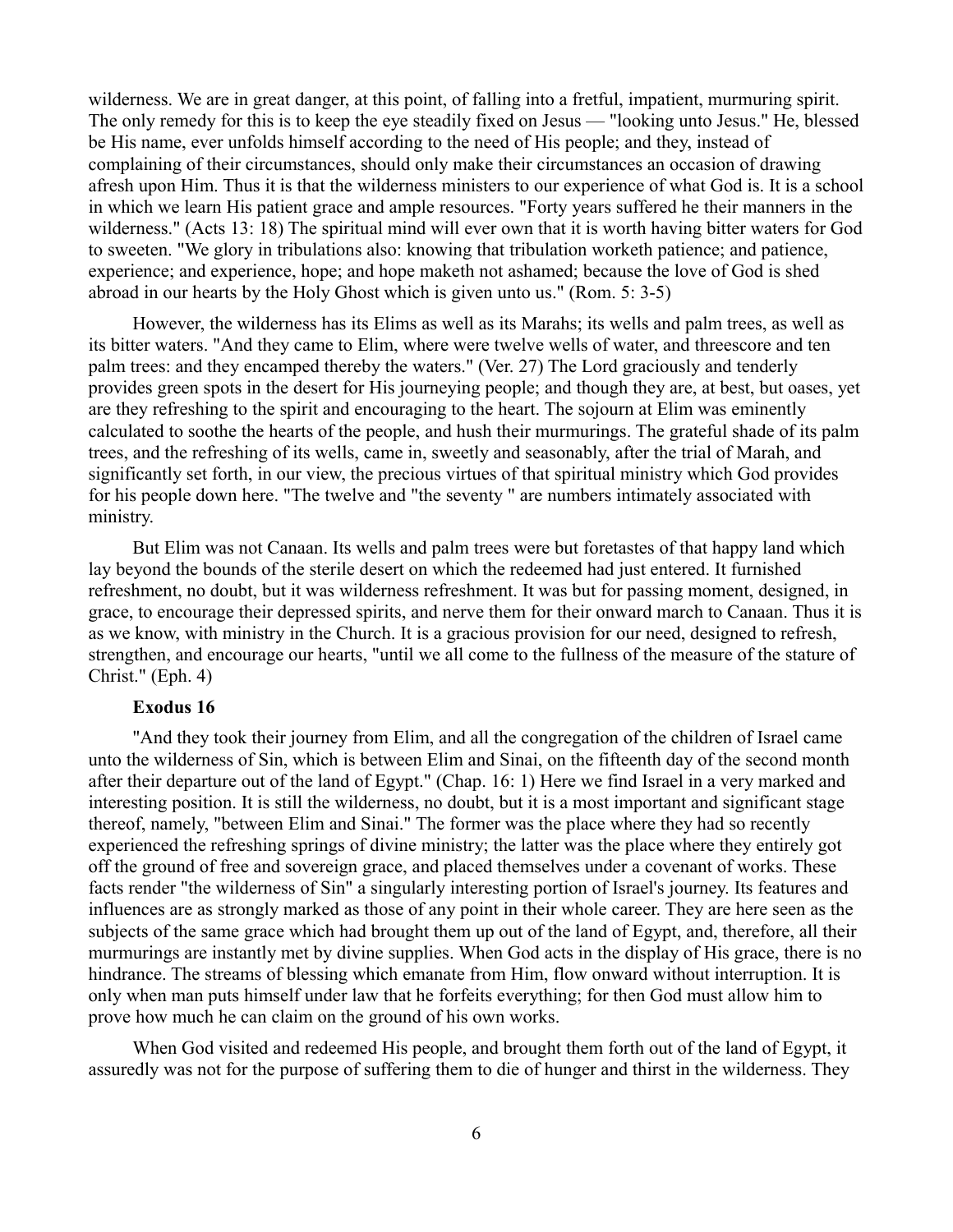should have known this. They ought to have trusted Him, and walked in the confidence of that love which had so gloriously delivered them from the horrors of Egyptian bondage. They should have remembered that it was infinitely better to be in the desert with God, than in the brick-kilns with Pharaoh. But no; the human heart finds it immensely difficult to give God credit for pure and perfect love. It has far more confidence in Satan than God. Look, for a moment, at all the sorrow and suffering, the misery and degradation which man has endured by reason of his having hearkened to the voice of Satan, and yet he never gives utterance to a word of complaint of his service, or of desire to escape from under his hand. He is not discontented with Satan, or weary of serving him. Again and again, he reaps bitter fruits in those fields which Satan has thrown open to him; and yet, again and again, he may be seen sowing the self-same seed, and undergoing the self-same labours.

How different it is in reference to God! When we have set out to walk in His ways, we are ready, at the earliest appearance of pressure or trial, to murmur and rebel. Indeed, there is nothing in which we so signally fail as in the cultivation of a confiding and thankful spirit. Ten thousand mercies are forgotten in the presence of one single trying privation. We have been frankly forgiven all our sins, "accepted in the Beloved," made heirs of God and joint-heirs with Christ, the expectants of eternal glory; and, in addition to all, our path through the desert is strewed with countless mercies; and yet let but a cloud, the size of a man's hand, appear on the horizon, and we at once forget the rich mercies of the past in view of this single cloud, which, after all, may only "break in blessings on our head." The thought of this should humble us deeply in the presence of God. How unlike we are in this, as in every other respect, to our blessed Exemplar! Look at Him — the true Israel in the wilderness — surrounded by wild beasts, and fasting for forty days. How did He carry Himself? Did He murmur? Did He complain of His lot? Did He wish Himself in other circumstances? Ah! no. God was the portion of His cup and the lot of His inheritance. (Ps. 16) And, therefore, when the tempter approached and offered Him the necessaries, the glories, the distinctions, and the honours of this life, He refused them all, and tenaciously held fast the position of absolute dependence upon God and implicit obedience to His word. He would only take bread from God and glory from Him likewise.

Very different was it with Israel after the flesh ! No sooner did they feel the pressure of hunger than "they murmured against Moses and Aaron in the wilderness." They seemed to have actually lost the sense of having been delivered by the hand of Jehovah, for they said, "*Ye* have brought us forth into this wilderness." And, again, in Ex. 17, "the people murmured against Moses and said, Wherefore is this that thou hast brought us up out of Egypt to kill us, and our children, and our cattle with thirst?" Thus did they, on every occasion, evince a fretful, murmuring spirit, and prove how little they realised the presence and the hand of their Almighty and infinitely gracious Deliverer.

Now, nothing is more dishonouring to God than the manifestation of a complaining spirit on the part of those that belong to Him. The apostle gives it as a special mark of Gentile corruption that, "when they knew God, they glorified him not as God, *neither were thankful."* Then follows the practical result of this unthankful spirit. "They became vain in their imaginations, and their foolish heart was darkened." (Rom. 1: 2) The heart that ceases to retain a thankful sense of God's goodness will speedily become "dark." Thus Israel lost the sense of being in God a hands; and this led, as might be expected, to still thicker darkness, for we find them, further on in their history, saying, "Wherefore hath the Lord brought us into this land, *to fall by the sword,* that our wives and our children shall be a prey?" (Num. 14: 3) Such is the line along which a soul out of communion will travel. It first loses the sense of being in God's hands for good, and, finally, begins to deem itself in His hands for evil.

Melancholy progress this! However, the people being so far the subjects of grace, are provided for; and our chapter furnishes the marvellous account of this provision. "Then said the Lord unto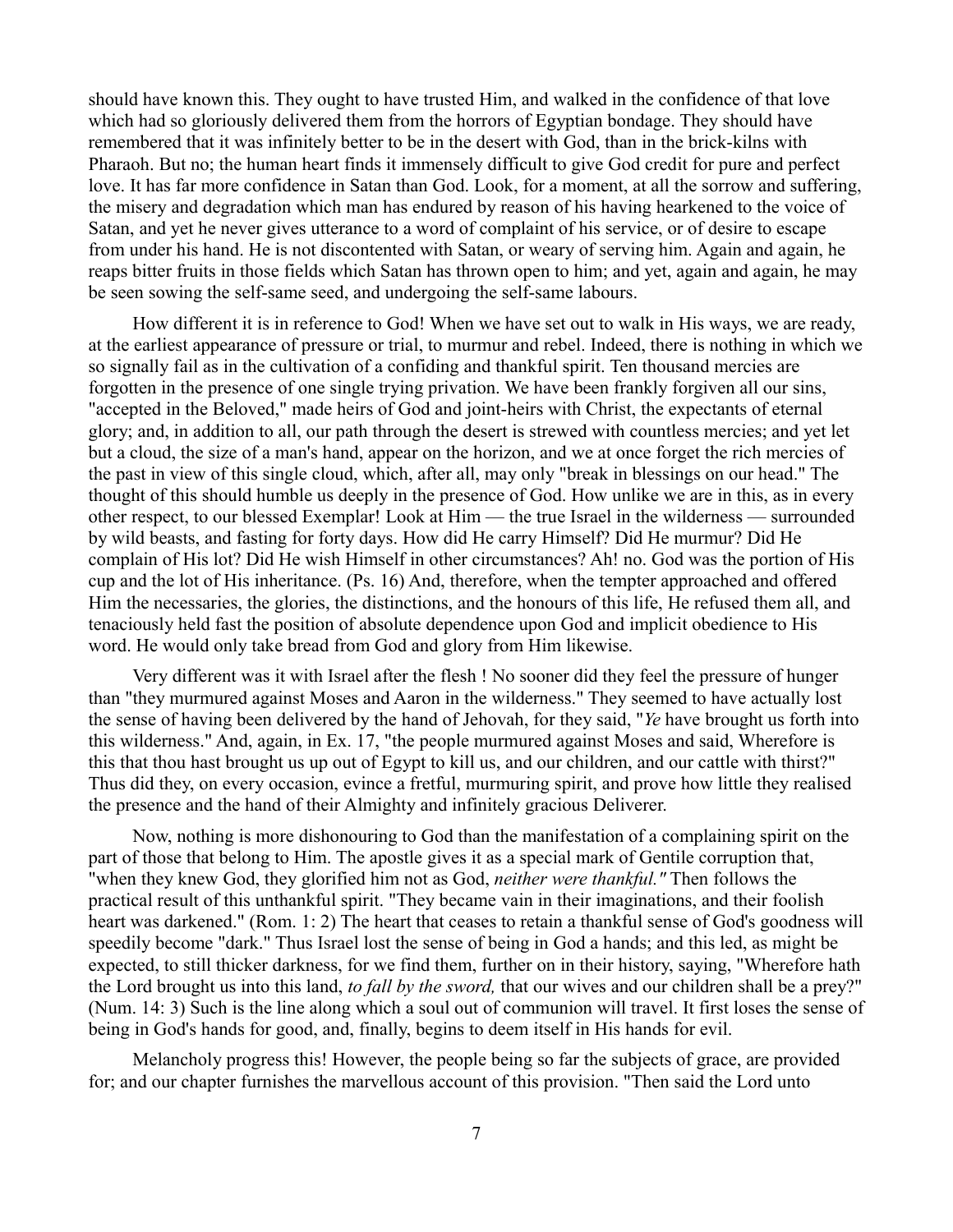Moses, Behold, I will rain bread from heaven for you." They, when enveloped in the chilling cloud of their unbelief, had said, "Would to God we had died by the hand of the Lord in the land of Egypt, when we sat by the flesh-pots, and when we did eat bread to the full." But now the word is, "bread from heaven." Blessed contrast! How amazing the difference between the Flesh-pots, the leeks, onions, and garlic of Egypt, and this heavenly manna — "angels' food!" The former belonged to earth, the latter to heaven.

But, then, this heavenly food was, of necessity, a test of Israel's condition, as we read, "That I may prove them, whether they will walk in my law or no." It needed a heart weaned from Egypt's influences, to be satisfied with, or enjoy "bread from heaven." In point of fact, we know that the people were not satisfied with it, but despised it, pronounced it "light food," and lusted for flesh. Thus they proved how little their hearts were delivered from Egypt, or disposed to walk in God's law. "In their hearts they turned back again into Egypt." (Acts 7: 39) But, instead of getting back thither, they were, ultimately, carried away beyond Babylon. (Acts 7: 43) This is a solemn and salutary lesson for Christians. If those who are redeemed from this present world, do not walk with God in thankfulness of heart, satisfied with His provision for the redeemed in the wilderness, they are in danger of falling into the snare of Babylonish influence. This is a serious consideration. It demands a heavenly taste to feed on bread from heaven. Nature cannot relish such food. It will ever yearn after Egypt, and, therefore, it must be kept down. It is our privilege, as those who have been baptised into Christ's death, and "risen again through the faith of the operation of God," to feed upon Christ as "the bread of life which came down from heaven." This is our wilderness food — Christ as ministered by the Holy Ghost, through the written word; while, for our spiritual refreshment, the Holy Ghost has come down, as the precious fruit of the smitten Rock — Christ, as smitten for us. Such is our rare portion, in this desert world.

Now, it is obvious that, in order to enjoy such a portion as this, our hearts must be weaned from everything in this present evil world — from all that would address itself to us as natural men — as men alive in the flesh. A worldly heart — a carnal mind, would neither find Christ in the Word, nor enjoy Elim if found. The manna was so pure and delicate that it could not bear contact with earth. It fell upon the dew, (see Num. 11: 9) and had to be gathered ere the sun was up. Each one, therefore, had to rise early and seek his daily portion. So it is with the people of God now. The heavenly manna must be gathered fresh every morning. Yesterdays manna will not do for today, nor today's for tomorrow. We must feed upon Christ every day, with fresh energy of the Spirit, else we shall cease to grow. Moreover, we must make Christ our primary object. We must seek Him "*early*," before "other things" have had time to take possession of our poor susceptible hearts. Many of us, alas! fail in this. We give Christ a secondary place, and the consequence is, we are left feeble and barren. The enemy, ever watchful, takes advantage of our excessive spiritual indolence to rob us of the blessedness and strength which flow from feeding upon Christ. The new life in the believer can only be nourished and sustained by Christ. "As the living Father hath sent me, and I live by the Father; so he that eateth me, even he shall live by me." (John 6: 57)

The grace of the Lord Jesus Christ, as the One who came down from heaven, to be His people's food is ineffably precious to the renewed soul; but, in order to enjoy Him thus, we need to realise ourselves, as in the wilderness, separated to God, in the power of accomplished redemption. If I am walking with God through the desert, I shall be satisfied with the food which He provides, and that is, Christ as come down from heaven. "The old corn of the land of Canaan" has its antitype in *Christ ascended up* on high, and seated in the glory. As such, He is the proper food of those who by faith, know themselves as raised up together and seated together with Him in the heavenlies. But the manna, that is, *Christ as come down* from heaven, is for the people of God, in their wilderness life and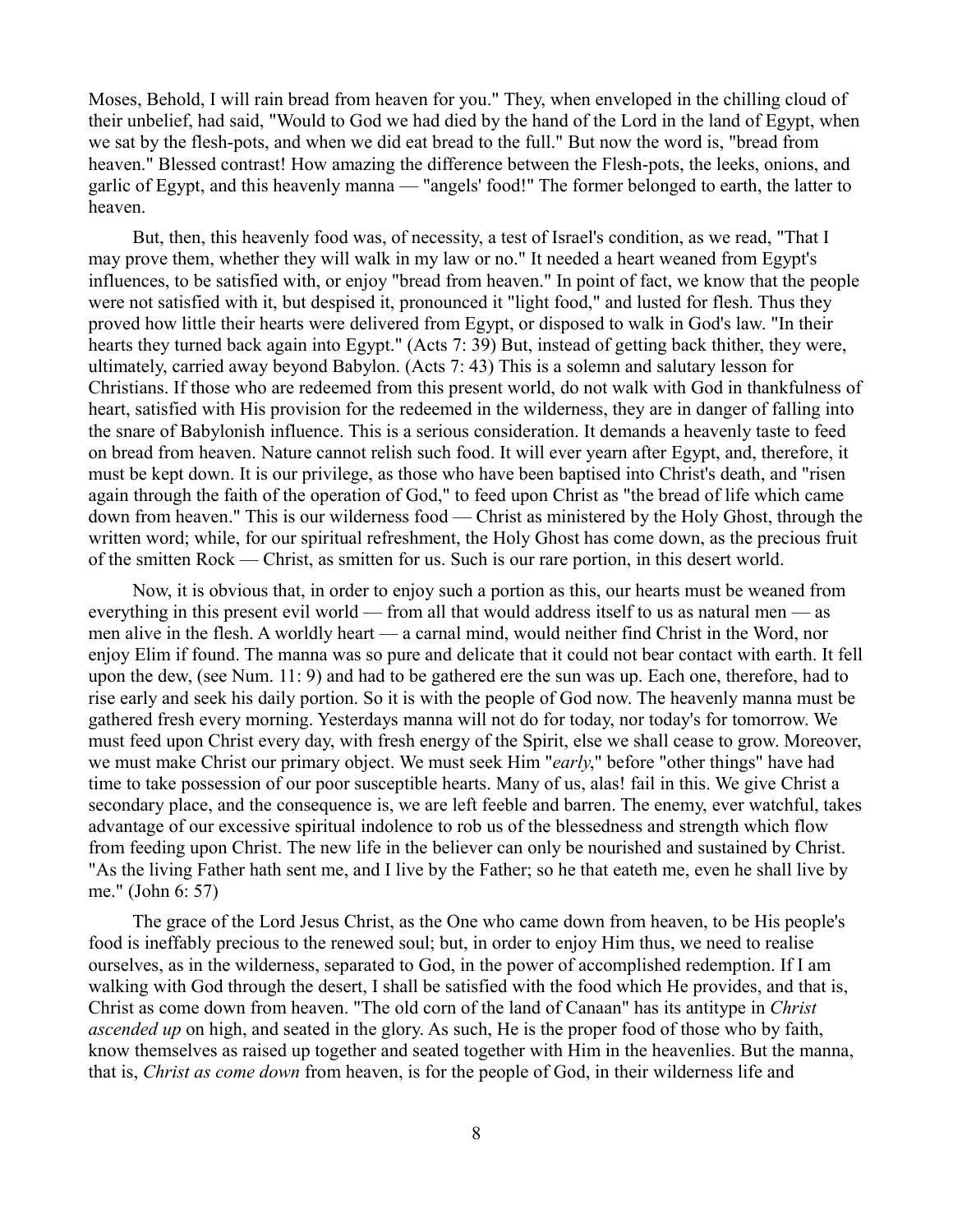experience. As a people journeying down here, we need a Christ who also journeyed down here; as a people seated in spirit up there, we have a Christ who is seated up there. This may help to explain the difference between the manna and the old corn of the land. It is not a question of redemption; that we have in the blood of the cross, and there alone. It is simply the provision which God has made for His people, according to their varied attitudes, whether as actually toiling in the desert, or in spirit taking possession of the heavenly inheritance.

What a striking picture is presented by Israel in the wilderness! Egypt was behind them, Canaan before them, and the sand of the desert around them; while they themselves were called to look up to heaven for their daily supply. The wilderness afforded not one blade of grass nor one drop of water for the Israel of God. In Jehovah alone was their portion. Most touching illustration of God's pilgrim people in this wilderness world! They have nothing here. Their life, being heavenly, can only be sustained by heavenly things. Though *in* the world, they are not *of* it, for Christ has chosen them out of it. As a heaven-born people, they are on their way to their birth-place, and sustained by food sent from thence. Theirs is an upward and an onward course. The glory leads *only* thus. It is utterly vain to cast the eye backward in the direction of Egypt; not a ray of the glory can there be discerned. "They looked *toward the wilderness,* and behold the glory of the Lord appeared in the clouds." Jehovah's chariot was in the wilderness, and all who desired companionship with Him should be there likewise; and, if there, the heavenly manna should be their food, and that alone.

True, this manna was strange sustenance, such as an Egyptian could never understand, appreciate, or live upon; but those who had been "baptised in the cloud and in the sea," could, if walking in consistency with that significant baptism, enjoy and be nourished by it. Thus is it now in the case of the true believer. The worldling cannot understand how he lives. Both his life and that which sustains it lie entirely beyond the range of nature's keenest vision. Christ is his life, and on Christ he lives. He feeds, by faith, upon the powerful attractions of one who, though being "God over all, blessed for ever," "took upon him the form of a servant, and was made in the likeness of men." (Phil. 2: 7) He traces Him from the bosom of the Father to the cross, and from the cross to the throne, and finds Him, in every stage of His journey, and in every attitude of His life, to be most precious food for his new man. All around, though, in fact, Egypt, is morally a waste howling wilderness, affording nothing for the renewed mind; and, just in proportion as the Christian finds any material to feed upon, must his spiritual man be hindered in his progress. The only provision which God has made is the heavenly manna, and on this the true believer should ever feed.

It is truly deplorable to find Christians seeking after the things of this world. It proves, very distinctly, that they are "loathing" the heavenly manna, and esteeming it "light food." They are ministering to that which they ought to mortify. The activities of the new life will ever show themselves in connection with the subjugation of "the old man with his deeds;" and the more that is accomplished, the more will we desire to feed upon the "bread which strengthens man's heart." As in nature, the more we exercise, the better the appetite, so in grace, the more our renewed faculties are called into play, the more we feel the need of feeding, each day, upon Christ. It is one thing to know that we have life in Christ, together with full forgiveness and acceptance before God, and it is quite another to be in habitual communion with Him — feeding upon Him by faith — making Him the exclusive food of our souls. Very many profess to have found pardon and peace in Jesus, who, in reality, are feeding upon a variety of things which have no connection with Him. They feed their minds with the newspapers and the varied frivolous and vapid literature of the day. Will they find Christ there? Is it by such instrumentality that the Holy Ghost ministers Christ to the soul? Are these the pure dew-drops on which the heavenly manna descends for the sustenance of God's redeemed in the desert? Alas! no; they are the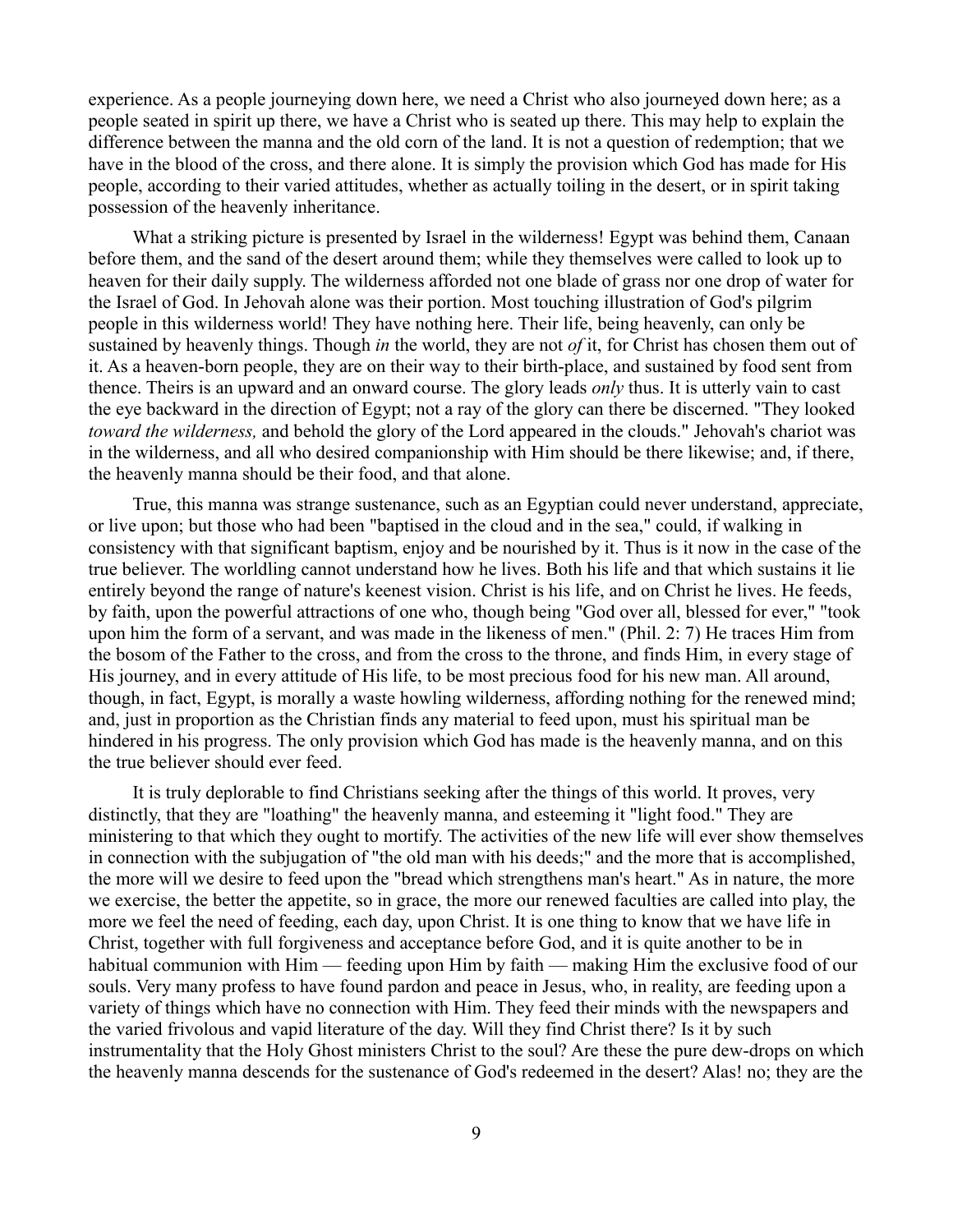gross materials in which the carnal mind delights. How then can a true Christian live upon such? We know, by the teaching of God's word, that he carries about with him two natures; and it may be asked, Which of the two is it that feeds upon the world's news and the world's literature? Is it the old or the new? There can be but the one reply. Well, then, which of the two am I desirous of cherishing? Assuredly my conduct will afford the truest answer to this enquiry. If I sincerely desire to grow in the divine Life — if my one grand object is to be assimilated and devoted to Christ — if I am earnestly breathing after an extension of God's kingdom within, I shall, without doubt, seek continually that character of nourishment which is designed of God to promote my spiritual growth. This is plain. A man's acts are always the truest index of his desires and purposes. Hence, if I find a professing Christian neglecting his Bible, yet finding abundance of time — yea, some of his choicest hours — for the newspaper, I can be at no loss to decide as to the true condition of his soul. I am sure he cannot be spiritual — cannot be feeding upon, living for, or witnessing to, Christ.

If an Israelite neglected to gather, in the freshness of the morning hour, his daily portion of the divinely appointed food, he would speedily have become lacking in strength for his journey. Thus is it with us. We must make Christ the paramount object of our souls' pursuit, else our spiritual life will inevitably decline. We cannot even feed upon feelings and experiences connected with Christ, for they, inasmuch as they are fluctuating, cannot form our spiritual nourishment. It was Christ yesterday, and it must be Christ today, and Christ for ever. Moreover, it will not do to feed partly on Christ and partly on other things. As, in the matter of *life*, it is Christ *alone*; so, in the matter of living, it must be Christ alone. As we cannot mingle anything with that which *imparts* life; so neither can we mingle anything with that which *sustains* it.

It is quite true that, in spirit, and by faith, we can, even now, feed upon a risen and gloried Christ, ascended up to heaven in virtue of accomplished redemption, as prefigured by "the old corn of the land." (See Joshua 5) And not only so, but we know that when God's redeemed shall have entered upon those fields of glory, rest, and immortality, which lie beyond the Jordan, they shall, in actual fact, be done with wilderness food; but they will not be done with Christ. nor with the remembrance of that which constitutes the specific nourishment of their desert life.

Israel were never to forget, amid the milk and honey of the land of Canaan, that which had sustained them during their forty years' sojourn in the wilderness. "This is the thing which the Lord commandeth, Fill an omer of is to be kept for your generations; that they may see the bread wherewith I have fed you in the wilderness, when I brought you forth from the land of Egypt..... As the Lord commanded Moses, so Aaron laid it up before the testimony, to be kept." (Ver. 32) Most precious memorial of the faithfulness of God! He did not suffer them to die of hunger, as their foolish hearts had unbelievingly anticipated. He rained bread from heaven for them, fed them with angels' food, watched over them with all the tenderness of a nurse, bore with them, carried them on eagles' wings; and, had they only continued on the proper ground of grace, He would have put them in eternal possession of all the promises made to their fathers. The pot of manna, therefore, containing, as it did, a man's daily portion, and laid up before the Lord, furnishes a volume of truth. There was no worm therein nor ought of taint. It was the record of Jehovah's faithfulness, in providing for those whom He had redeemed out of the hand of the enemy.

Not so, however, when man hoarded it up for himself. Then the symptoms of corruptibility soon made their appearance. We cannot, if entering into the truth and reality of our position, hoard up. It is our privilege, day by day, to enter into the preciousness of Christ, as the One who came down from heaven to give life unto the world. But if any, in forgetfulness of this, should be found hoarding up for tomorrow, that is, laying up truth beyond his present need, instead of turning it to profit in the way of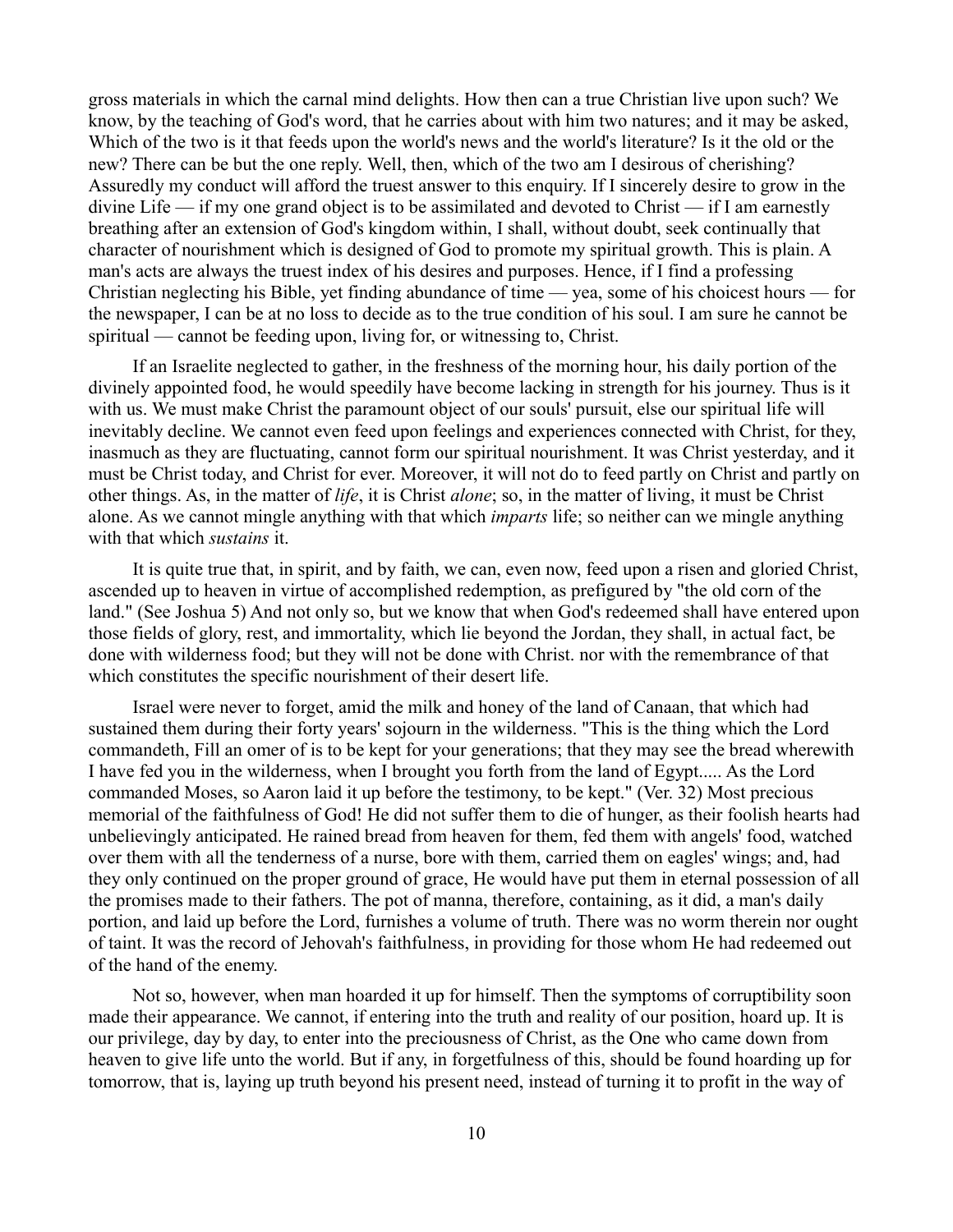renewing strength it will surely become corrupt. This is a salutary lesson for us. It is a deeply solemn thing to learn truth; for there is not a principle which we profess to have learnt which we shall not have to prove practically. God will not have us theorists. One often trembles to hear persons make high professions and use expressions of intense devotedness, whether, in prayer or otherwise, lest. when the hour of trial comes, there may not be the needed spiritual power to carry out what the lips have uttered.

There is a great danger of the intellect's outstripping the conscience and the affections. Hence it is that so many seem, at first, to make such rapid progress up to a certain point; but there they stop short and appear to retrograde. Like an Israelite gathering up more manna than he required for one day's food. He might appear to be accumulating the heavenly food far more diligently than others; yet every particle beyond the day's supply was not only useless, but far worse than useless, inasmuch as it "bred worms." Thus is it with the Christian. He must use what he gets. He must feed upon Christ as a matter of actual need, and the need is brought out in actual service. The character and ways of God, the preciousness and beauty of Christ, and the living depths of the Word are only unfolded to faith and need. It is as we use what we receive that more will be given. The path of the believer is to be a practical one; and here it is that so many of us come short. It will often be found that those who get on most rapidly in theory are the slowest in the practical and experimental elements, because it is word a work of intellect than of heart and conscience. We should ever remember that Christianity is not a set of opinions, a system of dogmas, or a number of views. It is pre-eminently a living reality — a personal, practical, powerful thing, telling itself out in all the scenes and circumstances of daily life, shedding its hallowed influence over the entire character and course, and imparting its heavenly tone to every relationship which one may be called of God to fill. In a word, it is that which flows from being associated and occupied with Christ. This is Christianity. There may be clear views, correct notions. sound principles, without any fellowship with Jesus; but an orthodox creed without Christ will prove a cold, barren, dead thing.

Christian reader, see carefully to it that you are not only saved by Christ, but also living on Him. Make Him the daily portion of your soul. Seek Him "early," seek Him "only." When anything solicits your attention, ask the question, "Will this bring Christ to my heart! Will it unfold Him to my affections or draw me near to His Person?" If not, reject it at once: yes, reject it, though it present itself under the most specious appearance and with the most commanding authority. If your honest purpose be to get on in the divine life, to progress in spirituality, to cultivate personal acquaintance with Christ, then challenge your heart solemnly and faithfully as to this. Make Christ your habitual food. Go, gather the manna that falls on the dew-drops, and feed upon it with an appetite sharpened by a diligent walk with God through the desert. May the rich grace of God the Holy Ghost abundantly Strengthen you in all this!\* {\*My reader will find it profitable to turn to John 6, and prayerfully meditate upon it, in connection with the subject of the manna. The Passover being near, Jesus feeds the multitude, and then takes His departure to a mountain, there to be alone. From thence He comes to the relief of His distressed people, tossed upon the troubled waters. After this He unfolds the doctrine of His Person and work, God declares how He was to give His flesh for the life of the world, and that none could have life save by eating His flesh and drinking His blood. Finally, He speaks of Himself as ascending up where He was before and of the quickening power of the Holy Ghost. It is, indeed, a rich and copious chapter, in which the spiritual reader will find a vast fund of truth for the comfort and edification of his soul.}

There is one point more in our chapter which we shall notice, namely the instigation of the Sabbath, in its connection with the manna and Israel's position, as here set forth. From Genesis 2 down to the chapter now before us, we find no mention made of this institution. This is remarkable. Abel's sacrifice, Enochs walk with God, Noah's preaching, Abraham's call, together with the detailed history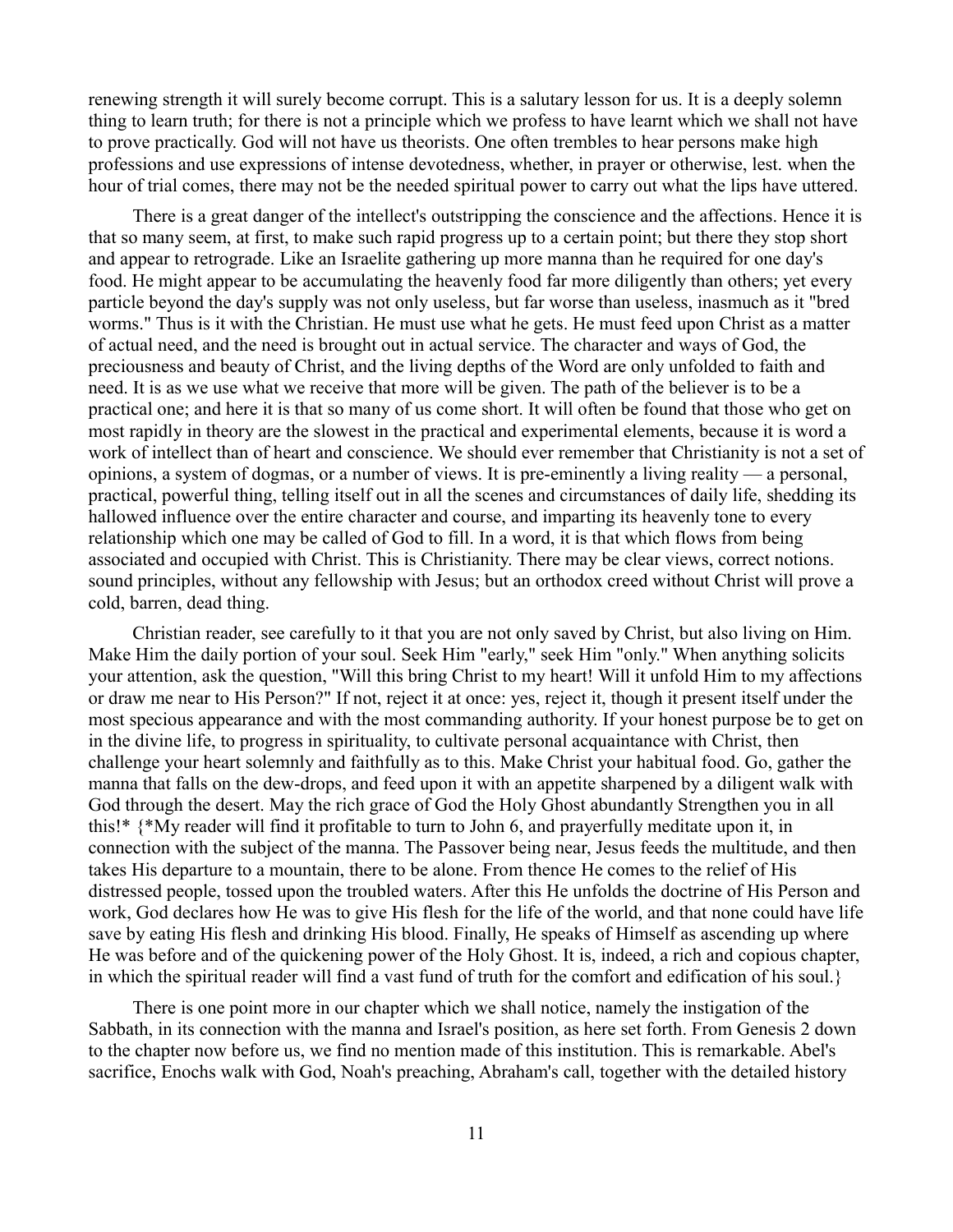of Isaac, Jacob, and Joseph, are all presented; but there is no allusion to the Sabbath until we find Israel recognised as a people in relationship and consequent responsibility to Jehovah. The Sabbath was interrupted in Eden; and here we find it again instituted for Israel in the wilderness. But alas! man has no heart for Gods rest. And it came to pass that " There went out some of the people on the seventh day for to gather, and they found none. And the Lord said unto Moses, How long refuse ye to keep my commandments and my laws? See, for that the Lord hath given you the Sabbath, therefore he giveth you on the sixth day the bread of two days: abide ye every man in his place; let no man go out of his place on the seventh day." (Ver. 27-29) God would have His people enjoying sweet repose with Himself. He would give them rest, food, and refreshment, even in the wilderness. But man's heart is not disposed to rest with God. The people could remember and speak of the time when they "*sat* by the flesh pots" in Egypt; but they could not appreciate the blessedness of sitting in their tents, enjoying with God "the rest of the holy Sabbath," feeding upon the heavenly manna.

And, be it remarked, that the Sabbath is here presented as a matter of gift. "The Lord hath given you the Sabbath." Further on, in this book, we shall find it put in the form of a law, with a curse and a judgement attached to it, in the case of disobedience; but whether fallen man gets a privilege or a law, a blessing or a curse, it is all alike. His *nature* is bad. He can neither rest with, nor work for, God, If God works and makes a rest for him, he will not keep it; and if God tells him to work, he will not do it. Such is man. He has no heart for God. He can make use of the name of the Sabbath as a something to exalt himself, or as the badge of his own religiousness; but when we turn to Exodus 16 we find that he cannot prize *God's* Sabbath as a *gift*; and when we turn to Numbers 15: 32-38, we find he cannot keep it as a *Law*.

Now, we know that the Sabbath, as well as the manna, was a type. In itself, it was a real blessinga sweet mercy from the hand of a loving and gracious God, who would relieve the toil and travail of a sin stricken earth by the refreshment of one day of rest out of the seven. Whatever way we look at the institution of the Sabbath, we must see it to be pregnant with richest mercy, whether we view it in reference to man or to the animal creation. And, albeit, that Christians observe the first day of the week — the Lord's day, and attach to it its proper principles, yet is the gracious providence equally observable, nor would any mind at all governed by right feelings, seek, for a moment, to interfere with such a signal mercy. "The Sabbath was made for man;" and although man never has kept it, according to the divine thought about it, that does not detract from the grace which shines in the appointment of it, nor divest it of its deep significancy as a type of that eternal rest which remains for the people of God, or as a shadow of that substance which faith now enjoys in the Person and work of a risen Christ.

Let not the reader, therefore, suppose that in anything which has been, or may be, stated, in these pages, the object is to touch, in the slightest degree, the merciful provision of one day's rest for man and the animal creation, much less to interfere with the distinct place which the Lord's day occupies in the New Testament. Nothing is further from the writer's thoughts. As a man he values the former, and as a Christian he rejoices in the latter, far too deeply to admit of his penning or uttering a single syllable which would interfere with either the one or the other. He would only ask the reader to weigh, with a dispassionate mind, in the balance of Holy Scripture, every line and every statement, and not form any harsh judgement beforehand.

This subject will come before us again, in our further meditations, if the Lord will. May we learn to value more the rest which our God has provided for us in Christ, and while enjoying Him as our rest, may we feed upon Him as the "hidden manna," laid up, in the power of resurrection, in the inner sanctuary — the record of what God has accomplished, on our behalf, by coming down into this world, in His infinite grace, in order that we might be before Him, according to the perfectness of Christ, and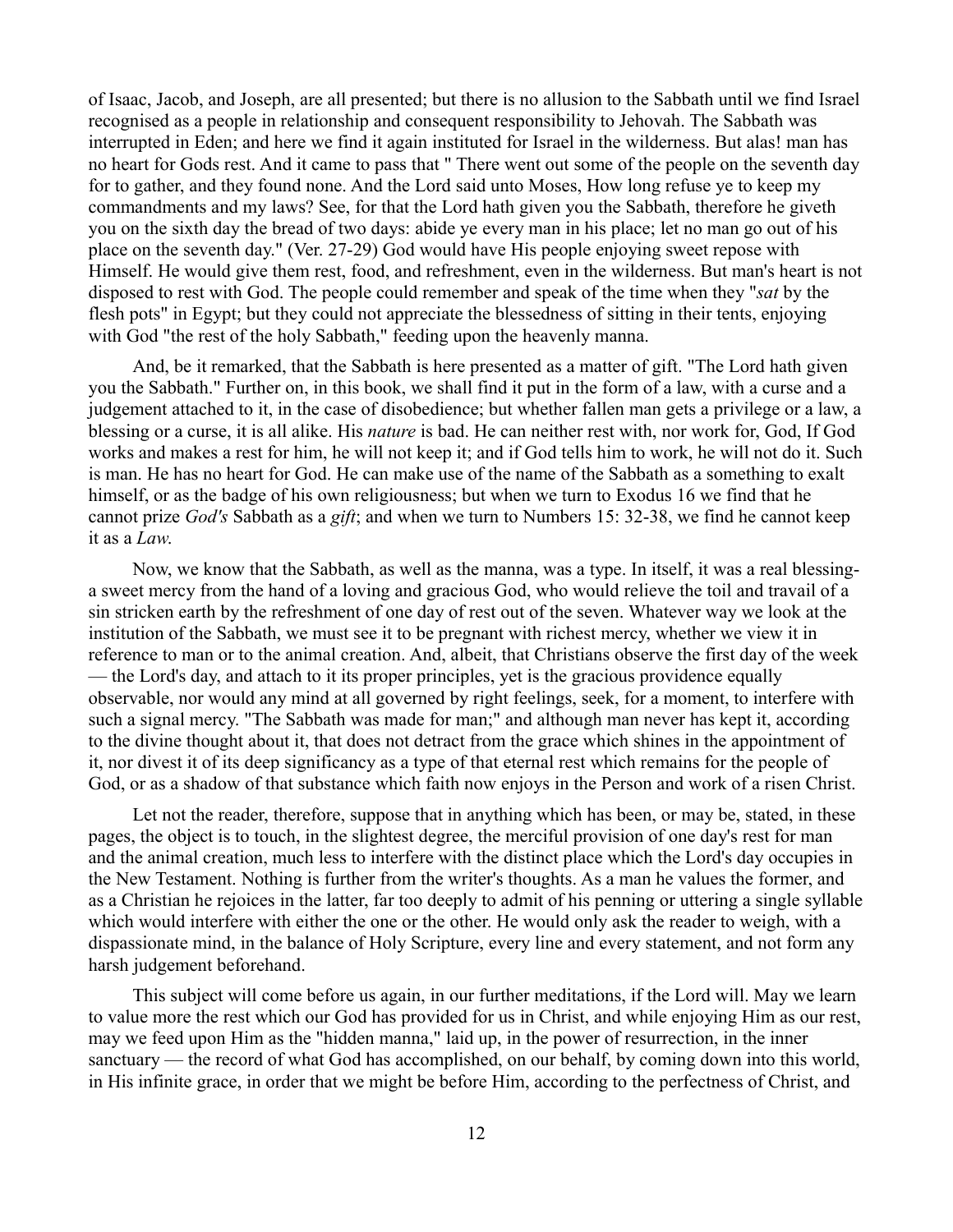feed on His unsearchable riches for ever.

## **Exodus 17**

And all the congregation of the children of Israel journeyed from the wilderness of Sin, after their journeys, according to the commandment of the Lord, and pitched in Rephidim: and there was no water for the people to drink. Wherefore the people did chide with Moses, and said, Give us water that we may drink. And Moses said unto them, Why chide ye with me? Wherefore do ye tempt the Lord?"(Ex. 17: 1, 2) Did we not know something of the humiliating evil of our own hearts, we should be quite at a loss to account for Israel's marvellous insensibility to all the Lord's goodness, faithfulness, and mighty acts. They had just seen bread descending from heaven to feed six hundred thousand people in the wilderness: and now they are " ready to stone" Moses for bringing them out into the wilderness to kill them with thirst. Nothing can exceed the desperate unbelief and wickedness of the human heart, save the superabounding grace of God. In that grace alone can any one find relief under the growing sense of his evil nature which circumstances tend to make manifest. Had Israel been transported directly from Egypt to Canaan, they would not have made such sad exhibitions of what the human heart is; and, as a consequence, they would not have proved such admirable ensamples or types for us; but their forty years' wandering in the desert furnishes us with a volume of warning, admonition, and instruction, fruitful beyond conception. From it we learn, amongst many other things, the unvarying tendency of the heart to distrust God. Anything, in short, for it but God. It would rather lean upon a cobweb of human resources than upon the arm of an Omnipotent, all-wise, and infinitely gracious God; and the smallest cloud is more than sufficient to hide from its view the light of His blessed countenance. Well, therefore, may it be termed "An evil heart of unbelief" which will ever show itself ready to "depart from the living God."

It is interesting to note the two great questions raised by unbelief, in this and the preceding chapter. They are precisely similar to those which spring up, within and around us, every day, namely, "what shall we eat? and what shall we drink?" We do not find the people raising the third question in the category, wherewithal shall we be clothed?" But here are the questions of the wilderness, "*What*!" "*Where*!" "*How*?" Faith has a brief but comprehensive answer to all the three, namely, GOD! Precious, perfect, answer! Oh! that the writer and the reader were more thoroughly acquainted with its force and fullness! We assuredly need to remember, when placed in a position of trial, that "there hath no temptation taken us but such as is common to man: but God is faithful, who will not suffer you to be tempted above that ye are able; but will with the temptation also make a way to escape, (or an "issue" *ekbasin*,) that ye may be able to bear it." (1 Cor. 10: 13) Whenever we get into trial, we may feel confident that, with the trial, there is an issue, and all we need is a broken will and a single eye to see it.

"And Moses cried unto the Lord, saying; What shall I do unto this people? they be almost ready to stone me. And the Lord said unto Moses, Go on before the people, and take with thee of the elders of Israel; and thy rod, wherewith thou smotest the river, take in thine hand, and go. Behold, I will stand before thee there upon the rock in Horeb, and thou shalt smite the rock, and there shall come water out of it, that the people may drink. And Moses did so in the sight of the elders of Israel." (Ver. 4-6.) Thus all is met by the most perfect grace. Every murmur brings out a fresh display. Here we have the refreshing stream gushing from the smitten rock — beauteous type of the Spirit given as the fruit of Christ's accomplished sacrifice. In Ex. 16 we have a type of Christ coming down from heaven to give life to the world. In Ex. 17 we have a type of the Holy Ghost "shed forth," in virtue of Christ's finished work. "They drank of that spiritual Rock that followed them, and that, Rock was Christ." (1 Cor. 10: 4) But who could drink till the Rock was smitten? Israel might have gazed on that rock and died of thirst while gazing; but, until smitten by the rod of God, it could yield no refreshment. This is plain enough.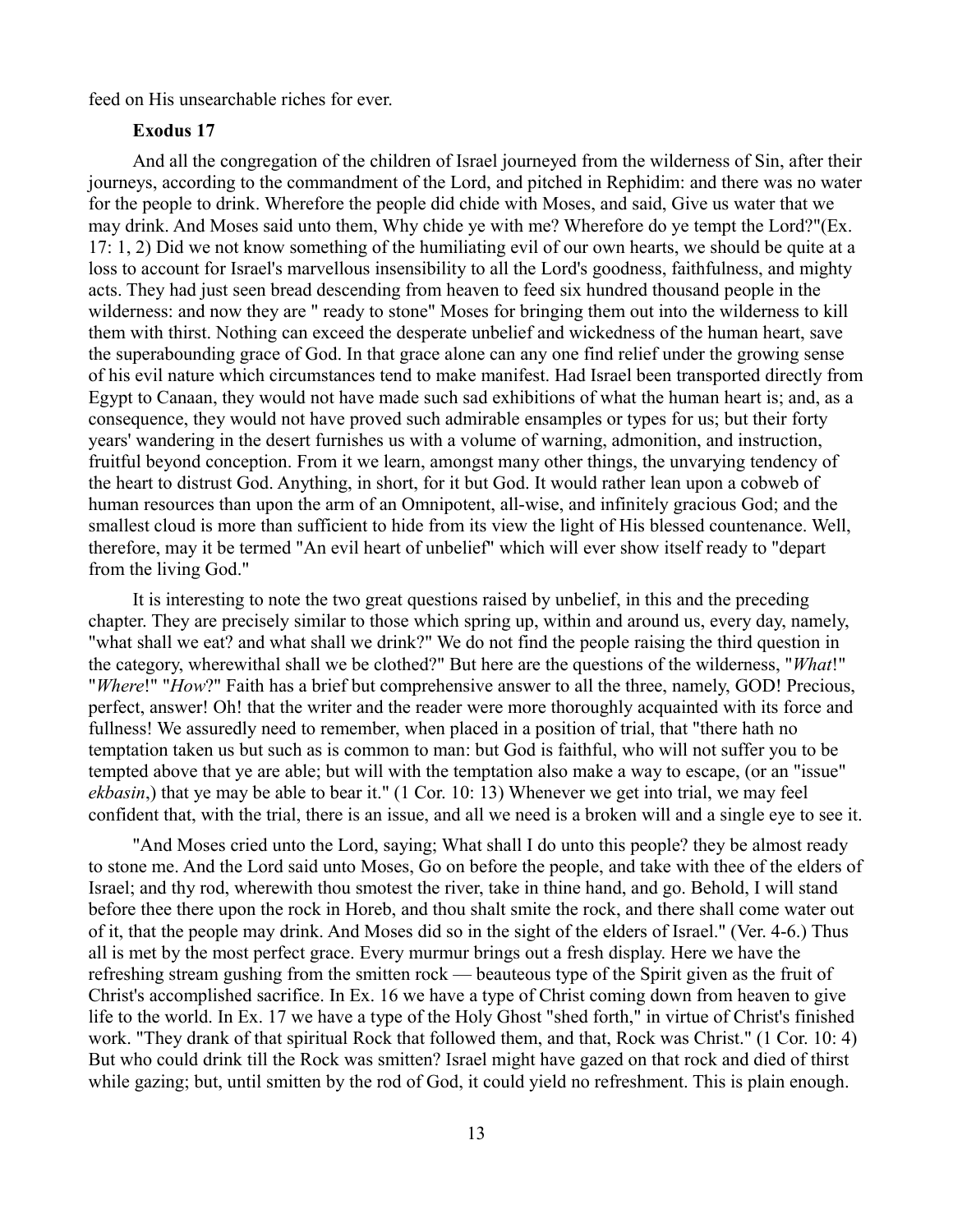The Lord Jesus Christ was the centre and foundation of all God's counsels of love and mercy. Through Him all blessing was to flow to man. The streams of grace were designed to gush forth from "the Lamb of God;" but then it was needful that the Lamb should be slain — that the work of the cross should be an accomplished fact, ere any of these things could be actualised. It was when the Rock of ages was cleft by the hand of Jehovah, that the flood-gates of eternal love were thrown wide open, and perishing sinners invited by the testimony of the Holy Ghost to "drink abundantly," drink deeply, drink freely. "The gift of the Holy Ghost" is the result of the Son's accomplished work upon the cross. "The promise of the Father" could not be fulfilled until Christ had taken His seat at the right hand of the majesty in the heavens, having wrought out perfect righteousness, answered all the claims of holiness, magnified the law and made it honourable, borne the unmitigated wrath of God against sin, exhausted the power of death, and deprived the grave of its victory. He, having done all this, "ascended up on high, led captivity captive, and gave gifts unto men. Now that He ascended, what is it but that he also descended first into the lower parts of the earth? He that descended is the same also that ascended up far above all heavens, that he might fill all things." (Eph. 4: 8-10.)

This is the true foundation of the Church's peace, blessedness, and glory, for ever. Until the rock was smitten, the stream was pent up, and man could do nothing. What human hand could bring forth water from a flinty rock? And so, we may ask, what human righteousness could afford a warrant for opening the flood-gates of divine love? This is the true way in which to test man's competency. He could not, by his doings, his sayings, or his feelings, furnish a ground for the mission of the Holy Ghost. Let him be or do what he may, he could not do this. But thank God, it is done; Christ has finished the work; the true Rock has been smitten, and the refreshing stream has issued forth, so that thirsty souls may drink. "The water that I shall give him," says Christ, "shall be in him a well of water, springing up into everlasting life." (John 4: 14) Again; "In the last day, that great day of the feast, Jesus stood and cried, saying, If any man thirst, let him come unto me and drink. He that believeth on me, as the scripture hath said, out of his belly shall flow rivers of living water. But this spake he of the Spirit which they that believe on him should receive: for the Holy Ghost was not yet given, because that Jesus was not yet glorified. (John 7: 37-39; compare, also, Acts 19: 2)

Thus, as in the manna, we have a type of Christ, so in the stream gushing from the rock we have a type of the Holy Ghost. "If thou knewest the gift of God, (i.e., Christ) . . . . thou wouldst have asked of him, and he would have given thee living water," — i.e., the Spirit.

Such, then, is the teaching conveyed to the spiritual mind by the smitten rock; but the name of the place in which this significant type was presented is a standing memorial of man's unbelief. "He called the name of the place Massah (i.e., temptation,) and Meribah, (i.e., chiding,) because of the chiding of the children of Israel, and because they tempted the Lord, saying, Is the Lord among us or not?" (Ver. 7) After such repeated assurances and evidences of Jehovah's presence, to raise such an enquiry proves the deep-seated unbelief of the human heart. It was? in point of fact, tempting Him. Thus did the Jews, in the day of Christ's presence amongst them, seek of Him a sign from heaven, tempting Him. Faith never acts thus; it believes in, and enjoys, the divine presence, not by a sign, but by the knowledge of Himself. It knows He is there to be enjoyed, and it enjoys Him. Lord, grant us a more artless spirit of confidence.

The next point suggested by our chapter is one of special interest to us. "Then came Amalek and fought with Israel in Rephidim. And Moses said unto Joshua, Choose us out men, and go out, fight with Amalek: tomorrow I will stand on the top of the hill, with the rod of God in mine hand." (Ver. 8, 9) The gift of the Holy Ghost leads to conflict. The light rebukes and conflicts with the darkness. Where all is dark there is no struggle; but the very feeblest struggle bespeaks the presence of light. "The flesh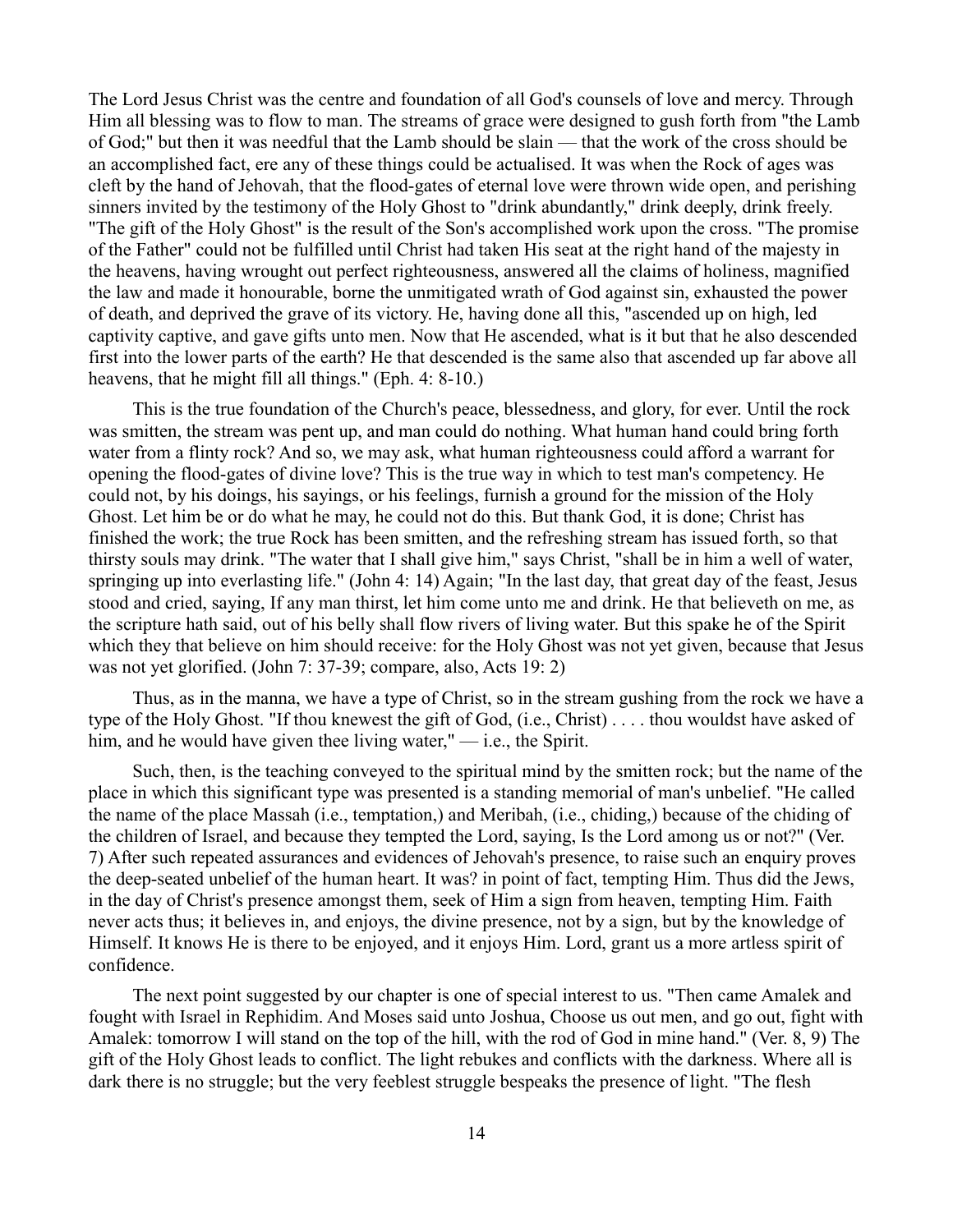lusteth against the Spirit, and the Spirit against the flesh; and these are contrary the one to the other, so that ye should not do the things that ye would." (Gal. 5: 17) Thus it is in the chapter before us; we have the rock smitten and the water flowing forth, and immediately we read, "then came Amalek and fought with Israel."

This is the first time that Israel are seen in conflict with an external foe. Up to this point, the Lord had fought for them, as we read in Ex. 14. "The Lord shall fight for you, and ye shall hold your peace." But now the word is, "choose us out *men*." True, God must now fight in Israel, as, before, He had fought *for* them. This marks the difference, as to the type; and as to the antitype, we know that there is an immense difference between Christ's battles *for* us, and the Holy Ghost's battles *in* us. The former, blessed be God, are all over, the victory gained, and a glorious and an everlasting peace secured. The latter, on the contrary, are still going on.

Pharaoh and Amalek represent two different powers or influences; Pharaoh represents the hindrance to Israel's deliverance from Egypt; Amalek represents the hindrance to their walk with God through the wilderness. Pharaoh used the things of Egypt to keep Israel from serving the Lord; he, therefore, prefigures Satan, who uses "this present evil world" against the people of God. Amalek, on the other hand, stands before us as the type of the flesh. He was the grandson of Esau, who preferred a mess of pottage to the birthright. (See Gen. 36: 12) He was the first who opposed Israel, after their baptism "in the cloud and in the sea." These facts serve to fix his character with great distinctness; and, in addition to these, we know that Saul was set aside from the kingdom of Israel, in consequence of his failing to destroy Amalek. (1 Sam. 15) And, further, we find that Haman is the last of the Amalekites of whom we find any notice in scripture. He was hanged on a gallows, in consequence of his wicked attempt against the seed of Israel. (See Esther) No Amalekite could obtain entrance into the congregation of the Lord. And, finally. in the chapter now before us, the Lord declares perpetual war with Amalek.

All these circumstances may be regarded as furnishing conclusive evidence of the fact that Amalek is a type of the flesh. The connection between his conflict with Israel and the water flowing out of the rock is most marked and instructive, and in full keeping with the believer's conflict with his evil nature, which conflict is, as we know, consequent upon his having the new nature, and the Holy Ghost dwelling therein. Israel's conflict began when they stood in the full power of redemption, and had tasted "that spiritual meat and drunk of that spiritual Rock." Until they met Amalek, they had nothing to do. They did not cope with Pharaoh. They did not break the power of Egypt nor snap asunder the chains of its thralldom. They did not divide the sea or submerge Pharaoh's hosts beneath its waves. They did not bring down bread from heaven, or draw forth water out of the flinty rock. They neither had done, nor could they do, any of these things ; but now they are called to fight with Amalek. All the previous conflict had been between Jehovah and the enemy. They had but to "stand still" and gaze upon the mighty triumphs of Jehovah's outstretched arm and enjoy the fruits of victory. The Lord had fought *for* them; but now He fights *in* or *by* them.

Thus is it also with the Church of God. The victories on which her eternal peace and blessedness are founded were gained, single-handed, by Christ *for* her. He was alone on the cross, alone in the tomb. The Church had to stand aside, for how could she be there? How could she vanquish Satan, endure the wrath of God, or rob death of its sting? Impossible. These things lay far beyond the reach of sinners, but not beyond the reach of Him who came to save them, and who alone was able to bear upon his shoulder the ponderous weight of all their sins, and roll the burden away for ever, by His infinite sacrifice, so that God the Holy Ghost, proceeding from God the Father, in virtue of the perfect atonement of God the Son, can take up His abode in the Church collectively, and in each member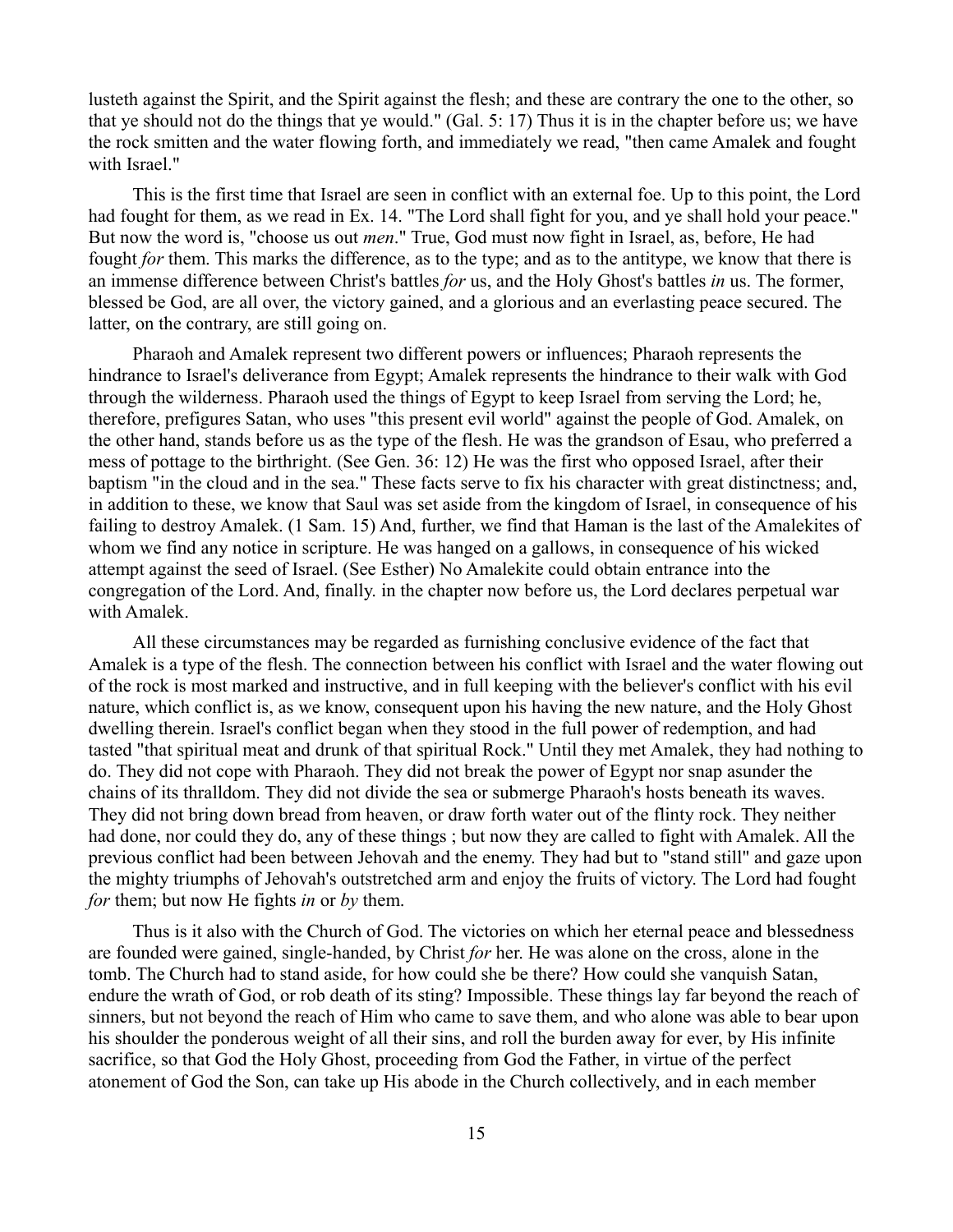thereof individually.

Now it is when the Holy Ghost thus takes up His abode in us, consequent upon Christ's death and resurrection, that our conflict begins. Christ has fought *for* us; the Holy Ghost fights *in* us. The very fact of our enjoying this first rich spoil of victory, puts us into direct conflict with the foe. But the comfort is that we are victors ere we enter upon the field of conflict at all. The believer approaches to the battle singing, "Thanks be to God which giveth us the victory through our Lord Jesus Christ." (1 Cor. 15: 57) We do not, therefore, fight uncertainly or as those that beat the air, while we seek to keep under the body and bring it into subjection. (1 Cor. 9: 26, 27) "We are more than conquerors through Him that loved us. (Rom. 8: 37) The grace in which we stand renders the flesh utterly void of power to lord it over us. (See Rom. 6 passim.) If the law is "the strength of sin," grace is the weakness thereof. The former gives sin power over us; the latter gives us power over sin.

"And Moses said unto Joshua, Choose us out men, and go out, fight with Amalek: tomorrow I will stand on the top of the hill, with the rod of God in mine hand. So Joshua did as Moses had said unto him, and fought with Amalek: and Moses, Aaron, and Hur went up to the top of the hill. And it came to pass, when Moses held up his hand, that Israel prevailed: and when he let down his hand, Amalek prevailed. But Moses' hands were heavy; and they took a stone and put it under him, and he sat thereon; and Aaron and Hur stayed up his hands, the one on the one side and the other on the other side; and his hands were steady until the going down of the sun. And Joshua discomfited Amalek and his people with the edge of the sword." (Verses 9-13)

We have, here, two distinct things, namely, conflict and intercession. Christ is on high *for* us, while the Holy Ghost carries on the mighty struggle *in* us. The two things go together. It is as we enter, by faith, into the prevalency of Christ's intercession on our behalf, that we make head against our evil nature. Some there are who seek to overlook the fact of the Christian's conflict with the flesh. They look upon regeneration as a total change or renewal of the old nature. Upon this principle, it would, necessarily, follow that the believer has nothing to struggle with. If my nature is renewed, what have I to contend with? Nothing. There is nothing within, inasmuch as my old nature is made new; and nothing without can affect me, inasmuch as there is no response from within. The world has no charms for one whose flesh is entirely changed; and Satan has nothing by or on which to act. To all who maintain such a theory, it may be said that they seem to forget the place which Amalek occupies in the history of the people of God. Had Israel conceived the idea that, when Pharaoh's hosts were gone, their conflict was at an end, they would have been sadly put about when Amalek came upon them. The fact is, *theirs* only then began. Thus it is with the believer, for "all these things happened unto Israel for ensamples, and they are written for our admonition," (1 Cor. 10: 11) But there could be no "type," no "ensample," no admonition" in "these things," for one whose old nature is made new. Indeed, such an one can have but little need of any of those gracious provisions which God has made in His kingdom for those who are the subjects thereof.

We are distinctly taught in the Word that the believer carries about with him that which answers to Amalek, that is, "the flesh" — "the old man" — "the carnal mind." (Rom. 6: 6; Rom. 8: 7; Gal. 5: 17)Now, if the Christian, upon perceiving the stirrings of his evil nature, begins to doubt his being a Christian, he will not only render himself exceedingly unhappy, but also deprive himself of his vantage ground against the enemy. The flesh exists in the believer and will be there to the end of the chapter. The Holy Ghost fully recognises it as existing, as we may easily see, from various parts of the New Testament. In Romans 6 we read, "Let not sin therefore *reign* in your mortal bodies." Such a precept would be entirely uncalled for if the flesh were not existing in the believer. It would be out of character to tell us not to let sin reign, if it were not actually dwelling in us. There is a great difference between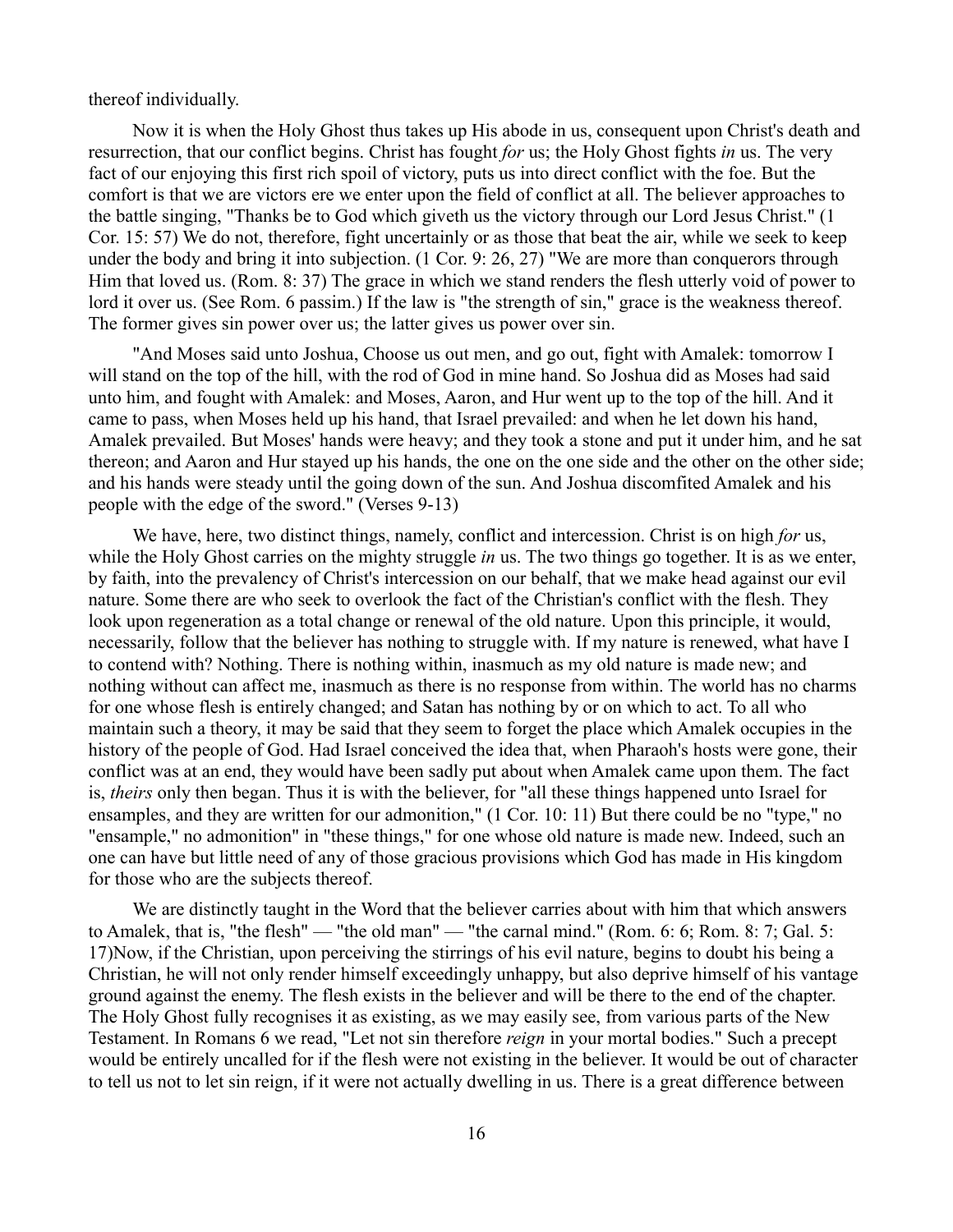dwelling and reigning. It dwells in a believer, but it reigns in an unbeliever.

However, though it dwells in us, we have, thank God, a principle of power over it. "Sin shall not have dominion over you, for ye are not under the law, but under grace." The grace which, by the blood of the cross, has put away sin, insures us the victory, and gives us present power over its indwelling principle.

We have died to sin, and hence it has no claim over us. "He that has died is justified from sin." "Knowing this, that our old man has been crucified together, that the body of sin might be destroyed, that henceforth we should not serve sin." (Rom. 6: 6) "And Joshua discomfited Amalek and his people with the edge of the sword." All was victory; and Jehovah's banner floated over the triumphant host, bearing the sweet and heart-sustaining inscription, "Jehovah-nissi" (the Lord my banner). The assurance of victory should be as complete as the sense of forgiveness, seeing both alike are founded upon the great fact that Jesus died and rose again. It is in the power of this that the believer enjoys a purged conscience and subdues. indwelling sin. The death of Christ having answered all the claims of God in reference to our sins, His resurrection becomes the spring of power, in all the details of conflict, afterwards. He died *for* us, and now He lives *in* us. The former gives us peace, the latter gives us power.

It is edifying to remark the contrast between Moses on the hill and Christ on the throne. The hands of our great Intercessor can never hang down. His intercession never fluctuates. "He *ever* liveth to make intercession for us." (Heb. 7) His intercession is never-ceasing and all-prevailing. Having taken His place on high, in the power of divine righteousness, He acts for us, according to what He is, and according to the infinite perfectness of what He has done. His hands can never hang down, nor can He need any one to hold them up. His perfect advocacy is founded upon His perfect sacrifice. He presents us before God, clothed in His own perfections, so that though we may ever have to keep our faces in the dust in the sense of what we are, yet the Spirit can only testify to us of what He is before God for us, and of what we are in Elim." "We are not in the flesh but in the Spirit." (Rom. 8) We are in *the body,* as to the fact of our condition; but we are not in *the flesh,* as to the principle of our standing. Moreover, the flesh is in us, though we are dead to it; but we are not in the flesh, because we are alive with Christ.

We may further remark, on this chapter, that Moses had the rod of God with him on the hill the rod with which he had smitten the rock. This rod was the expression or symbol of the power of God, which is seen alike in atonement and intercession. When the work of atonement was accomplished, Christ took His seat in heaven, and sent down the Holy Ghost to take up His abode in the Church; so that there is an inseparable connection between the work of Christ and the work of the Spirit. There is the application of the power of God in each.

## **Exodus 18**

We here arrive at the close of a very marked division of the book of Exodus. We have seen God, in the exercise of His perfect grace, visiting and redeeming His people; bringing them forth out of the land of Egypt; delivering them, first, from the hand of Pharaoh and then from the hand of Amalek. Furthermore, we have seen, in the manna, a type of Christ come down from heaven; in the rock, a type of Christ smitten for His people; and in the gushing stream, a type of the Spirit given. Then follows, in striking and beautiful order, a picture of the future glory, divided into its three grand departments, namely, the Jew, the Gentile, and the Church of God.

"During the period of Moses' rejection by his brethren he was taken apart and presented with a bride — the companion of his rejection. We were led to see, at the opening of this book, the character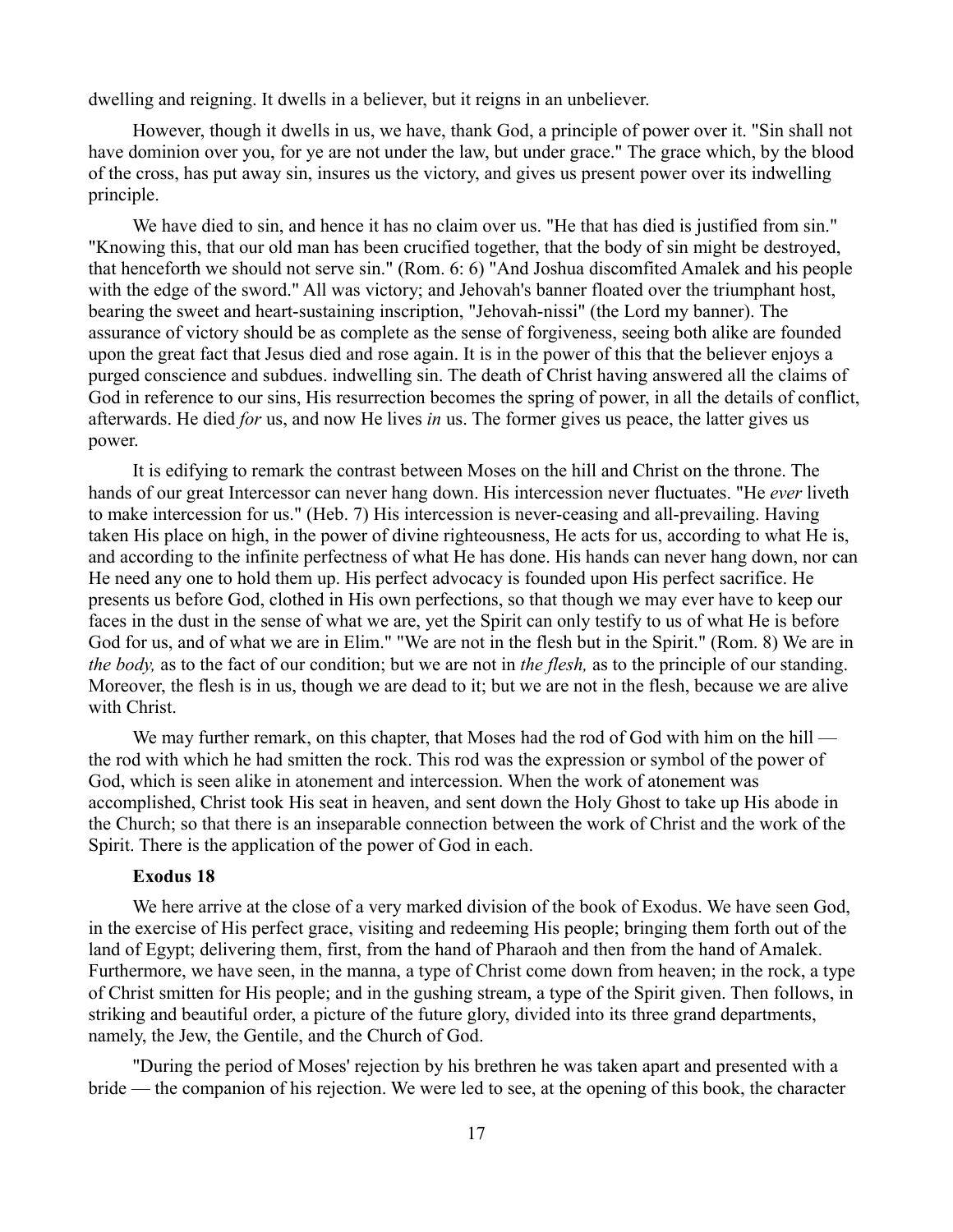of Moses' relationship with this bride. He was "a husband by blood" to her. This is precisely what Christ is to the Church Her connection with Him is founded upon death and resurrection; and she is called to fellowship with His sufferings. It is, as we know, during the period of Israel's unbelief, and of Christ's rejection, that the Church is called out; and when the Church is complete, according to the divine counsels, when the "fullness of the Gentiles is come in," Israel shall again be brought into notice.

Thus it was with Zipporah and Israel of old. Moses had sent her back, during the period of his mission to Israel; and when the latter were brought forth as a fully delivered people, we read that "Jethro, Moses' father in-law, took Zipporah, Moses' wife, after he had sent her back, and her two sons, of which the name of the one was Gershom; for he said, I have been an alien in a strange land; and the name of the other was Eliezer; for the God of my fathers, said he, was mine help, and delivered me from the sword of Pharaoh. And Jethro, Moses' father-in-law, came with his sons and his wife unto Moses into the wilderness, where he encamped at the mount of God. And he said unto Moses, I thy father-in-law, Jethro, am come unto thee, and thy wife and her two sons with her. And Moses went out to meet his father-in-law, and did obeisance, and kissed him; and they asked each other of their welfare; and they came into the tent. And Moses told his father. in-law all that the Lord had done unto Pharaoh, and the Egyptians, for Israel's sake, and all the travail that had come upon them by the way, and how the Lord delivered them. And Jethro rejoiced for all the goodness which the Lord had done to Israel, whom he had delivered from the hand of the Egyptians. And Jethro said, Blessed be the Lord, who hath delivered you out of the hand of the Egyptians, and out of the hand of Pharaoh; who hath delivered the people from under the hand of the Egyptians. Now I know that the Lord is greater than all gods; for in the thing wherein they dealt proudly he was above them. And Jethro Moses' father-in-law, took a burntoffering and sacrifices for God: and Aaron came, and all. the elders of Israel, to eat bread with Moses' father-in-law before God." (Ex. 18: 2-12)

This is a deeply interesting scene. The whole congregation assembled, in triumph before the Lord — the Gentile presenting sacrifice — and in addition, to complete the picture, the bride of the deliverer, together with the children whom God had given him, are all introduced. It is, in short, a singularly striking foreshadowing of the coming kingdom. "The Lord will give grace and glory." We have already seen, in what we have travelled over of this book, very much of the actings of "grace;" and here we have, From the pencil of the Holy Ghost, a beauteous picture of "glory," — a picture which must be regarded as peculiarly important, as exhibiting the varied fields in which that glory shall be manifested.

"The Jew, the Gentile, and the Church of God" are scriptural distinctions which can never be overlooked without marring that perfect range of truth which God has revealed in His holy Word. They have existed ever since the mystery of the Church was fully developed by the ministry of the Apostle Paul, and they shall exist throughout the millennial age. Hence, every spiritual student of Scripture will give them their due place in his mind.

The apostle expressly teaches us, in his Epistle to the Ephesians, that the mystery of the Church had not been made known, in other ages, to the sons of men, as it was revealed to him. But, though not directly revealed, it had been shadowed forth in one way or another; as, for example, in Joseph's marriage with an Egyptian, and in Moses' marriage with an Ethiopian. The type or shadow of a truth is a very different thing from a direct and positive revelation of it. The great mystery of the Church was not revealed until Christ, in heavenly glory, revealed it to Saul of Tarsus. Hence, all who look for the full unfolding of this mystery in the law, the prophets, or the psalms, will find themselves engaged in unintelligent labour. When, however, they find it distinctly revealed in the Epistle to the Ephesians, they will be able, with interest and profit, to trace its foreshadowing in Old Testament Scripture.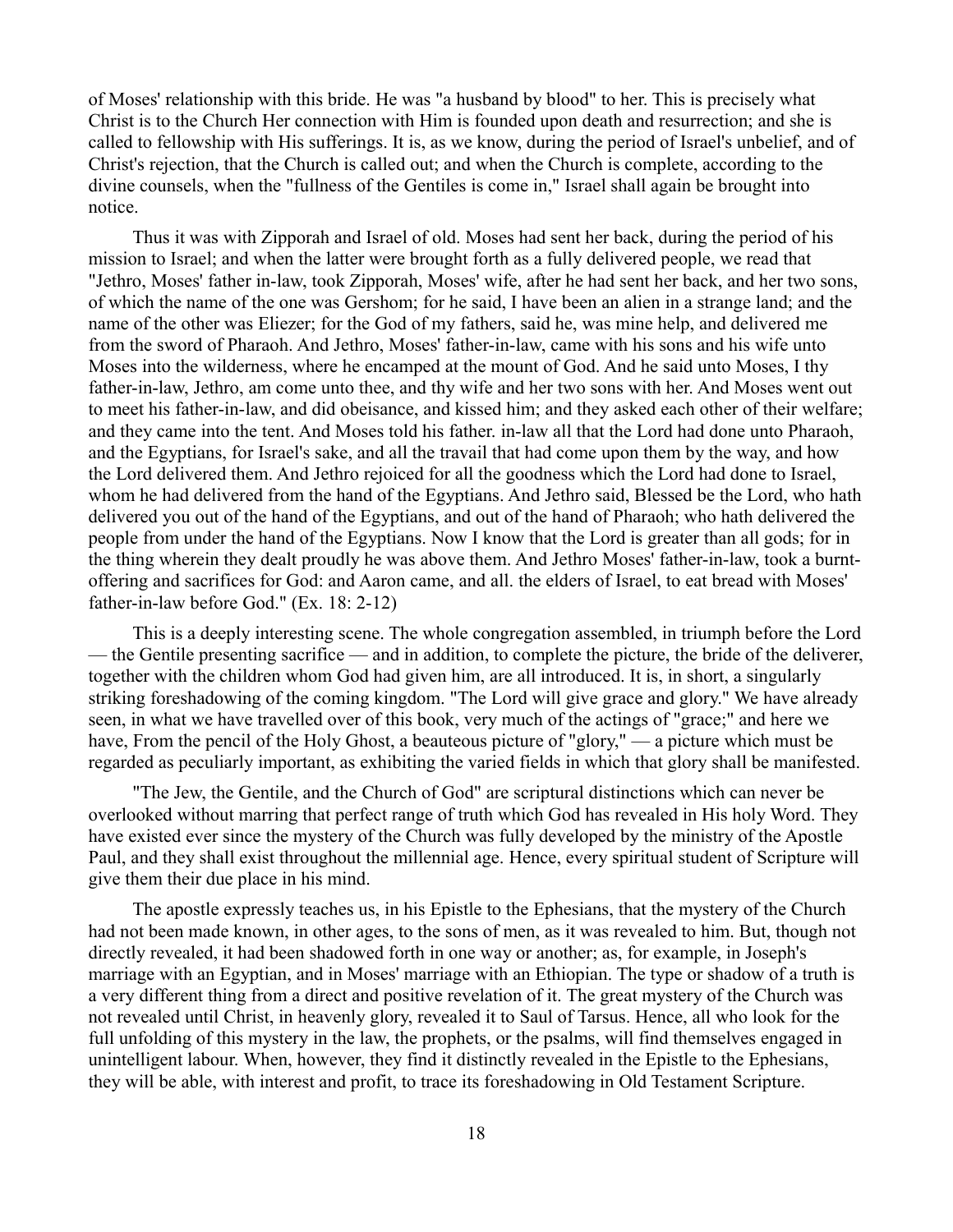Thus we have, in the opening of our chapter, a millennial scene. All the fields of glory lie open in vision before us. "*The Jew*" stands forth as the great earthly witness of Jehovah's faithfulness, His mercy, and His power. This is what the Jew has been in bygone ages, it is what he is now, and what he will be, world without end. "The Gentile" reads, in the book of God's dealings with the Jew, his deepest lessons. He traces the marvellous history of that peculiar and elect people — "a people terrible from their beginning hitherto." He sees thrones and empires overturned — nations shaken to their centreevery one and everything compelled to give way, in order to establish the supremacy of that people on whom Jehovah has set His love. "Now I know," he says, "that the Lord is greater than all gods: for in the thing wherein they dealt proudly he was above them." (Ver. 11) Such is the confession of "the Gentile," when the wondrous page of Jewish history lies open before him.

Lastly, *"The Church of God* collectively, as prefigured by Zipporah, and the members thereof individually, as seen in Zipporah's sons, are presented as occupying the most intimate relationship with the deliverer. All this is perfect in its way. We may be asked for our proofs. The answer is, "I speak as unto wise men; judge ye what I say." We can never build a doctrine upon a type; but when a doctrine is revealed a type thereof may be discerned with accuracy and studied with profit. In every case, a spiritual mind is essentially necessary, either to understand the doctrine or discern the type. "The natural man receiveth not the things of the Spirit of God: for they are foolishness unto him: neither can he know them, because they are spiritually discerned." (1 Cor. 2: 14)

From verse 13 to the end of our chapter, we have the appointment of rulers, who were to assist Moses in the management of the affairs of the congregation. This was the suggestion of Jethro, who feared that Moses would "wear away" in consequence of his labours. In connection with this, it may be profitable to look at the appointment of the seventy elders in Numbers 11. Here we find the spirit of Moses crushed beneath the ponderous responsibility which devolved upon him, and he gives utterance to the anguish of his heart in the following accents. "And Moses said unto the Lord, Wherefore hast thou afflicted thy servant? And wherefore have I not found favour in thy sight, that thou layest the burden of all this people upon me? Have I conceived all this people ? have I begotten them that thou shouldst say unto me, Carry them in thy bosom, as a nursing father beareth the sucking child, unto the land which thou swarest unto their fathers. . . . . I am not able to bear all this people alone because it is too heavy for me. And if thou deal thus with me, kill me, I pray thee, out of hand, if I have found favour in thy sight; and let me not see my wretchedness." (Num. 11: 11-15)

In all this we see Moses evidently retiring from a post of honour. If God were pleased to make him the sole instrument in managing the assembly, it was only so much the more dignity and privilege conferred upon him. True, the responsibility was immense; but faith would own that God was amply sufficient for that. Here, however, the heart of Moses failed him (blessed servant as he was), and he says, " I am not able to bear all this people *alone*, because it is too heavy for *me*." But he was not asked to bear them alone; for God was with him. They were not too heavy for God. It was He that was bearing them; Moses was but the instrument. He might just as well have spoken of his rod as bearing the people; for what was he but a mere instrument in God's hand, as the rod was in his? It is here the servants of Christ constantly fail; and the failure is all the more dangerous because it wears the appearance of humility. It seems like distrust of ones self and deep lowliness of spirit, to shrink from heavy responsibility; but all we need to inquire is, has God imposed that responsibility? If so, He will assuredly be with me in sustaining it; and having Him with me, I can sustain anything. With Him, the weight of a mountain is nothing; without Him, the weight of a feather is overwhelming. It is a totally different thing if a man, in the vanity of his mind, thrust himself forward and take a burden upon his shoulder which God never intended him to bear, and, therefore, never fitted him to bear it; we may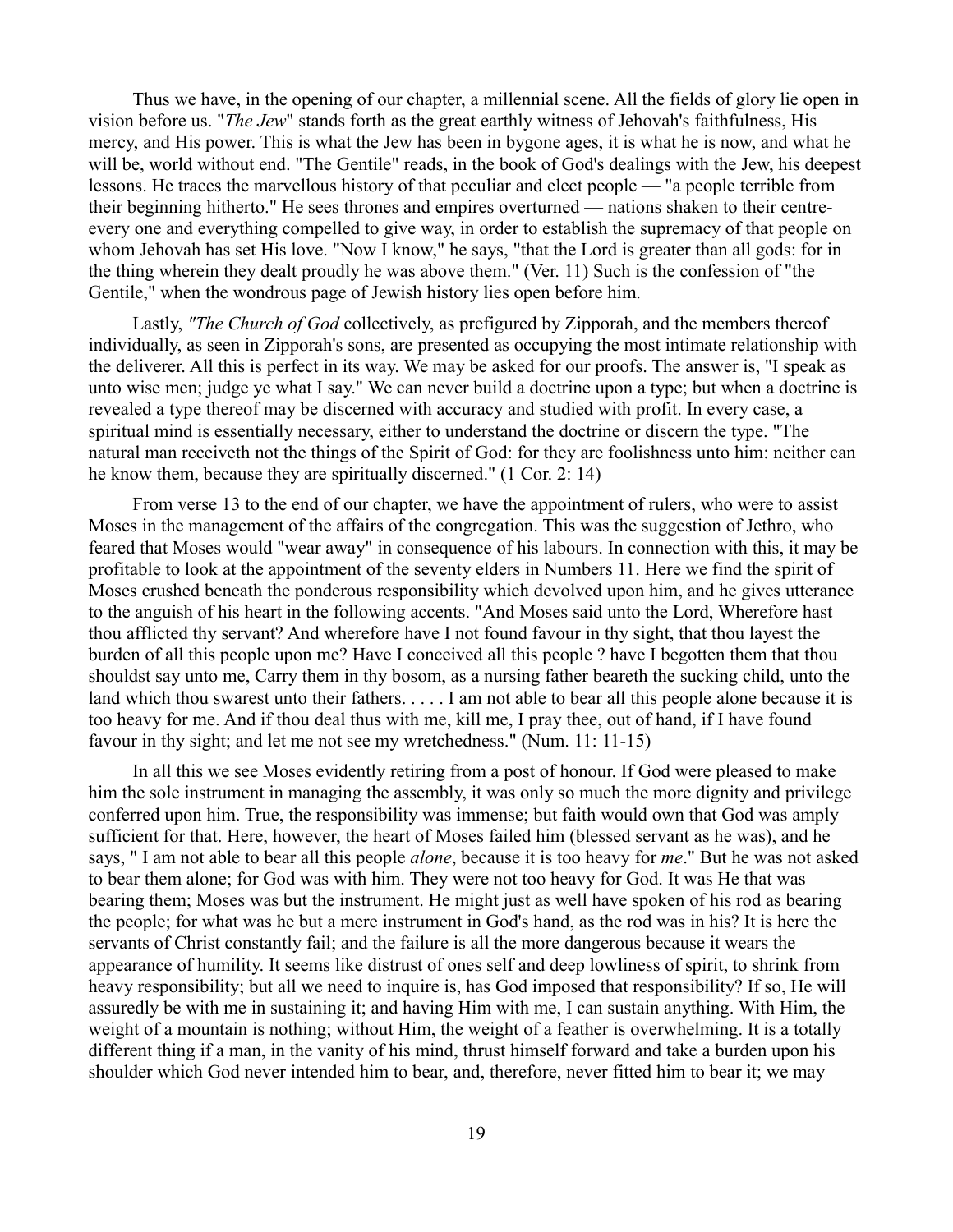then, surely, expect to see him crushed beneath the weight; but if God lays it upon him, He will qualify and strengthen him to carry it.

It is never the fruit of humility to depart from a divinely-appointed post. On the contrary, the deepest humility will express itself by remaining there in simple dependence upon God. It is a sure evidence of being occupied about *self* when we shrink from service on the ground of inability. God does not call us unto service on the ground of our ability, but of His own; hence, unless I am filled with thoughts about myself, or with positive distrust of Him, I need not relinquish any position of service or testimony because of the heavy responsibilities attaching thereto. all power belongs to God, and it is quite the same whether that power acts through one agent or through seventy; the power is still the same: but if one agent refuse the dignity, it is only so much the worse for him. God will not force people to abide in a place of honour, if they cannot trust Him to sustain them there. The way lies always open to them to step down from their dignity, and sink into the place where base unbelief is sure to put us.

Thus it was with Moses. He complained of the burden, and the burden was speedily removed; but with it the high honour of being allowed to carry it. "And the Lord said unto Moses, Gather unto me seventy men of the elders of Israel whom thou knowest to be the elders of the people, and officers over them; and bring them unto the tabernacle of the congregation, that they may stand there with thee. And I will come down and talk with thee there; and I will take of the spirit which is upon thee, and will put it upon them; and they shall bear the burden of the people with thee, that thou bear it not thyself alone." (Num. 11: 16, 17) There was no fresh power introduced. It was the same Spirit, whether in one or in seventy. There was no more value or virtue in the flesh of seventy men than in the flesh of one man. "It is the Spirit that quickeneth; the flesh profiteth nothing." (John 6: 63) There was nothing, in the way of power, gained; but a great deal, in the way of dignity, lost by this movement on the part of Moses.

In the after part of Numbers 11 we find Moses giving utterance to accents of unbelief, which called forth from the Lord a sharp rebuke. "Is the Lord's hand waxed short? Thou shalt see now whether my word shall come to pass unto thee or not." If my reader will compare Num. 11-15 with Num. 21, 22, he will see a marked and solemn connection. The man who shrinks from responsibility, on the ground of his own feebleness, is in great danger of calling in question the fullness and sufficiency of God's resources. This entire scene teaches a most valuable lesson to every servant of Christ who may be tempted to feel himself alone or overburdened in his work. Let such an one bear in mind that, where the Holy Ghost is working, one instrument is as good and as efficient as seventy; and where He is not working seventy are of no more value than one. It all depends upon the energy of the Holy Ghost. With Him, one man can do all, endure all, sustain all. Without Him, seventy men can do nothing. Let the lonely servant remember, for the comfort and encouragement of his sinking heart, that, provided he has the presence and power of the Holy Ghost with him, he need not complain of his burden, nor sigh for a division of labour. If God honour a man by giving him a great deal of work to do, let him rejoice therein and not murmur; for if he murmur, he can very speedily lose his honour. God is at no loss for instruments. He could, from the stones, raise up children unto Abraham; and He can raise up, from the same, the needed agents to carry on His glorious work.

Oh! for a heart to serve Him! A patient, humble, self-emptied, devoted heart! A heart ready to serve in company, ready to serve alone, a heart so filled with love to Christ that it will find its joy — its chief joy — in serving Him, let the sphere or character of service be what it may. This assuredly is the special need of the day in which out lot is cast. May the Holy Ghost stir up our hearts to a deeper sense of the exceeding preciousness of the name of Jesus, and enable us to yield a fuller, clearer, more unequivocal response to the changeless love of His heart!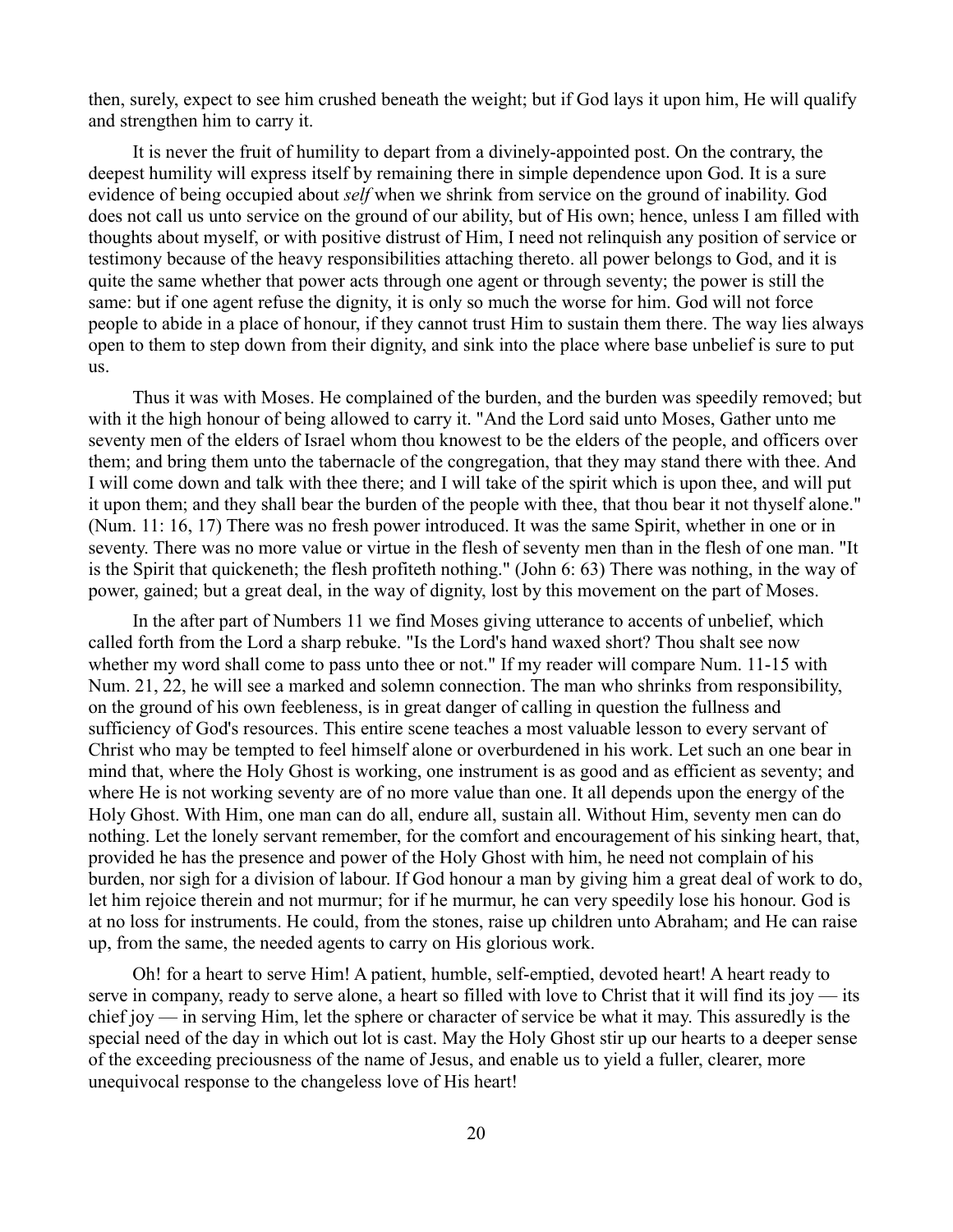#### **Exodus 19**

We have now arrived at a most momentous point in Israel's history. We are called to behold them standing at the foot of "the mount that might be touched, and that burned with fire." The fair millennial scene which opened before us in the preceding chapter has passed away. It was but a brief moment of sunshine in which a very vivid picture of the kingdom was afforded; but the sunshine was speedily followed by the heavy clouds which gathered around that "palpable mount," where Israel, in a spirit of dark and senseless legality, abandoned Jehovah's covenant of pure grace for man's covenant of works. Disastrous movement! A movement fraught with the most dismal results. Hitherto, as we have seen, no enemy could stand before Israel — no obstacle was suffered to interrupt their onward and victorious march. Pharaoh's hosts were overthrown — Amalek and his people were discomfited with the edge of the sword — all was victory, because God was acting on behalf of His people, in pursuance of His promise to Abraham, Isaac, and Jacob.

In the opening verses of the chapter now before us, the Lord recapitulates His actings toward Israel in the following touching and beautiful language: " Thus shalt thou say to the house of Jacob, and tell. the children of Israel: Ye have seen what I did unto the Egyptians, and how I bare you on eagles' wings, and brought you unto myself. Now therefore, if ye will obey my voice indeed, and keep my covenant, then ye shall be a peculiar treasure unto me above all people: for all the earth is mine. And ye shall be unto me a kingdom of priests and an holy nation." (Ver. 3-6) Observe, it is "*my voice"* and "*my covenant."* What was the utterance of that "voice?" and what did that "covenant" involve? Had Jehovah's voice made itself heard for the purpose of laying down the rules and regulations of a severe and unbending law-giver? By no means. It had spoken to demand freedom for the captivity provide a refuge from the sword of the destroyer — to make a way for the ransomed to pass over — to bring down bread from heaven, to draw forth water out of the flinty rock. Such had been the gracious and intelligible utterances of Jehovah's "voice," up to the moment at which " Israel camped before the mount."

And as to His "covenant," it was one of unmingled grace. It proposed no condition — it made no demands — it put no yoke on the neck — no burden on the shoulder. When "the God of glory appeared unto Abraham," in Ur of the Chaldees, He certainly did not address him in such words as, "thou Shalt do this," and "thou shalt not do that." Ah! no; such language was not according to the heart of God. It suits Him far better to place "a fair mitre" upon a sinner's head, than to "put a yoke upon his neck." His word to Abraham was, "I WILL GIVE." The land of Canaan was not to be purchased by man's doings, but to be given by God's grace. Thus it stood; and, in the opening of the book of Exodus, we see God coming down in grace to make good His promise to Abraham's seed. The condition in which He found that seed made no difference, inasmuch as the blood of the lamb furnished Him with a perfectly righteous ground on which to make good His promise. He evidently had not promised the land of Canaan to Abraham's seed on the ground of ought that He foresaw in them, for this would have totally destroyed the real nature of a promise. It would have made it a compact and not a promise; "but God gave it to Abraham by promise," and not by compact. (Read Gal. 3)

Hence, in the opening of this 19th chapter, the people are reminded of the grace in which Jehovah had hitherto dealt with them; and they are also assured of what they should yet be, provided they continued to hearken to mercy's heavenly "voice," and to abide in the "covenant" of free and absolute grace. "Ye shall be a peculiar treasure unto me above all people." How could they be this? Was it by stumbling up the ladder of self-righteousness and legalism? Would they be "a peculiar treasure" when blasted by the curses of a broken law — a law which they had broken before ever they received it? Surely not. How then were they to be this "peculiar treasure?" By standing in that position in which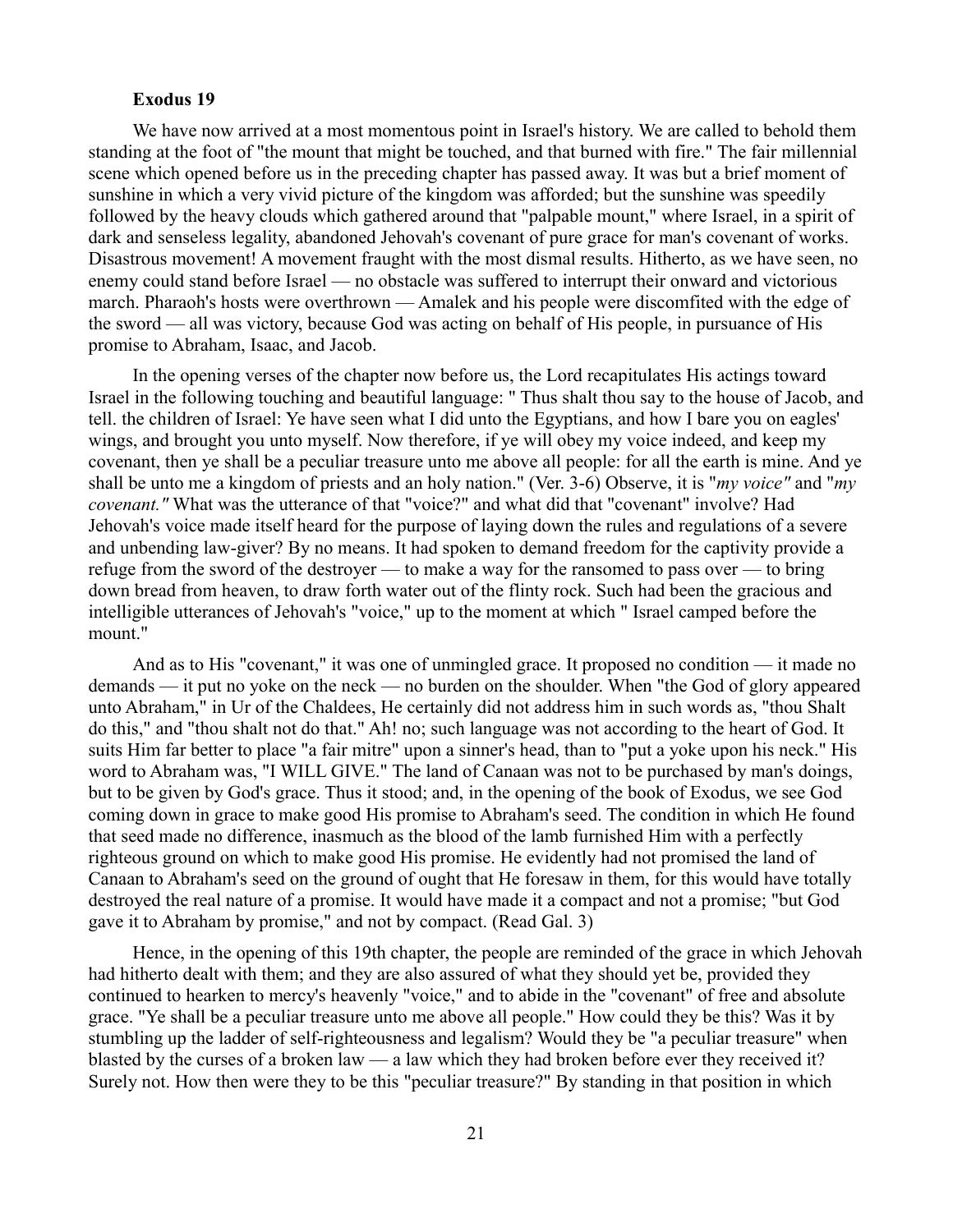Jehovah surveyed them when He compelled the covetous prophet to exclaim, "How goodly are thy tents, 0 Jacob, and thy tabernacles, O Israel! As the valleys are they spread forth, as gardens by the river's side, as the trees of lign aloes which the Lord hath planted, and as cedar trees beside the waters. He shall pour the water out of his buckets, and his seed shall be in many waters, and his king shall be higher than Agag, and his kingdom shall be exalted. God brought him forth out of Egypt; he hath as it were the strength of an unicorn." (Num. 24: 5-8)

However, Israel was not disposed to occupy this blessed position. Instead of rejoicing in God's "holy promise," they undertook to make the most presumptuous vow that mortal lips could utter. "All the people answered together, and said, *"All that the Lord hath, spoken we will do."* (Ex. 19: 8) This was bold language. They did not even say, "we hope to do" or "we will endeavour to do." This would have expressed a measure of self-distrust. But no; they took the most absolute ground. "We will do." Nor was this the language of a few vain, self-confident spirits who presumed to single themselves out from the whole congregation. No; "*all* the people answered *together*." They were unanimous in the abandonment of the holy promise" — the "holy covenant."

And now, observe the result. The moment Israel uttered their "singular vow," the moment they undertook to "do," there was a total alteration in the aspect of things. "And the Lord said unto Moses, Lo, I come unto thee *in a thick cloud*. . . . . And thou shalt set bounds unto the people, round about, saying, Take heed to yourselves, that ye go not up into the mount, or touch the border of it: whosoever toucheth the mount, shall be surely put to death." This was a very marked change; the One who had just said, "I bare you on eagles' wings, and brought you unto myself," now envelopes Himself "in a thick cloud," and says, "set bounds unto the people round about." The sweet accents of grace and mercy are exchanged for the "thunderings and lightnings" of the fiery mount. Man had presumed to talk of his miserable doings in the presence of God's magnificent grace. Israel had said, "we will do," and they must be put at a distance in order that it may be fully seen what they are able to do. God takes the place of moral distance; and the people are but too well disposed to have it so, for they are filled with fear and trembling; and no marvel, for the sight was "terrible," — "so terrible that Moses said, I exceedingly fear and quake." Who could endure the sight of that "devouring fire," which was the apt expression of divine holiness? "The Lord came from Sinai, and rose up from Seir unto them; he shined forth from Paran, and he came with ten thousands of saints; from his right hand went a fiery law for them." (Deut. 33: 2) The term "fiery," as applied to the law, is expressive of its holiness: "Our God is a consuming fire," — perfectly intolerant of evil, in thought, word, and deed.

Thus, then, Israel made a fatal mistake in saying, "we will do." It was taking upon themselves a vow which they were not able, even were they willing, to pay; and we know who has said, "better that thou shouldest not vow, than that thou shouldest vow and not pay." It is of the very essence of a vow that it assumes the competency to fulfil; and where is man's competency? As well might a bankrupt draw a cheque on the bank, as a helpless sinner make a vow. A man who makes a vow, denies the truth, as to his nature and condition. He is ruined, what can he do? He is utterly without strength, and can neither will nor do anything good. Did Israel keep their vow Did they do "all that the Lord commanded?" Witness the golden calf, the broken tables, the desecrated Sabbath, the despised and neglected ordinances, the stoned messengers, the rejected and crucified Christ, the resisted Spirit. Such are the overwhelming evidences of mans dishonoured vows. Thus must it ever be when fallen humanity undertakes to vow.

Christian reader, do you not rejoice in the fact that your eternal salvation rests not an your poor shadowy vows and resolutions, but on "the one offering of Jesus Christ once?" Oh, yes, "this is our joy, which never can fail." Christ has taken all our vows upon Himself, and gloriously discharged them for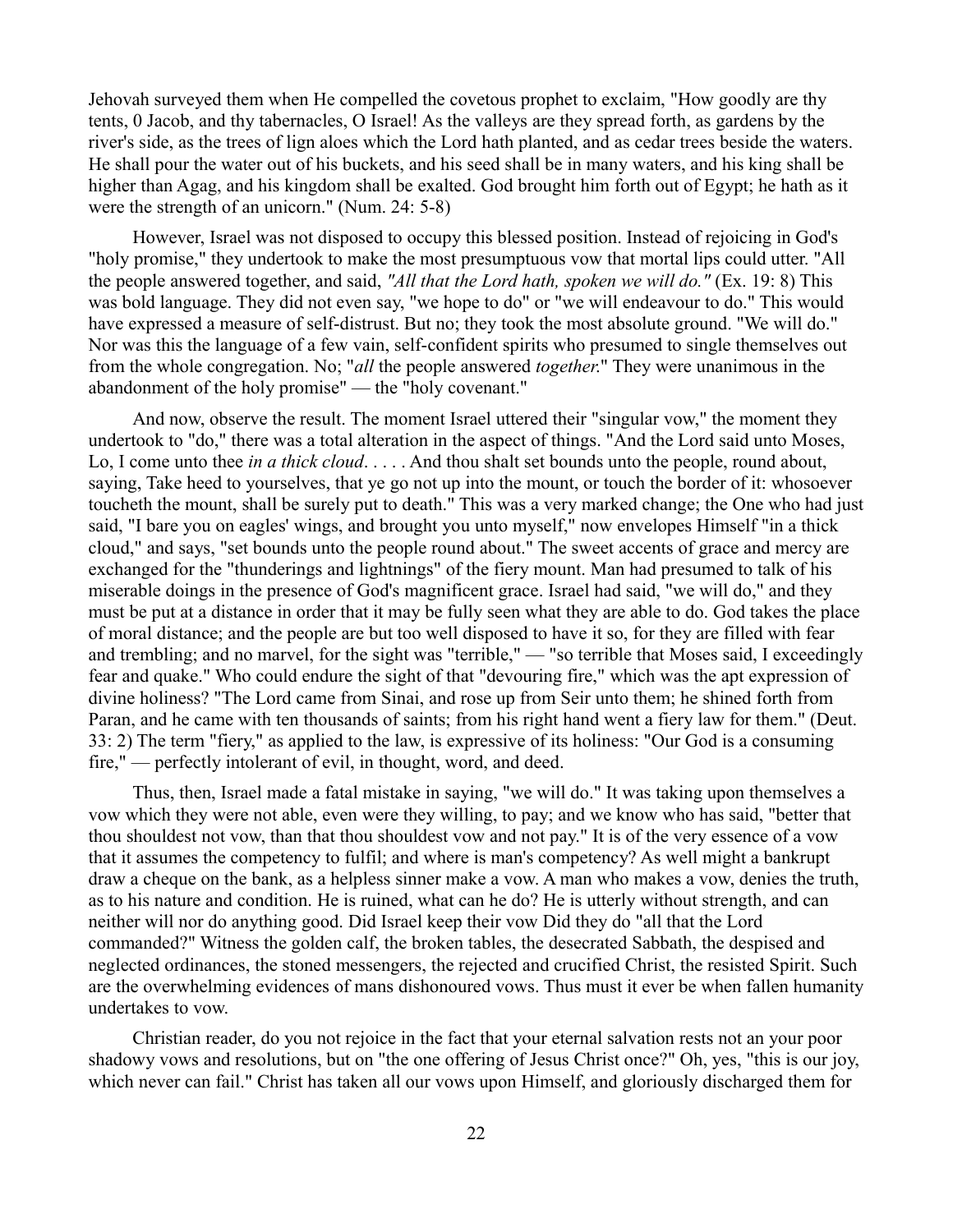ever. His resurrection-life flows through His members and produces in them results which legal vows and legal claims never could effect. He is our life, and He is our righteousness. May his name be precious to our hearts. May His cause ever command our energies. May it be our meat and our drink to spend and be spent in His dear service.

I cannot close this chapter without noticing, in connection, a passage in the Book of Deuteronomy, which may present a difficulty to some minds. It has direct reference to the subject on which we have been dwelling. "And the Lord heard the voice of your words, when ye spake unto me; and the Lord said unto me, I have heard the voice of the words of this people, which they have spoken unto thee: *they have well said all that they have spoken.* (Deut. 5: 28) From this passage it might seem as though the Lord approved of their making a vow; but if my reader will take the trouble of reading the entire context, from ver. 24-27, he will see at once that it has nothing whatever to say to the vow, but that it contains the expression of their terror at the consequences of their vow. They were not able to endure that which was commanded. "If," said they, "we hear the voice of the Lord our God any more, then we shall die. For who is there of all flesh that hath heard the voice of the living God speaking out of the midst of the fire, as we have, and lived! Go thou near, and hear all that the Lord our God shall say; and speak thou unto us all that the Lord our God shall speak unto thee; and we will hear it and do it." It was the confession of their own inability to encounter Jehovah in that awful aspect which their proud legality had led Him to assume. It is impossible that the Lord could ever commend an abandonment of free and changeless grace for a sandy foundation of "works of law."

## **Exodus 20**

It is of the utmost importance to understand the true character and object of the moral law, as set forth in this chapter. There is a tendency in the mind to confound the principles of law and grace, so that neither the one nor the other can be rightly understood. Law is shorn of its stern and unbending majesty; and grace is robbed of all its divine attractions. God's holy claims remain unanswered, and the sinner's deep and manifold necessities remain unreached by the anomalous system framed by those who attempt to mingle law and grace. In point of fact, they can never be made to coalesce, for they are as distinct as any two things can be. Law sets forth what man ought to be; grace exhibits what God is. How can these ever be wrought up into one system ? How can the sinner ever be saved by a system made up of half law, half grace? Impossible. It must be either the one or the other.

The law has sometimes been termed "the transcript of the mind of God." This definition is entirely defective. Were we to term it a transcript of the mind of God as to what man ought to be, we should be nearer the truth. If I am to regard the ten commandments as the transcript of the mind of God, then, I ask, is there nothing in the mind of God save "thou shalt" and "thou shalt not?" Is there no grace? No mercy? No loving kindness? Is God not to manifest what He is? Is He not to tell out the deep secrets of that love which dwells in His bosom? Is there nought in the divine character but stern requirement and prohibition? Were this so, we should have to say, "God is law " instead of "God is love." But, blessed be His name, there is more in His heart than could ever be wrapped up in the " ten words" uttered on the fiery mount. If I want to see what God is, I must look at Christ; "for in Him dwelleth all the fullness of the godhead bodily." (Col. 2: 9) "The law was given by Moses, but grace and truth came by Jesus Christ." (John 1: 17) Assuredly there was a measure of truth in the law. It contained the truth as to what man ought to be. Like everything else emanating from God, it was perfect so far as it went — perfect for the object for which it was administered; but that object was not, by any means, to unfold, in the view of guilty sinners, the nature and character of God. There was no grace — no mercy. "He that despised Moses' law died without mercy." (Heb. 10.28.) "The man that doeth these things shall live by them." (Lev. 18: 5; Rom. 10: 5) "Cursed is every one that continueth not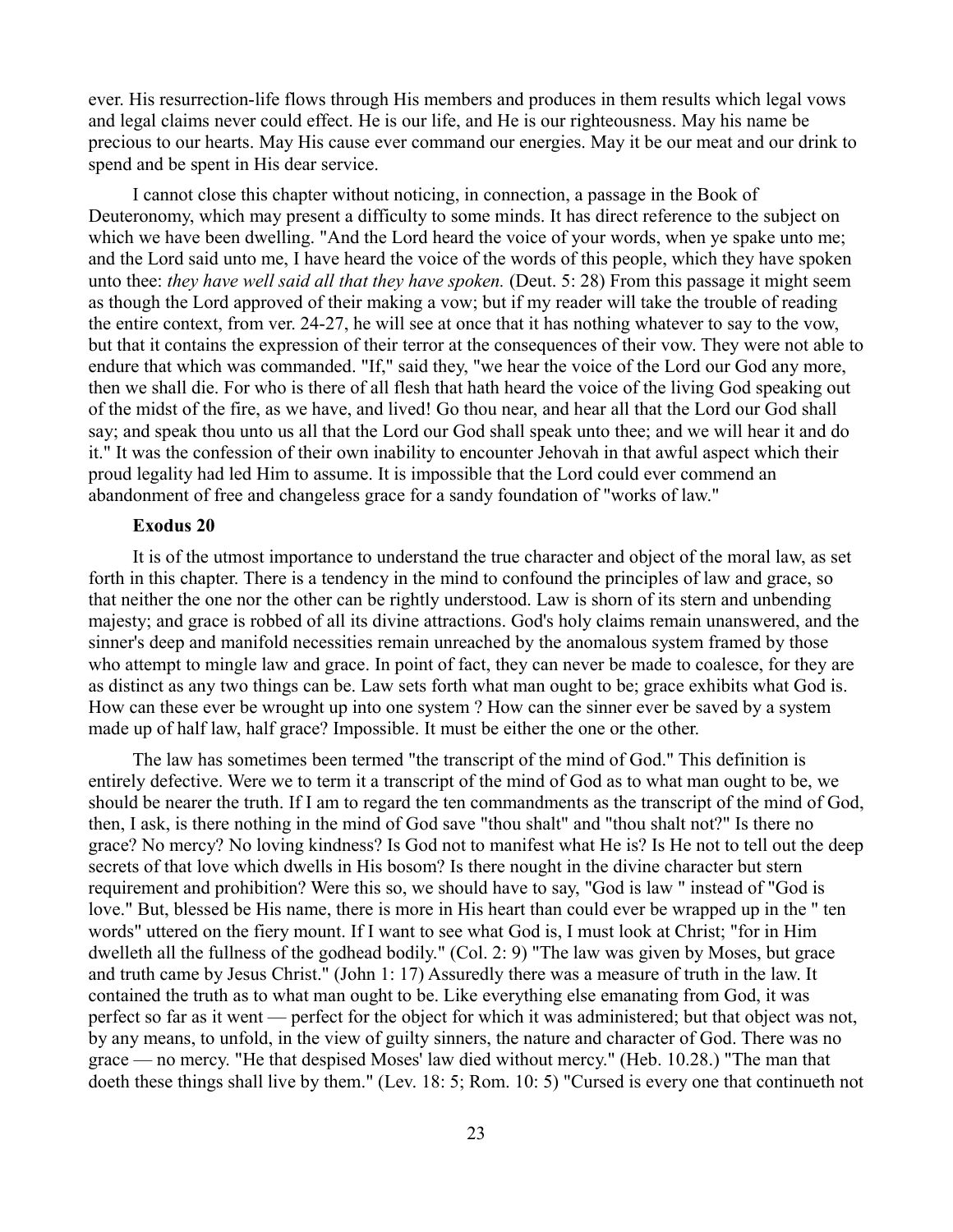in all things that are written in the book of the law to do them." (Deut. 27: 26; Gal 3: 10) This was not grace. Indeed, mount Sinai was not the place to look for any such thing. There Jehovah revealed Himself in awful majesty, amid blackness, darkness, tempest, thunderings, and lightnings. These were not the attendant circumstances of an economy of grace and mercy; but they were well suited to one of truth and righteousness; and the law was that and nothing else.

In the law God sets forth what a man ought to be, and pronounces a curse upon him if he is not that. But then a man finds, when he looks at himself in the light of the law, that he actually is the very thing which the law condemns. How then is he to get life by it? It proposes life and righteousness as the ends to be attained, by keeping it ; but it proves, at the very outset, that we are in a state of death and unrighteousness. We want the very things at the beginning which the law proposes to be gained at the end. How, therefore, are we to gain them? In order to do what the law requires, I must have life; and in order to be what the law requires, I must have righteousness; and if I have not both the one and the other, I am "cursed." But the fact is, I have neither. What am I to do? This is the question. Let those who "desire to be teachers of the law" furnish an answer. Let them furnish a satisfactory reply to an upright conscience, bowed down under the double sense of the spirituality and inflexibility of the law and its own hopeless carnality.

The truth is, as the apostle teaches us, "the law entered that the offence might abound." (Rom. 5: 20) This shows us, very distinctly, the real object of the law. It came in by the way in order to set forth the exceeding sinfulness of sin. (1 Cor. 7: 13) It was, in a certain sense, like a perfect mirror let down from heaven to reveal to man his moral derangement. If I present myself, with deranged hair, before a mirror, it shows me the derangement, but does not set it right. If I measure a crooked wall, with a perfect plumb-line, it reveals the crookedness, but does not remove it. If I take out a lamp on a dark night, it reveals to me all the hindrances and disagreeables in the way, but it does not remove them. Moreover, the mirror, the plumb-line, and the lamp, do not *create* the evils which they severally point out; they neither *create* nor *remove*, but simply *reveal*. Thus is it with the law; it does not create the evil in man's heart, neither does it remove it; but, with unerring accuracy, it reveals it.

"What shall we say then? Is the law sin ? God forbid. Yea, I had not known sin but by the law; for I had not known lust except the law had said, Thou shalt not covet." (Rom. 7: 7) He does not say that he would not have had "lust." No; but merely that "he had not known it." The "lust" was there; but he was in the dark about it until the law, as "the candle of the Almighty," shone in upon the dark chambers of his heart and revealed the evil that was there. Like a man in a dark room, who may be surrounded with dust and confusion, but he cannot see ought thereof by reason of the darkness. Let the beams of the sun dart in upon him, and he quickly perceives all. Do the sunbeams create the dust? Surely not. The dust is there, and they only detect and reveal it. This is a simple illustration of the effect of the law. It judges man's character and condition. It proves him to be a sinner and shuts him up under the curse. It comes to judge what he is, and curses him if he is not what it tells him he ought to be.

It is, therefore, a manifest impossibility that any one can get life and righteousness by that which can only curse him; and unless the condition of the sinner, and the character of the law are totally changed, it can do nought else but curse him. It makes no allowance for infirmities, and knows nothing of sincere, though imperfect, obedience. Were it to do so, it would not be what it is, "holy, just, and good." It is just because the law is what it is, that the sinner cannot get life by it. If he could get life by it, it would not be perfect, or else he would not be a sinner. It is impossible that a sinner can get life by a perfect law, for inasmuch as it is perfect, it must needs condemn him. Its absolute perfectness makes manifest and seals man's absolute ruin and condemnation. " Therefore by deeds of law shall no flesh living be justified in his sight; for by the law is the knowledge of sin." (Rom. 3: 20) He does not say,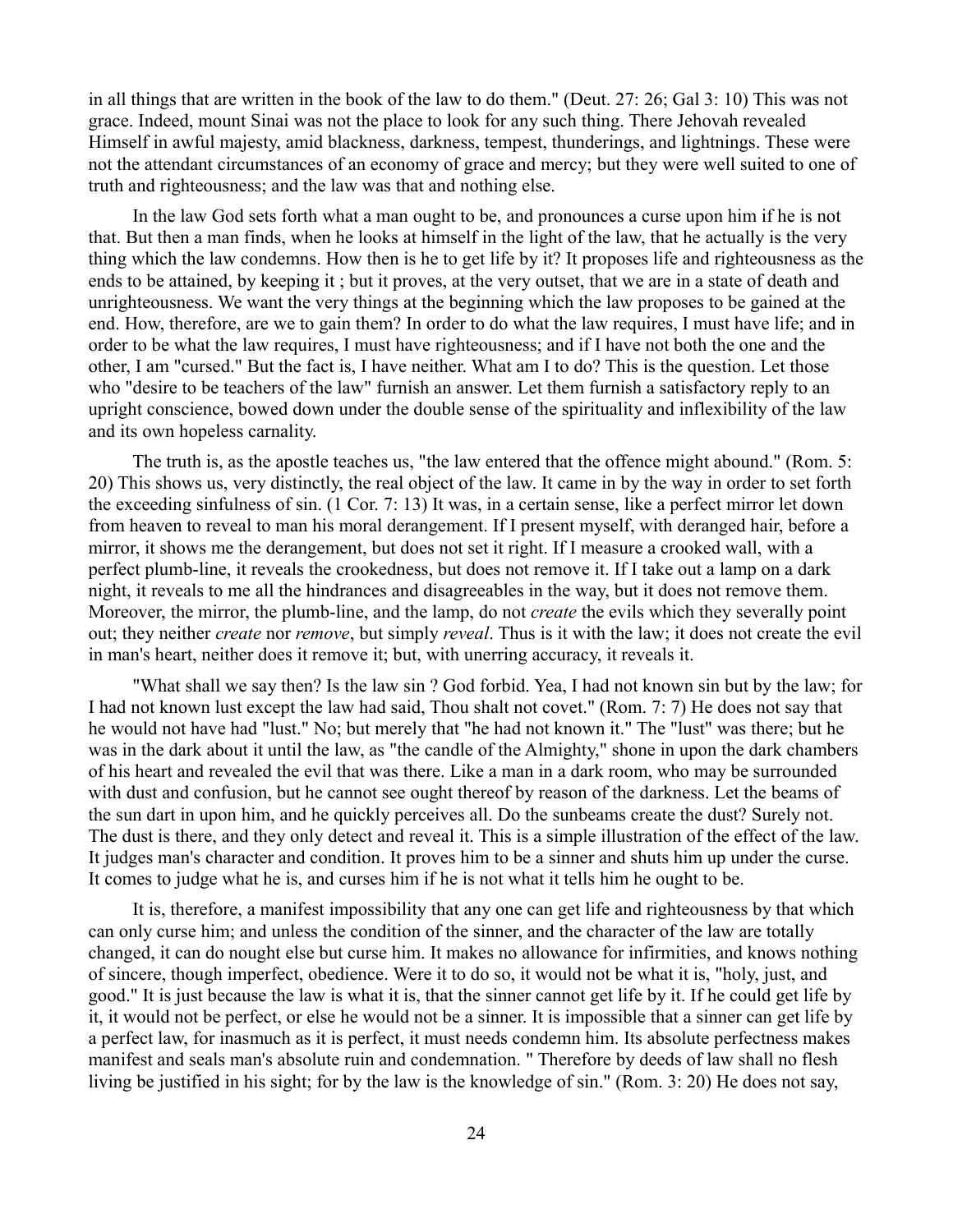"by the law is sin," but only "the knowledge of sin. "For until the law, sin was in the world; but sin is not imputed when there is no law." (Rom. 5: 13) Sin was there, and it only needed law to develop it in the form of "transgression." It is as if I say to my child, "you must not touch that knife." My very prohibition reveals the tendency in his heart to do his own will. It does not create the tendency, but only reveals it.

The apostle John says that "sin is lawlessness." (1 John 3: 4) The word "transgression" does not. develop the true idea of the Spirit in this passage. In order to have "transgression" I must have a definite rule or line laid down. Transgression means a passing across a prohibited line; such a line I have in the law. I take any one of its prohibitions, such as, "thou shalt not kill," "thou shalt not commit adultery," "thou shalt not steal." Here, I have a rule or line set before me; but I find I have within me the very principles against which these prohibitions are expressly directed. Yea, the very fact of my being told not to commit murder, shows that I have murder in my nature. There would be no necessity to tell me not to do a thing which I had no tendency to do; but the exhibition of God's will, as to what I ought to be, makes manifest the tendency of my will to be what I ought not. This is plain enough, and is in full keeping with the whole of the apostolic reasoning on the point.

Many, however, will admit that we cannot get life by the law; but they maintain, at the same time, that the law is our rule of life. Now, the apostle declares that "as many as are of works of law are under the curse." (Gal 3: 10) It matters not who they are, if they occupy the ground of law, they are, of necessity, under the curse. A man may say, "I am regenerate, and, therefore, not exposed to the curse." This will not do. If regeneration does not take one off the ground of law, it cannot take him beyond the range of the curse of the law. If the Christian be under the former, he is, of necessity, exposed to the latter. But what has the law to do with regeneration? Where do we find anything about it in Exodus 20: 8 The law has but one question to put to a man — a brief, solemn, pointed question, namely, "Are you what you ought to be?" If he answer in the negative, it can but hurl its terrible anathema at him and slay him. And who will so readily and emphatically admit that, in himself, he is anything but what he ought to be, as the really regenerate man? Wherefore, if he is under the law, he must, inevitably, be under the curse. The law cannot possibly lower its standard: nor yet amalgamate with grace. Men do constantly seek to lower its standard; they feel that they cannot get up to it, and they, therefore, seek to bring it down to them; but the effort is in vain: it stands forth in all its purity, majesty, and stern inflexibility, and will not accept a single hair's breadth short of perfect obedience; and where is the man, regenerate or unregenerate, that can undertake to produce that? It will be said, "We have perfection in Christ." True; but that is not by the law, but by grace; and we cannot possibly confound the two economies. Scripture largely and distinctly teaches that we are not justified by the law; nor is the law our rule of life. That which can only curse can never justify ; and that which can only kill can never be a rule of life. As well might a man attempt to make a fortune by a deed of bankruptcy filed against him.

If my reader will turn to Acts 15, he will see how the attempt to put Gentile believers under the law, as a rule of life, was met by the Holy Ghost. "There rose up certain of the sect of the Pharisees which believed, saying, that it was needful to circumcise them, and to command them to keep the law of Moses." This was nothing else than the hiss of the old serpent, making itself heard in the dark and depressing suggestion of those early legalists. But let us see how it was met by the mighty energy of the Holy Ghost, and the unanimous voice of the twelve apostles and the whole Church. "And when there had been much disputing, Peter rose up, and said unto them, Men and brethren, ye know how that a good while ago, God made choice among us, that the Gentiles by my mouth should hear," — what? Was it the requirements and the curses of the law of Moses? No: blessed be God, these are not what He would have falling on the ears of helpless sinners. Hear what then? "SHOULD HEAR THE WORD OF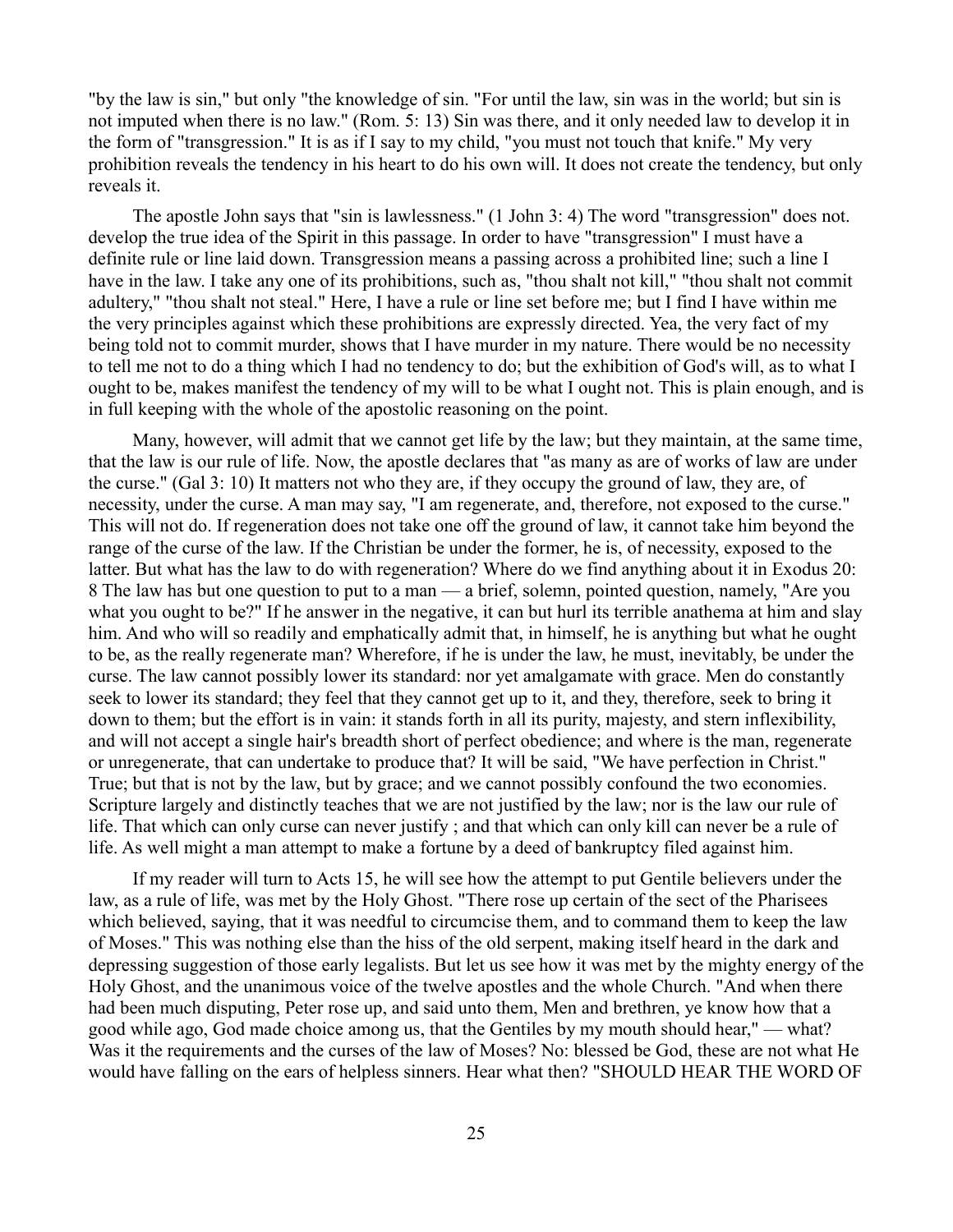THE GOSPEL, AND BELIEVE." This was what suited the nature and character of God. He never would have troubled men with the dismal accents of requirement and prohibition. These Pharisees were not His messengers; far from it. They were not the bearers of glad tidings, nor the publishers of peace, and therefore, their "feet" were ought but "beautiful" in the eyes of One who only delights in mercy.

"Now, therefore," continues the apostle, "why tempt ye God, to put a yoke upon the neck of the disciples, which neither our fathers nor we were able to bear?" This was strong, earnest language. God did not want "to put a yoke upon the neck" of those whose hearts had been set free by the gospel of peace. He would rather exhort them to stand fast in the liberty of Christ, and not be "entangled again with the yoke of bondage." He would not send those whom He had received to His bosom of love, to be terrified by the "blackness, and darkness, and tempest," of "the mount that might be touched." How could we ever admit the thought that those whom God had received in grace He would rule by law? Impossible. "We believe," says Peter, "that through the GRACE OF THE LORD JESUS CHRIST we shall be saved even as they." Both the Jews, who had received the law, and the Gentiles, who never had, were now to be "saved through grace." And not only were they to be "saved" by grace, but they were to "stand" in grace, (Rom 5: 2) and to "grow in grace." (2 Peter 3: 18.) To teach anything else was to "tempt God." Those Pharisees were subverting the very foundations of the Christian faith; and so are all those who seek to put believers under the law. There is no evil or error more abominable in the sight of the Lord than legalism. Hearken to the strong language — the accents of righteous indignation which fell from the Holy Ghost, in reference to those teachers of the law: "I would they were even cut off which trouble you." (Gal, 5: 12)

And, let me ask, are the thoughts of the Holy Ghost changed, in reference to this question? Has it ceased to be a tempting of God to place the yoke of legality upon a sinner's neck? Is it now in accordance with His gracious will that the law should be read out in the ears of sinners? Let my reader reply to these enquiries in the light of the fifteenth of Acts and the Epistle to the Galatians. These scriptures, were there no other, are amply sufficient to prove that God never intended that the "Gentiles" should hear the word" of the law. Had He so intended, He would, assuredly, have "made choice" of some one to proclaim it in their ears. But no; when He sent forth His "fiery law," He spoke only in *one* tongue; but when He proclaimed the glad tidings of salvation, through the blood of the Lamb, He spoke in the language "of *every nation under heaven."* He spoke in such a way as that "*every man in his own tongue wherein he was Born,"* might hear the sweet story of grace. (Acts 2: 1-11)

Further, when He was giving forth, from mount Sinai, the stern requirements of the covenant of works, He addressed Himself exclusively to *one* people. His voice was only heard within the narrow enclosures of the Jewish nation; but when, on the plains of Bethlehem, "the angel of the Lord" declared "good tidings of great joy," he added those characteristic words, "which shall be *to all people."* And, again, when the risen Christ was sending forth His heralds of salvation, His commission ran thus, "Go ye into *all the world* and preach the gospel to *every creature."* (Mark 16: 15; Luke 2: 10) The mighty tide of grace which had its source in the bosom of God, and its channel in the blood of the Lamb, was designed to rise, in the resistless energy of the Holy Ghost, far above the narrow enclosures of Israel, and roll through the length and breadth of a sin-stained world. "Every creature" must hear, "in his own tongue," the message of peace, the word of the gospel, the record of salvation, through the blood of the cross.

Finally, that nothing might be lacking to prove to our poor legal hearts that mount Sinai was not, by any means, the spot where the deep secrets of the bosom of God were told out, the Holy Ghost has said, both by the mouth of a prophet and an apostle, "How beautiful are the feet of them that preach the gospel of peace and bring glad tidings of good things!" (Isa. 3: 7; Rom. 10: 15) But of those who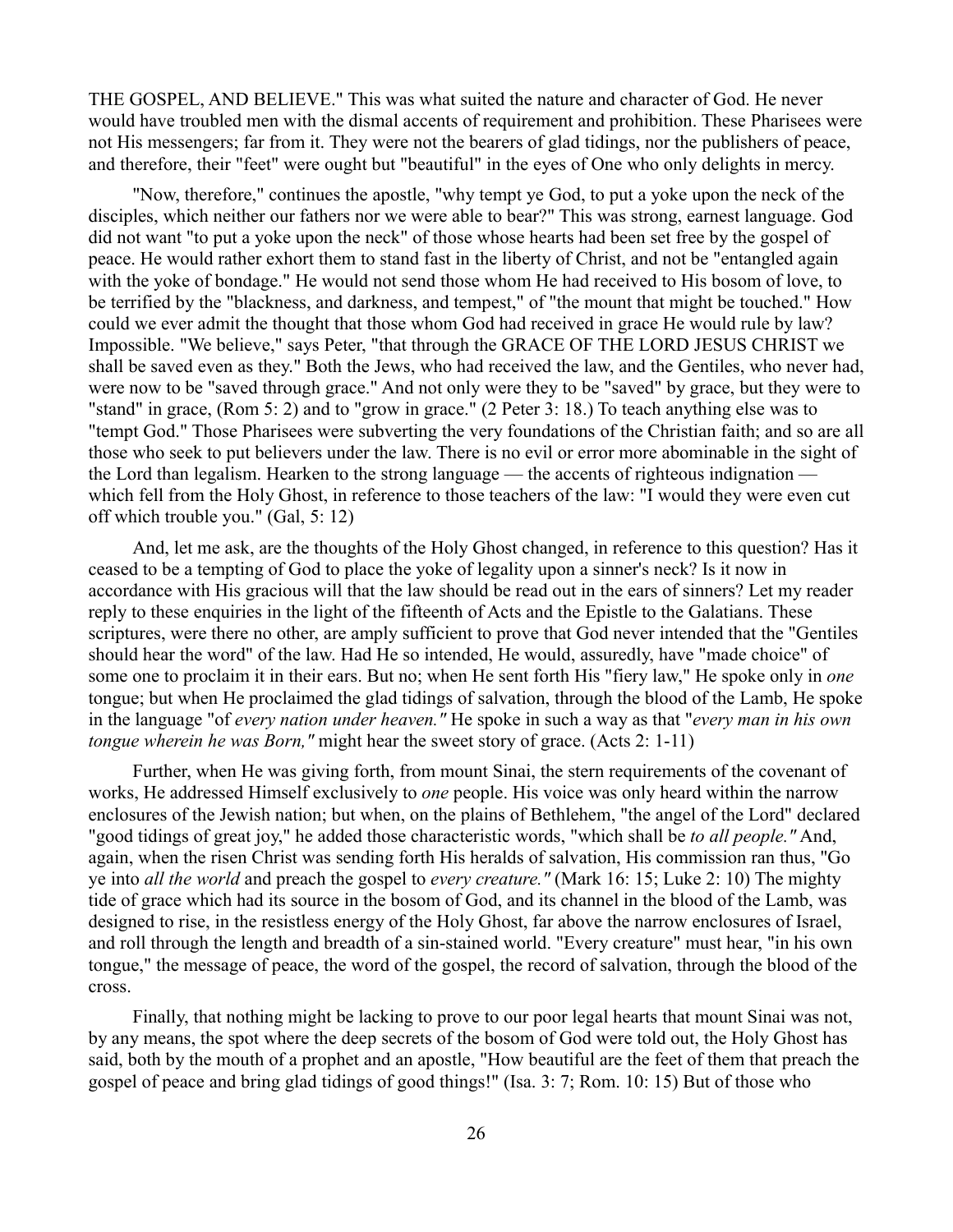sought to be teachers of the law the same Holy Ghost has said, "I would they were even cut off that trouble you."

Thus, then, it is obvious that the law is neither the ground of life to the sinner nor the rule of life to the Christian. Christ is both the one and the other. He is our life and He is our rule of life. The law can only curse and slay. Christ is our life and righteousness. He became a curse for us by hanging on a tree. He went down into the place where the sinner lay — into the place of death and judgement — and having, by His death, entirely discharged all that was or could be against us, He became, in resurrection, the source of life and the ground of righteousness to all who believe in His name. Having thus life and righteousness in Him, we are called to walk, not merely as the law directs, but to "walk even as he walked." It will hardly be deemed needful to assert that it is directly contrary to Christian ethics to kill, commit adultery, or steal. But were a Christian to shape his way according to these commands, or according to the entire decalogue, would he yield the rare and delicate fruits which the Epistle to the Ephesians sets forth? Would the ten commandment ever cause a thief to give up, stealing, and go to work that he might have to give? Would they ever transform a thief into a laborious and liberal man? Assuredly not. The law says, "thou shalt not steal;" but does it say, "go and give to him that needeth" — go feed, clothe, and bless your enemy" — "go gladden by your benevolent feelings and your beneficent acts the heart of him who only and always seeks your hurt?" By no means; and yet, were I under the law, as a rule, it could only curse me and slay me. How is this, when the standard in the New Testament is so much higher? Because am weak, and the law gives me no strength and shows me no mercy. The law *demands* strength from one that has none, and *curses* him if he cannot display it. The gospel *gives* strength to one that has none, and *blesses* him in the exhibition of it. The law proposes life as the *end* of obedience. The gospel gives life as the only proper *ground* of obedience.

But that I may not weary the reader with arguments, let me ask if the law be, indeed, the rule of a believer's life, where are we to find it so presented in the New Testament? The inspired apostle evidently had no thought of its being the rule when he penned the following words: "For in Christ Jesus neither circumcision availeth anything nor uncircumcision, but a new creation. And as many as walk according to *this rule,* peace be on them, and mercy, and upon the Israel of God." (Gal. 6: 15, 16) What "rule?" The law? No, but the "new creation." Where shall we find this in Exodus 20? It speaks not a word about "new creation." On the contrary, it addresses itself to man as he is, in his natural or oldcreation state, and puts him to the test as to what he is really able to do. Now if the law were the rule by which believers are to walk, why does the apostle pronounce his benediction on those who walk by another rule altogether? Why does he not say, "as many as walk according to the rule of the ten commandments?" Is it not evident, from this one passage, that the Church of God has a higher rule by which to walk? Unquestionably. The ten commandments, though forming, as all true Christians admit, a part of the canon of inspiration, could never be the rule of life to one who has, through infinite grace, been introduced into the new creation — one who has received new life, in Christ.

But some may ask, "Is not the law perfect? And, if perfect, what more would you have?" The law is divinely perfect. Yea, it is the very perfection of the law which causes it to curse and slay those who are not perfect -if they attempt to stand before it. "The law is spiritual, but I am carnal.' It is utterly impossible to form an adequate idea of the infinite perfectness and spirituality of the law. But then this perfect law coming in contact with fallen humanity — this spiritual law coming In contact with "the carnal mind," could only "work wrath" and " enmity." (Rom. 4: 15; Rom. 8: 7) Why? Is it because the law is not perfect? No, but because it is, and man is a sinner. If man were perfect, he would carry out the law in all its spiritual perfectness; and even in the case of true believers, though they still carry about with them an evil nature, the apostle teaches us "that the righteousness of the law is fulfilled in us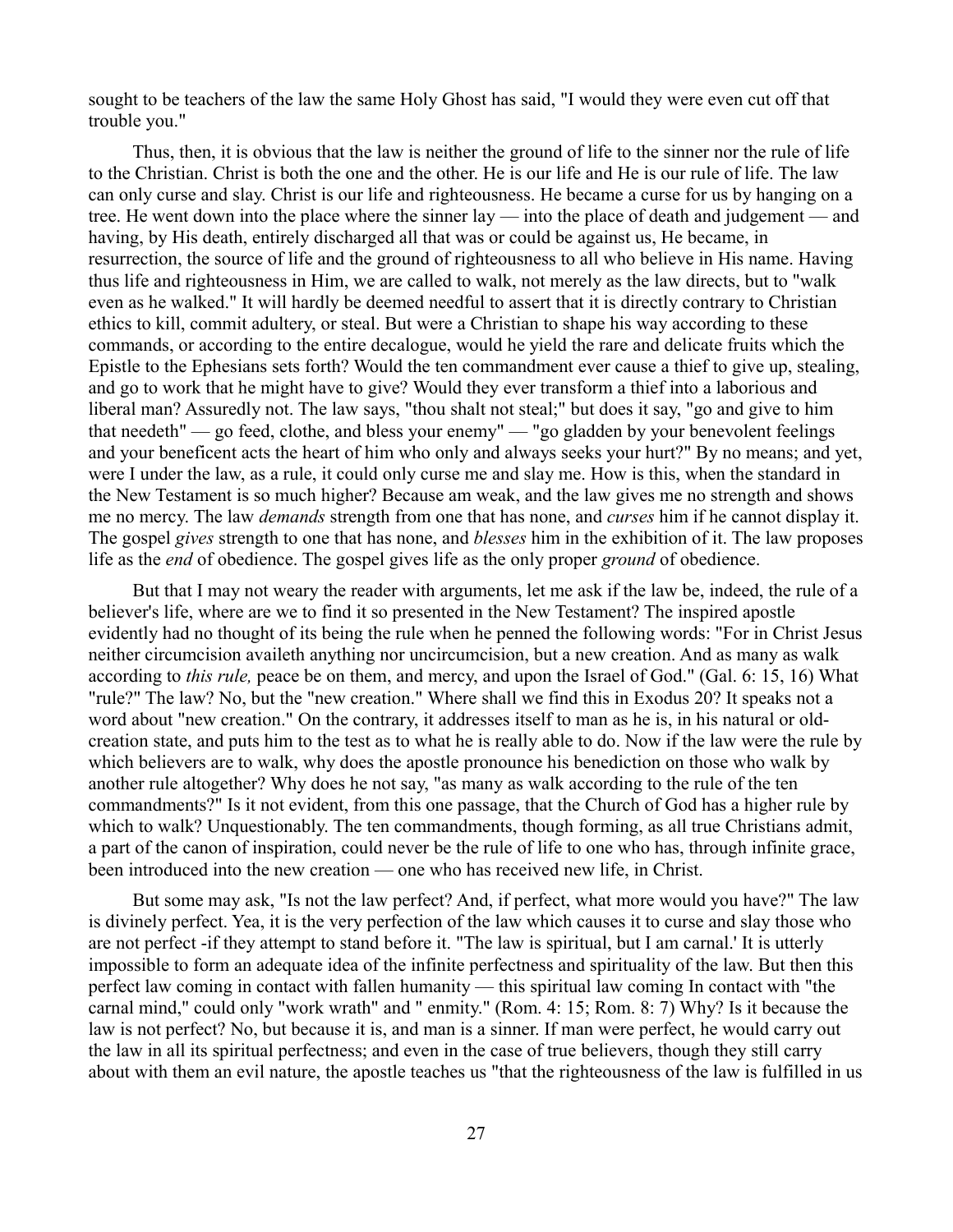who walk not after the flesh, but after the Spirit." (Rom. 8: 4) "He that loveth another hath fulfilled the law" — "love worketh no ill to his neighbour: therefore love is the fulfilling of the law." (Rom, 13: 8-10) If I love a man, I shall not steal his property — nay, I shall seek to do him all the good I can. All this is plain and easily understood by the spiritual mind; but is leaves entirely untouched the question of the law, whether as the ground of life to a sinner or the rule of life to the believer.

If we look at the law, in its two grand divisions, it tells a man to love God with all his heart, and with all his soul, and with all his mind; and to love his neighbour as himself. This is the sum of the law. This, and not a tittle less, is what the law demands. But where has this demand ever been responded to by any member of Adam's fallen posterity? Where is the man who could say he loves God after such a fashion? "The carnal mind (i.e., the mind which we have by nature) is enmity against God." Man hates God and His ways. God came, in the Person of Christ, and showed Himself to man — showed Himself, not in the overwhelming brightness of His majesty, but in all the charm and sweetness of perfect grace and condescension. What was the result? Man hated God. "Now have they both seen and hated both me and my Father." (John 15: 24.) But, it must be said, " Man ought to love God." No doubt, and he deserves death and eternal perdition if he does not. But can the law produce this love in man's heart? Was that its design? By no means, "for the law worketh wrath." The law finds man in a state of enmity against God; and without ever altering that state — for that was not its province — it commands him to love God with all his heart, and curses him if he does not. It was not the province of the law to alter or improve man's nature; nor yet could is impart any power to carry out its righteous demands. It said "This do, and thou shalt live." It commanded man to love God. It did not reveal what God was to man, even in his guilt and ruin; but it told man what he ought to be toward God. This was dismal work. It was not the unfolding of the powerful attractions of the divine character, producing in man true repentance toward God, melting his icy heart, and elevating his soul in genuine affection and worship. No: it was an inflexible command to love God; and, instead of producing love, it "worked wrath;" not because God ought not to be loved, but because man was a sinner.

Again, "Thou shalt love thy neighbour as thyself." Can "the natural man" do this? Does he love his neighbour as himself? Is this the principle which obtains in the chambers of commerce, the exchanges, the banks, the marts, the fairs, and the markets of this world? Alas! no. Man does not love his neighbour as he loves himself. No doubt he ought: and if he were right, he would. But, then, he is all wrong — totally wrong — and unless he is "born again" of the word and the Spirit of God, he cannot "see nor enter the kingdom of God." The law cannot produce this new birth. It kills "the old man," but does not, and cannot, create "the new." As an actual fact we know that the Lord Jesus Christ embodied, in His glorious Person, both God and our neighbour, inasmuch as He was, according to the foundation-truth of the Christian religion, "God manifest in the flesh." How did man treat Him? Did he love Him with all his heart, or as himself? The very reverse. He crucified Him between two thieves, having previously preferred a murderer and a robber to that blessed One who had gone about doing good — who had come forth from the eternal dwelling-place of light and love — Himself the very living personification of that light and love — whose bosom had ever heaved with purest sympathy with human need — whose hand had ever been ready to dry the sinner's tears and alleviate his sorrows. Thus we stand and gaze upon the cross of Christ, and behold in it an unanswerable demonstration of the fact that it is not within the range of man's nature or capacity to keep the law.\*

{\*For further exposition of the law, and also of the doctrine of the Sabbath, the reader is referred to a tract, entitled "A Scriptural Inquiry into the True Nature of the Sabbath, the Law, and the Christian Ministry.}

It is peculiarly interesting to the spiritual mind, after all that has passed before us, to observe the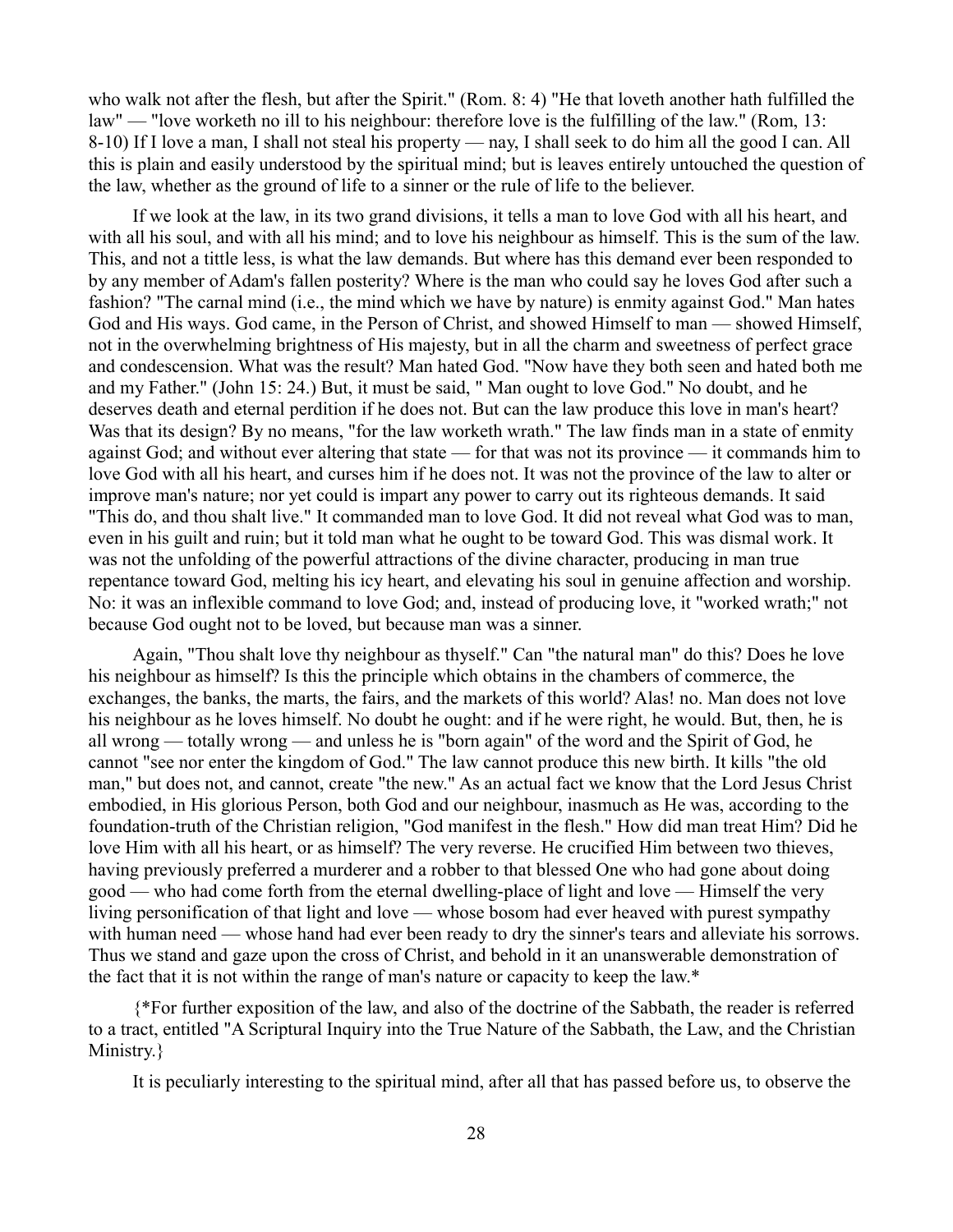relative position of God and the sinner at the close of this memorable chapter. "And the Lord said unto Moses, Thus thou shalt say unto the children of Israel . . . an altar of earth thou shalt make unto me, and shalt sacrifice thereon thy burnt-offerings, and thy peace offerings, thy sheep and thine oxen: in all places where I record my name, I WILL COME UNTO THEE, and I WILL BLESS THEE. And if thou wilt make an altar of stone, thou shalt not build it of hewn stone: for if thou lift up thy tool upon it, thou hast polluted it. Neither shalt thou go up by steps unto mine altar, that thy nakedness be not discovered thereon. " (Ver. 22, 26)

Here we find man not in the position of *a doer*, but of *a worshipper*; and this, too, at the close of Exodus 20. How plainly this teaches us that the atmosphere of Mount Sinai is not that which God would have the sinner breathing; that it is not the proper meeting place between God and man. "In all places where I record *my name, I will come unto thee, and I will bless thee."* How unlike the terrors of the fiery mount is that spot where Jehovah records *His name,* whither He "comes" to "bless" His worshipping people!

But, further, God will meet the sinner at an altar without a hewn stone or a step — a place of worship which requires no human workmanship to erect, or human effort to approach. The former could only pollute, and the latter could only display human "nakedness." Admirable type of the meeting-place where God meets the sinner now, even the Person and work of His Son, Jesus Christ, where all the claims of law, of justice, and of conscience, are perfectly answered! Man has, in every age, and in every clime, been prone, in one way or another, to "lift up his tool in the erection of his altar, or to approach thereto by steps of his own making. But the issue of all such attempts has been "pollution" and "nakedness." "We all do fade as a leaf, and all our righteousnesses are as filthy rags?" Who will presume to approach God clad in a garment of "filthy rags?" or who will stand to worship with a revealed "nakedness?" What can be more preposterous than to think of approaching God in a way which necessarily involves either pollution or nakedness? And yet thus it is in every case in which human effort is put forth to open the sinner's way to God. Not only is there no need of such effort, but defilement and nakedness are stamped upon it. God has come down so very near to the sinner, even in the very depths of his ruin, that there is no need for his lifting up the tool of legality, or ascending the steps of self-righteousness yea, to do so, is but to expose his uncleanness and his nakedness.

Such are the principles with which the Holy Ghost closes this most remarkable section of inspiration. May they be indelibly written upon our hearts, that so we may more clearly and fully understand the essential difference between LAW and GRACE.

### **Exodus 21-23**

The study of this section of our book is eminently calculated to impress the heart with a sense d God's unsearchable wisdom and infinite goodness. It enables one to form some idea of the character of a kingdom governed by laws of divine appointment. Here, too, we may see the amazing condescension of Him who, though He is the great God of heaven and earth, can, nevertheless, stoop to adjudicate between man and man in reference to the death of an ox, the loan of a garment, or the loss of a servant's tooth. "Who is like unto the Lord our God, who humbleth himself to behold the things that are in heaven and on earth?" He governs the universe, and yet He can occupy Himself with the provision of a covering for one of His creatures. He guides the angel's flight and takes notice of a crawling worm. He humbles Himself to regulate the movements of those countless orbs that roll through infinite space and to record the fall of a sparrow.

As to the character of the judgement set forth in the chapters before us, we may learn a double lesson. These judgements and ordinances bear a twofold witness: they convey to the ear a twofold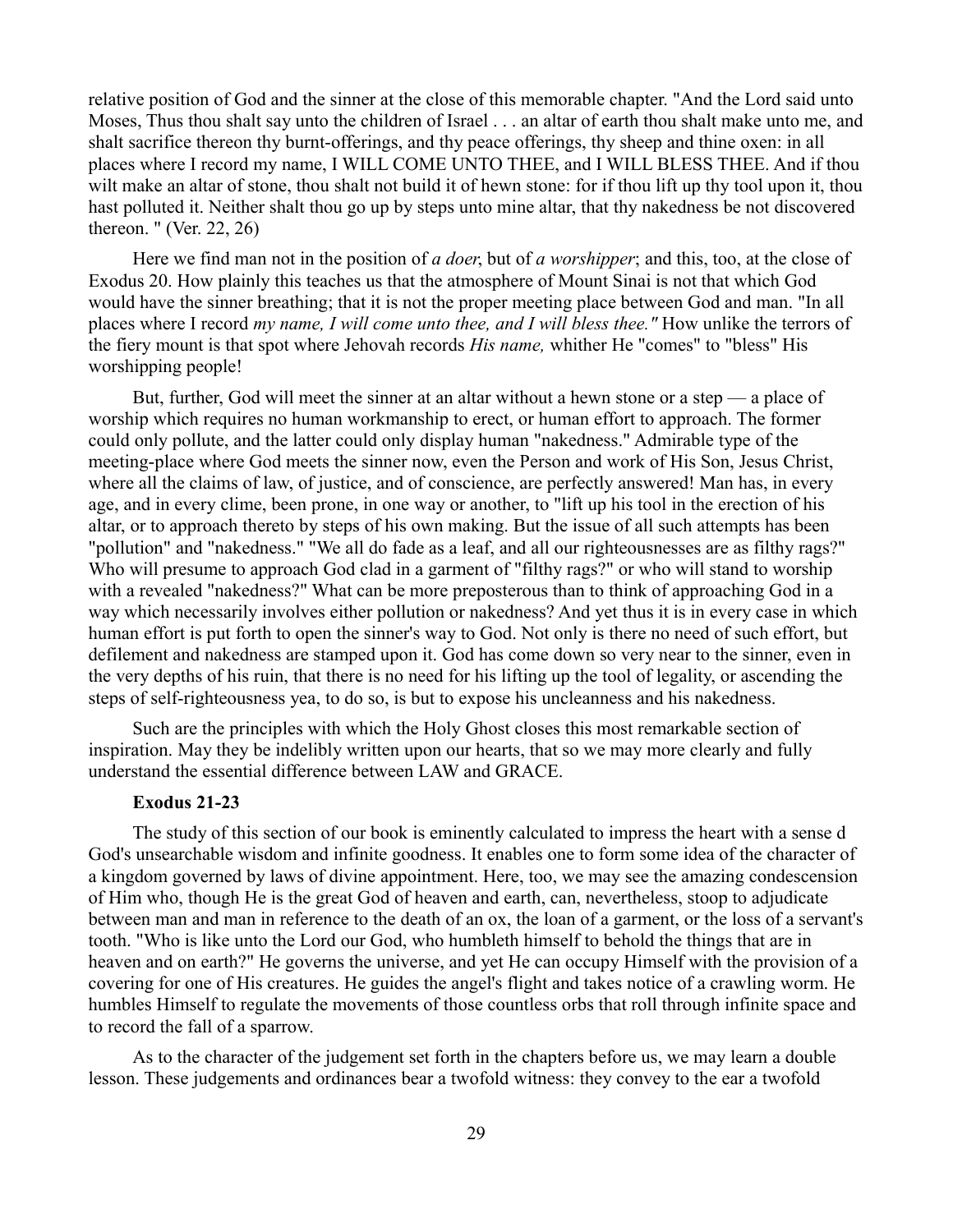message, and present to the eye two sides of a picture. They tell of God and they tell of man.

In the first place, on God's part, we find Him enacting laws which exhibit strict, even-handed, perfect justice. "Eye for eye, tooth for tooth, hand for hand, foot for foot, burning for burning, wound for wound, stripe for stripe." Such was the character of the laws, the statutes, and the judgements by which God governed His earthly kingdom of Israel. Everything was provided for, every interest was maintained, and every claim was met. There was no partiality — no distinction made between the rich and the poor. The balance in which each man's claim was weighed was adjusted with divine accuracy, so that no one could justly complain of a decision. The pure robe of justice was not to be tarnished with the foul stains of bribery, corruption and partiality. The eye and the hand of a divine Legislator provided for everything; and a divine Executive inflexibly dealt with every defaulter. The stroke of justice fell only on the head of the guilty, while every obedient soul was protected in the enjoyment of all his rights and privileges.

Then, as regards man, it is impossible to read over these laws and not be struck with the disclosure which they indirectly, but really, make of his desperate depravity. The fact of Jehovah's having to enact laws against certain crimes, proves the capability, on man's part, of committing those crimes. Were the capability and the tendency not there, there would be no need of the enactments. Now, there are many who, if the gross Abominations forbidden in these chapters were named to them, might feel disposed to adopt the language of Hazael and say, "Is thy servant a dog that he should do this thing?" Such persons have not yet travelled down into the deep abyss of their own hearts. For albeit there are crimes here forbidden which would seem to place man, as regards his habits and tendencies, below the level of a "dog," yet do those very statutes prove, beyond all question, that the most refined and cultivated member of the human family carries above, in his bosom, the seeds of the very darkest and most horrifying abominations. For whom were those statutes enacted? For man. Were they needful? Unquestionably. But they would have been quite superfluous if man were incapable of committing the sins referred to. But man is capable; and hence we see that man is sunk to the very lowest possible level — that his nature is wholly corrupt — that, from the crown of his head to the sole of his foot, there is not so much as a speck of moral soundness.

How can such a being ever stand, without an emotion of fear, in the full blaze of the throne of God? How can he stand within the holiest? How can he stand on the sea of glass? How can he enter in by the pearly gates and tread the golden streets? The reply to these inquiries unfolds the amazing depths of redeeming love and the eternal efficacy of the blood of the Lamb. Deep as is man's ruin, the love of God is deeper still. Black as is his guilt, the blood of Jesus can wash it all away. Wide as is the chasm separating man from God, the cross has bridged it. God has come down to the very lowest point of the sinner's condition, in order that He might lift him up into a position of infinite favour, in eternal association with His own Son. Well may we exclaim, "Behold what manner of love the Father hath bestowed on us, that we should be called the sons of God." (1 John 3: l) Nothing could fathom man's ruin but God's love, and nothing could equal man's guilt but the blood of Christ. But now the very depth of the ruin only magnifies the love that has fathomed it, and the intensity of the guilt only celebrates the efficacy of the blood that can cleanse it. The very vilest sinner who believes in Jesus can rejoice in the assurance that God sees him and pronounces him *"clean every whit."*

Such, then, is the double character of instruction to be gleaned from the laws and ordinances in this section, looked at as a whole; and the more minutely we look at them, in detail, the more impressed we shall be with a sense of their fullness and beauty. Take, for instance, the very first ordinance that presents itself, namely, that of the Hebrew Servant.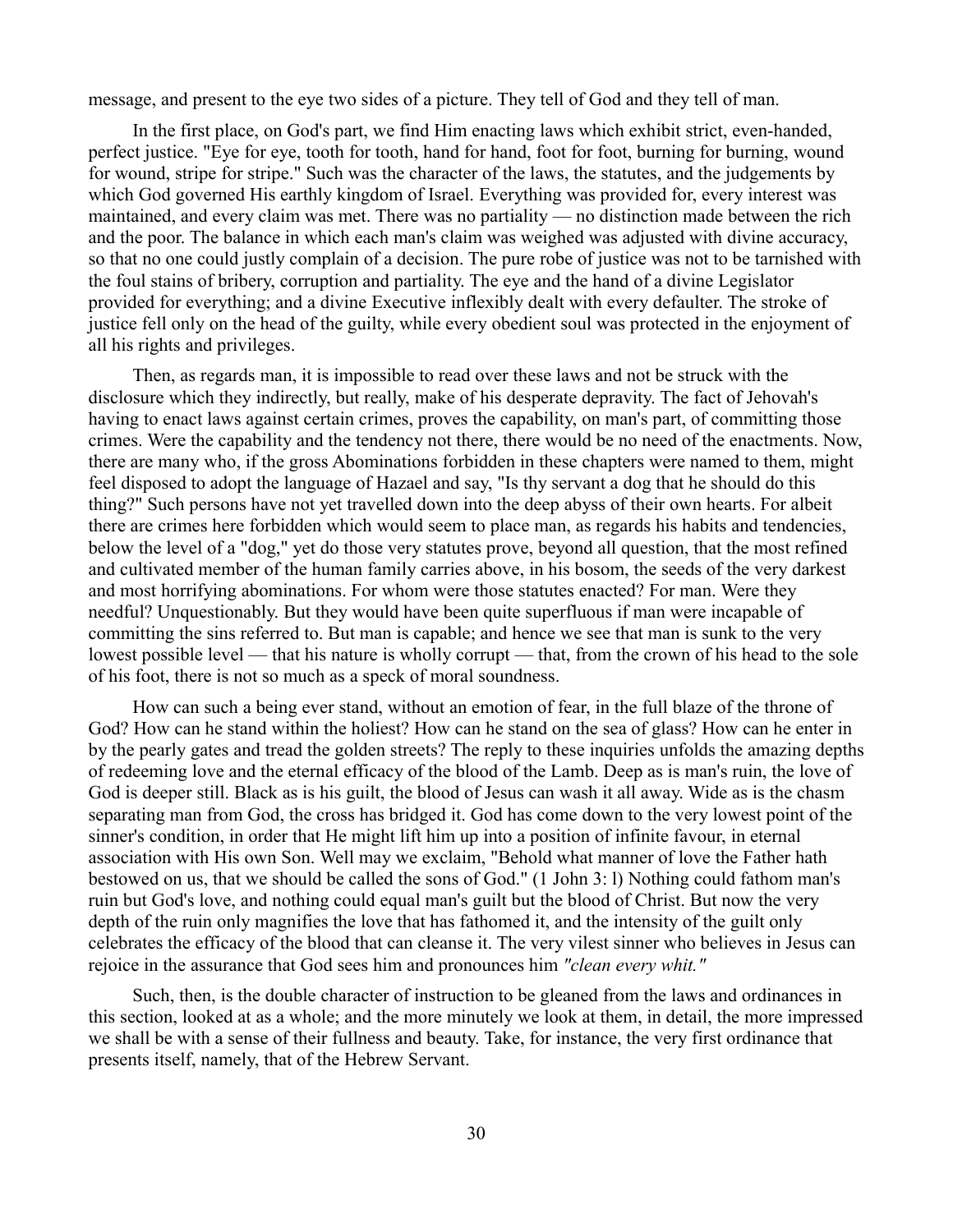"Now these are the judgements which thou shalt set before them. If thou buy an Hebrew servant, six years he shall serve: and in the seventh he shall go out free for nothing. If he came in by himself, he shall go out by himself: if he were married, then his wife shall go out with him. If his master have given him a wife, and she have borne him sons or daughters, the wife and her children shall he her master's, and he shall go out by himself. And if the servant shall plainly say, I love my master, my wife, and my children; I will not go out free; then his master shall bring him unto the judges: he shall also bring him to the door, or unto the door post; and his master shall bore his ear through with an awl; and he shall serve him for ever." (Ex. 21: 1-6) The servant was perfectly free to go out, so far as he was personally concerned. He had discharged every claim, and could, therefore, walk abroad in unquestioned freedom; but because of his love to his master, his wife, and his children, he voluntarily bound himself to perpetual servitude; and not only so, but he was also willing to bear, in his own person, the marks of that servitude.

The application of this to the Lord Jesus Christ will be obvious to the intelligent reader. In Him we behold the One who dwelt in the bosom of the Father before all worlds — the object of His eternal delight — who might have occupied, throughout eternity, this His personal and entirely peculiar place, inasmuch as there lay upon Him no obligation (save that which ineffable love created and ineffable love incurred) to abandon that place. Such, however, was His love to the Father whose counsels were involved, and for the Church collectively, and each individual member thereof, whose salvation was involved, that He, voluntarily, came down to earth, emptied Himself, and made Himself of no reputation, took upon Him the form of a servant and the marks of perpetual service. To these marks we probably have a striking allusion in the Psalms. "Mine ears hast thou digged." (Ps. 40: 6, marg.) This psalm is the expression of Christ's devotedness to God. "Then said I, Lo, I come: in the volume of the book it is written of me, I delight to do thy will, O my God: yea thy law is within my heart." He came to do the will of God, whatever that will might be. He never once did His own will, not even in the reception and salvation of sinners, though surely His loving heart, with all its affections, was most fully in that glorious work. Still He receives and saves only as the servant of the Father's counsels. "All that the Father giveth me shall come to me; and him that cometh to me I will in no wise cast out. For I came down from heaven, not to do mine own will, but the will of him that sent me. And this is the Father's will which hath sent me, that of all which he hath given me I should lose nothing, but should raise it up again at the last day." (John 6: 37-39)

Here we have a most interesting view of the servant character of the Lord Jesus Christ. He, in perfect grace, holds Himself responsible to receive all who come within the range of the divine counsels; and not only to receive them, but to preserve them through all the difficulties and trials of their devious path down here, yea, in the article of death itself, should it come, and to raise them all up in the last day. Oh! how secure is the very feeblest member of the Church of God! He is the subject of God's eternal counsels, which counsels the Lord Jesus Christ is pledged to carry out. Jesus loves the Father, and, in proportion to the intensity of that love, is the security of each member of the redeemed family. The salvation of any sinner who believes on the name of the Son of God is, in one aspect of it, but the expression of Christ's love to the Father. If one such could perish, through any cause whatsoever, it would argue that the Lord Jesus Christ was unable to carry out the will of God, which were nothing short of positive blasphemy against His sacred name, to whom be all honour and majesty throughout the everlasting ages.

Thus we have, in the Hebrew servant, a type of Christ in His pure devotedness to the Father. But there is more than this: "I love my wife and my children." "Christ loved the church and gave himself for it, that he might sanctify and cleanse it with the washing of water by the word, that he might present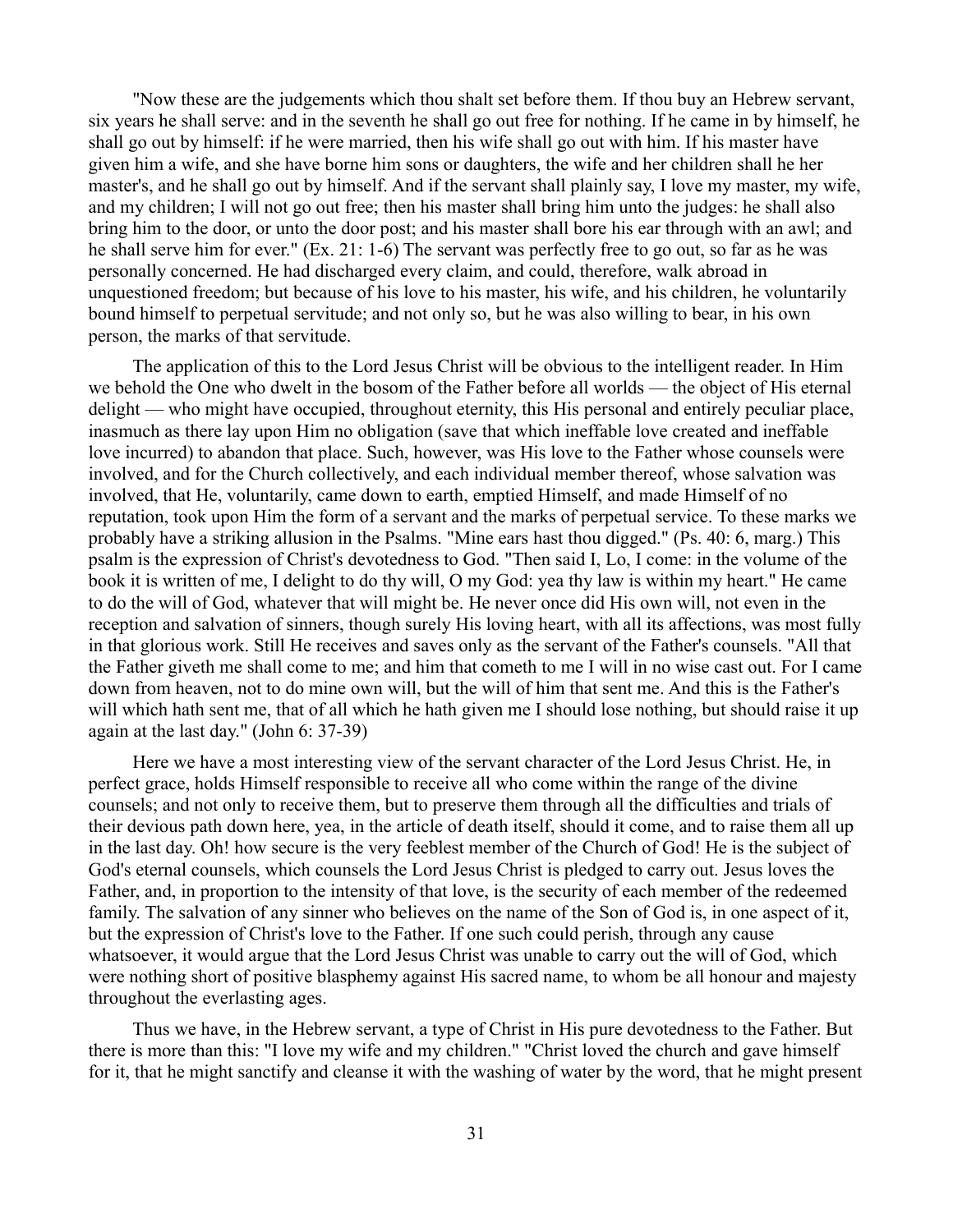it to himself a glorious church, not having spot, or wrinkle, or any such thing ; but that it should be holy and without blemish." (Eph. 5: 25-27) There are various other passages of Scripture presenting Christ as the antitype of the Hebrew servant, both in His love for the Church, as a body, and for all believers personally. In Matthew 13, John 10 and 13, and Hebrews 2, my reader will find special teaching on the point.

The apprehension of this love of the heart of Jesus cannot fail to produce a spirit of fervent devotedness to the One who could exhibit such pure, such perfect, such disinterested love. How could the wife and children of the Hebrew servant fail to love one who had voluntarily surrendered his liberty in order that he and they might be together? And what is the love presented in the type, when compared with that which shines in the antitype? It is as nothing. "The love of Christ passeth knowledge." It led Him to think of us before all worlds — to visit us in the fullness of time — to walk deliberately to the door post — to suffer for us on the cross, in order that He might raise us to companionship with himself, in His everlasting kingdom and glory.

Were I to enter into a full exposition of the remaining statutes and judgements of this portion of the Book of Exodus, it would carry me much further than I feel, at present, led to go.\* I will merely observe, in conclusion, that it is impossible to read the section and not have the heart drawn out in adoration of the profound wisdom, well-balanced justice, and yet tender considerateness which breathe throughout the whole. We rise up from the study of it with this conviction deeply wrought into the soul, that the One who speaks here is "the only true," "the only wise," and the infinitely gracious God.

{\*I would here observe, once for all, that the feasts referred to in Ex. 23: 14-19 and the offerings in Ex. 29 being brought out in all their fullness and detail, in the book of Leviticus, I shall reserve them until we come to dwell upon the contents of that singularly rich and interesting book.}

May all our meditations on His eternal word have the effect of prostrating our souls in worship before Him whose perfect ways and glorious attributes shine there, in all their blessedness and brightness, for the refreshment, the delight, and the edification of His blood-bought people.

### **Exodus 24**

This chapter opens with an expression remarkably characteristic of the entire Mosaic economy. "And he said unto Moses, Come up unto the Lord, thou and Aaron, Nadab, and Abihu, and seventy of the elders of Israel; and worship ye *afar off . . .. they shall not come nigh,* neither shall the people go up with him." We may search from end to end of the legal ritual, and not find those two precious words, "*draw nigh."* Ah! no; such words could never be heard from the top of Sinai, nor from amid the shadows of the law. They could only be uttered at heaven's side of the empty tomb of Jesus, where the blood of the cross has opened a perfectly cloudless prospect to the vision of faith. The words, "afar off," are as characteristic of the law, as "draw nigh" are of the gospel. Under the law, the work was never done, which could entitle a sinner to draw nigh. Man had not fulfilled his promised obedience; and the "blood of calves and goats" could not atone for the failure, or give his guilty conscience peace. Hence, therefore, he had to stand "afar off." Man's vows were broken and his sin unpurged; how, then, could he draw nigh The blood of ten thousand bullocks could not wipe away one stain from the conscience, or give the peaceful sense of nearness to God.

However, the "first covenant" is here dedicated with blood. An altar is erected at the foot of the hill, with "twelve pillars, according to the twelve tribes of Israel." "And he sent young men of the children of Israel, which offered burnt-offerings, and sacrificed peace offerings of oxen unto the Lord. And Moses took half of the blood, and put it in basins; and half of the blood he sprinkled on the altar .... And Moses took the blood, and sprinkled it on the people, and said, Behold the blood of the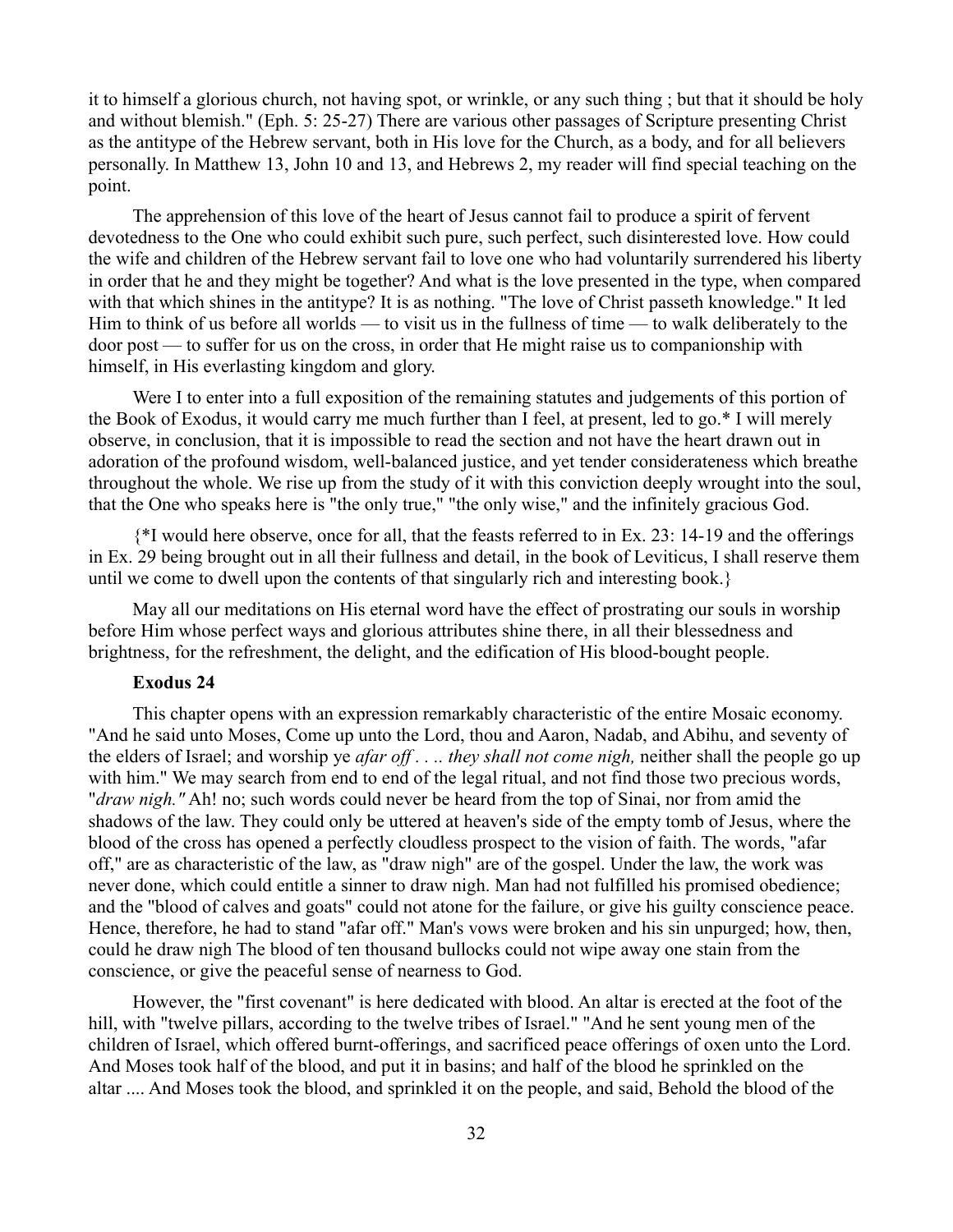covenant, which the Lord hath made with you concerning all these words although, as the apostle teaches us, it was "impossible that the blood of bulls and goats could take away sin," yet did it "sanctify to the purifying of the flesh," and, as "a shadow of good things to come," it availed to maintain the people in relationship with Jehovah.

"Then went up Moses, and Aaron, Nadab, and Abihu, and seventy of the elders of Israel; and they saw the God of Israel: and there was under his feet as it were a paved work of a sapphire stone, and as it were the body of heaven in clearness. And upon the nobles of the children of Israel he laid not his hand: also they saw God and did eat and drink." This was the manifestation of "the God of Israel," in light and purity, majesty and holiness. It was not the unfolding of the affections of a Father's bosom, or the sweet accents of a Father's voice, breathing peace and inspiring confidence into the heart. No; the "paved work of a sapphire stone " told out that unapproachable purity and light which could only tell a sinner to keep off Still, "they saw God and did eat and drink." Touching proof of divine forbearance and mercy, as also of the power of the blood!

Looking at this entire scene as a mere illustration, there is much to interest the heart. There is the defiled camp *below* and the sapphire pavement *above*; but the altar, at the foot of the hill, tells us of that way by which the sinner can make his escape from the defilement of his own condition, and mount up to the presence of God, there to feast and worship in perfect peace. The blood which flowed around the altar furnished man's only title to stand in the presence of that glory which "was like a devouring fire on the top of the mount in the eyes or the children of Israel."

"And Moses went into the midst of the cloud, and gat him up into the mount; and Moses was in the mount forty days and forty nights." This was truly a high and holy position for Moses. He was called away from earth and earthly things. abstracted from natural influences, he is shut in with God, to hear from his mouth the deep mysteries of the Person and work of Christ; for such, in point of fact, we have unfolded in the tabernacle and all its significant furniture!' the patterns of things in the heavens." The blessed One knew full well what was about to be the end of man's covenant of works; but He unfolds to Moses, in types and shadows, His own precious thoughts of love and counsels of grace, manifested in, and secured by, Christ.

Blessed, for evermore, be the grace which has not left us under a covenant of works. Blessed be He who has "hushed the law's loud thunders and quenched mount Sinai's flame" by "the blood of the everlasting covenant," and given us a peace which no power of earth or hell can shake. " Unto him that loved us, and washed us from our sins in his own blood, and hath made us kings and priests unto God and his Father; to him be glory and dominion for ever and ever. Amen.

# **Exodus 25**

This chapter forms the commencement of one of the richest veins in Inspiration's exhaustless mine — a vein in which every stroke of the mattock brings to light untold wealth. We know the mattock with which alone we can work in such a mine, namely, the distinct ministry of the Holy Ghost. Nature can do nothing here. Reason is blind — imagination utterly vain — the most gigantic intellect, instead of being able to interpret the sacred symbols, appears like a bat in the sunshine, blindly dashing itself against the objects which it is utterly unable to discern. We must compel reason and imagination to stand without, while, with a chastened heart, a single eye, and a spiritual mind, we enter the hallowed precincts and gaze upon the deeply significant furniture. God the Holy Ghost is the only One who can conduct us through the courts of the Lord's house, and expound to our souls the true meaning of all that there meets our view. To attempt the exposition, by the aid of intellect's unsanctified powers, would be infinitely more absurd than to set about the repairs of a watch with a blacksmith's tongs and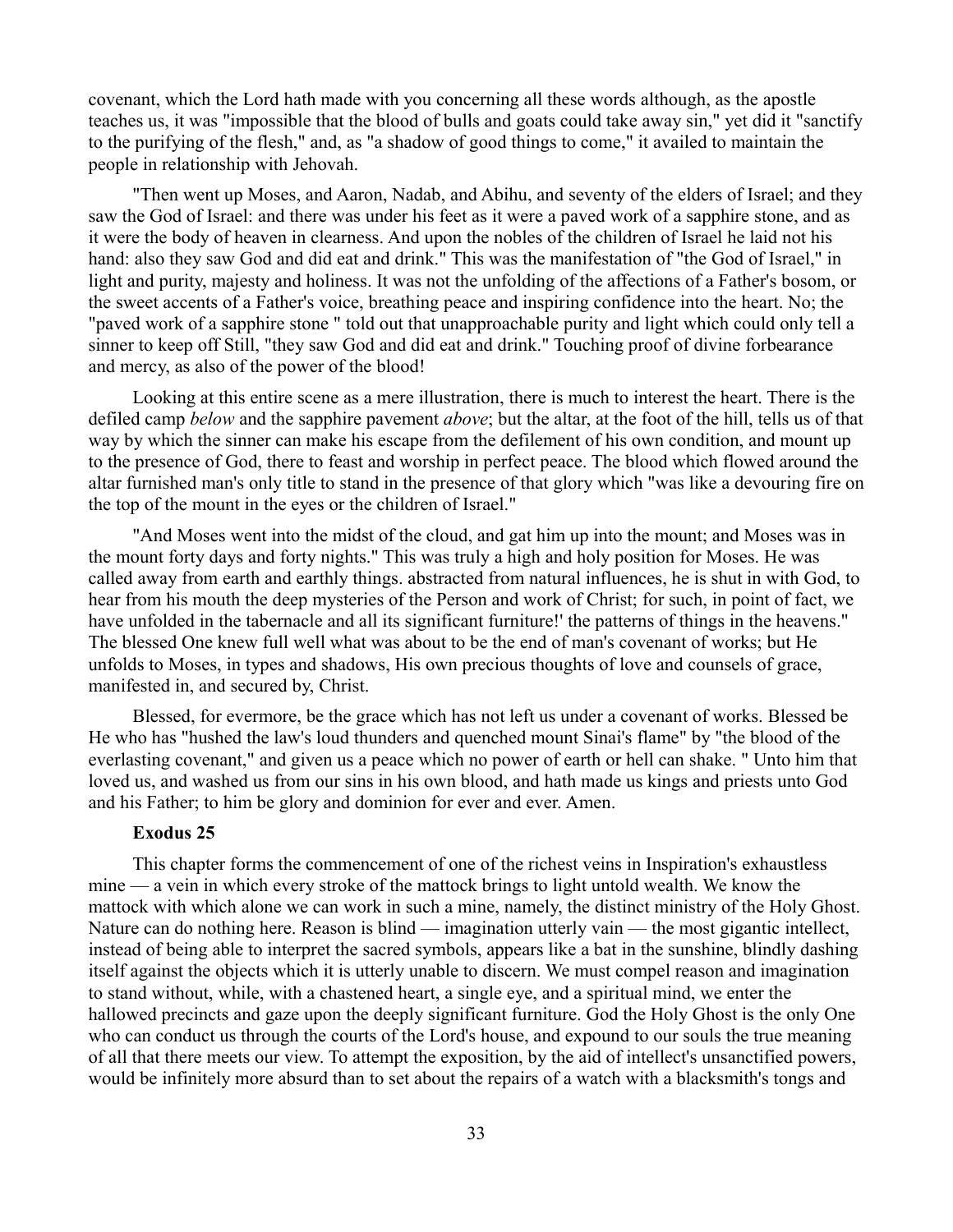hammer. "The patterns of things in the heavens" cannot be interpreted by the natural mind, in its most cultivated form. They must all be read in the light of heaven. Earth has no light which could at all develop their beauties. The One who furnished the patterns can alone explain what the patterns mean. The One who furnished the beauteous symbols can alone interpret them.

To the human eye there would seem to be a desultoriness in the mode in which the Holy Ghost has presented the furniture of the tabernacle; but, in reality, as might be expected, there is the most perfect order, the most remarkable precision, the most studious accuracy. From Ex. 25 to Ex. 30, inclusive, we have a distinct section of the Book of Exodus. This section is divided into two parts, the first terminating at Ex. 27: 19, and the second as the close of Ex. 30. The former begins with the ark of the covenant, inside the veil, and ends with the brazen altar and the court in which that altar stood. That is, it gives us, in the first place, Jehovah's throne of judgement, whereon He sat as Lord of all the earth; and it conducts us to that place where He met the sinner, in the credit and virtue of accomplished atonement. Then, in the latter, We have the mode of man's approach to God — the privileges, dignities, and responsibilities of those who, as priests, were permitted to draw nigh to the Divine Presence and enjoy worship and communion there. Thus the arrangement is perfect and beautiful. How could it be otherwise, seeing that it is divine? The ark and the brazen altar present, as it were, two extremes. The former was the throne of God established in "justice and judgement." (Ps. 89: 19) The latter was the place of approach for the sinner where "mercy and truth" went before Jehovah's face. Man, in himself, dared not to approach the ark to meet God, for "the way into the holiest of all was not yet made manifest." (Heb. 9: 8) But God could approach the altar of brass, to meet man as a sinner. "Justice and judgement" could not admit the sinner in; but "mercy and truth" could bring God out; not, indeed, in that overwhelming brightness and majesty in which He was wont to shine forth from between those mystic supporters of His throne — "the cherubim of glory" — but in that gracious ministry which is symbolically presented to us in the furniture and ordinances of the tabernacle.

All this may well remind us of the path trodden by that blessed One, who is the antitype of all these types — the substance of all these shadows. He travelled from the eternal throne of God in heaven, down to the depths of Calvary's cross. He came from all the glory of the former down into all the shame of the latter, in order that He might conduct His redeemed, forgiven, and accepted people back with Himself, and present them faultless before that very throne which He had left on their account. The Lord Jesus fills up, in His own person and work, every point between the throne of God and the dust of death, and every point between the dust of death and the throne of God. In Him God has come down, in perfect grace, to the sinner; in Him the sinner is brought up, in perfect righteousness, to God. All the way, from the ark to the brazen altar, was marked with the footprints of love; and all the way from the brazen altar to the ark of God was sprinkled with the blood of atonement; end as the ransomed worshipper passes along that wondrous path, he beholds the name of Jesus stamped on all that meets his view. May that name be dearer to our hearts! Let us now proceed to examine the chapters consecutively.

It is most interesting to note here, that the first thing which the Lord communicated to Moses is His gracious purpose to have a sanctuary or holy dwelling place in the midst of His people — a sanctuary composed of materials, which directly point to Christ, His Person, His work, and the precious fruit of that work, as seen in the light, the power, and the varied graces of the Holy Ghost. Moreover, these materials were the fragrant fruit of the grace of God — the voluntary offerings of devoted hearts. Jehovah, whose majesty, " the heaven of heavens could not contain," was graciously pleased to dwell in a boarded and curtained tent, erected for Him by those who cherished the fond desire to hail His presence amongst them. This tabernacle may be viewed in two ways: first, as furnishing "a pattern of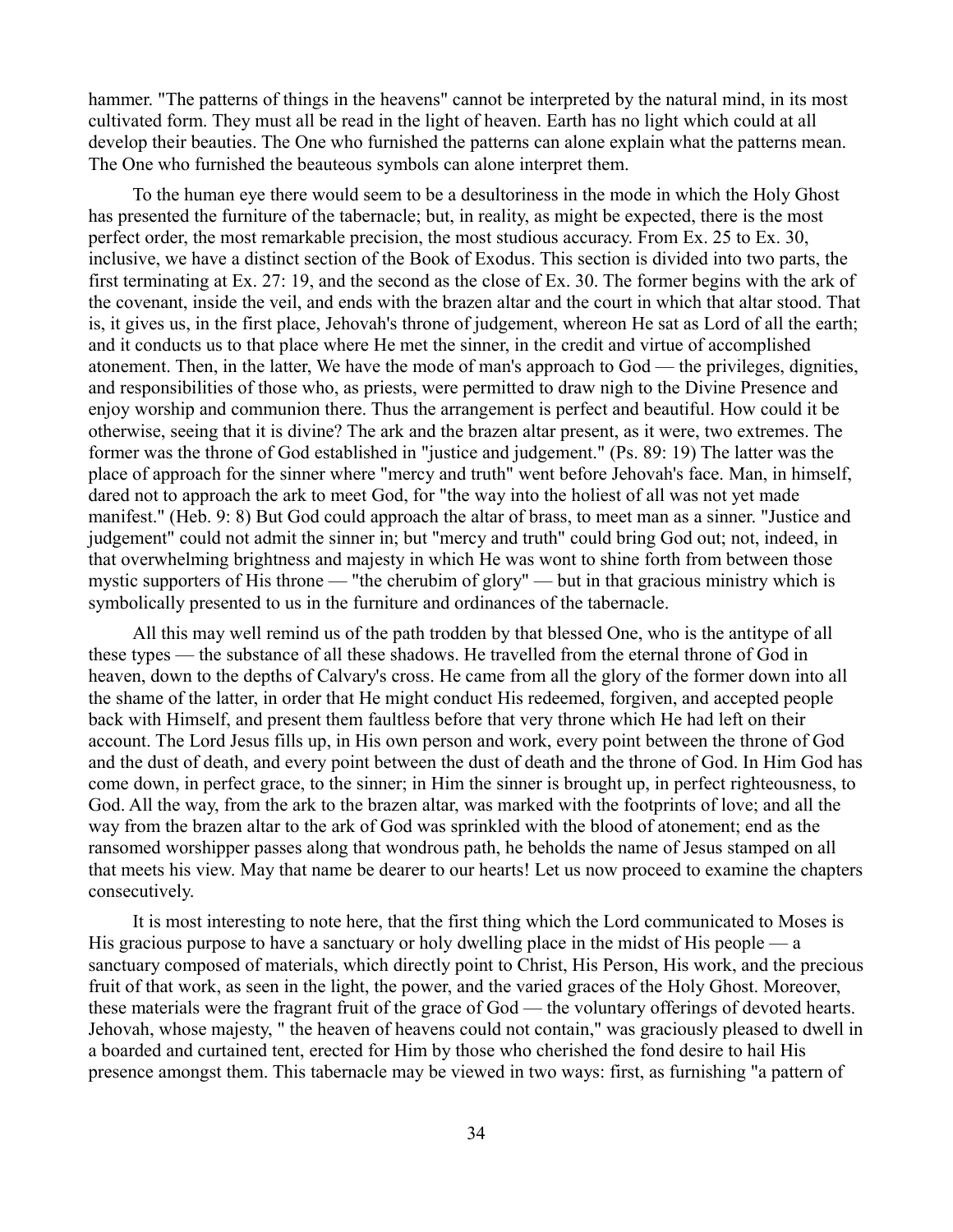things in the heavens;" and, secondly, as presenting a deeply significant type of the body of Christ. The various materials of which the tabernacle was composed will come before us, as we pass along; we shall, therefore, consider the three comprehensive subjects put before us in this chapter, namely, the ark; the table; and the candlestick.

The ark of the covenant occupies the leading place in the divine communications to Moses. Its position, too, in the tabernacle was most marked. Shut in within the veil, in the holiest of all, it formed the base of Jehovah's throne. Its very name conveys to the mind its import. An ark, so far as the word instructs us, is designed to preserve *intact* whatever is put therein. An ark carried Noah and his family, together with all the orders of creation, in safety over the billows of judgement which covered the earth. An ark, at the opening of this book, was faith's vessel for preserving "a proper child" from the waters of death. When, therefore, we read of "the ark of the covenant," we are led to believe that it was designed of God to preserve His covenant unbroken, in the midst of an erring people. In it, as we know, the second set of tables were deposited. As to the first set, they were broken in pieces, beneath the mount, showing that man's covenant was wholly abolished — that his work could never, by any possibility, form the basis of Jehovah's throne of government. "Justice and judgement are the habitation of that throne," whether in its earthly or heavenly aspect. The ark could not contain within its hallowed enclosure, broken tables. Man might fail to fulfil his self-chosen vow; but God's law must be preserved in its divine integrity and perfectness. If God was to set up His throne in the midst of His people, He could only do so in a way worthy of Himself. His standard of judgement and government must be perfect.

"And thou shalt make staves of shittim wood, and overlay them with gold. and thou shalt put the staves into the rings by the sides of the ark, that the ark may be borne with them." The ark of the covenant was to accompany the people in all their wanderings. It never rested while they were a travelling or a conflicting host. It moved from place to place in the wilderness. It went before them into the midst of Jordan; it was their grand rallying Point in all the wars of Canaan; it was the sure and certain earnest of power wherever it went. No power of the enemy could stand before that which was the well-known expression of the divine presence and power. The ark was to be Israel's companion in travel, in the desert; and "the staves" and "the rings" were the apt expression of its travelling character.

However, it was not always to be a traveller. "The afflictions of David," as well as the wars of Israel, were to have an end. The prayer was yet to be breathed and answered, "Arise, O Lord, into *thy rest:* thou and *the Ark of thy strength."* (Ps. 132: 8) This most sublime petition had its partial accomplishment in the palmy days of Solomon, when "the priests brought in the ark of the covenant of the Lord unto his place, into the oracle of the house, to the most holy place, even under the wings of the cherubims. For the cherubims spread forth their two wings over the place of the ark, and the cherubims covered the ark, and the staves thereof above. *And they drew out the staves,* that the ends of the staves were seen out in the holy place before the oracle, and they were not seen without: and there they are unto this day." (1 Kings 8:6-8) The sand of the desert was to be exchanged for the golden floor of the temple. (1 Kings 6: 30) The wanderings of the ark were to have an end; there was "neither enemy nor evil occurrent," and therefore, "the staves were drawn out."

Nor was this the only difference between the ark in the tabernacle and in the temple. The apostle, speaking of the ark in its wilderness habitation, describes it as "the ark of the covenant, overlaid round about with gold, wherein was the golden pot that had manna, and Aaron's rod that budded, and the tables of the covenant." (Heb. 9: 4) Such were the contents of the ark in its wilderness journeyings the pot of manna, the record of Jehovah's faithfulness, in providing for His redeemed in the desert, and Aaron's rod, "a token against the rebels," to "take away their murmurings.'' (Compare Ex. 16: 32-39;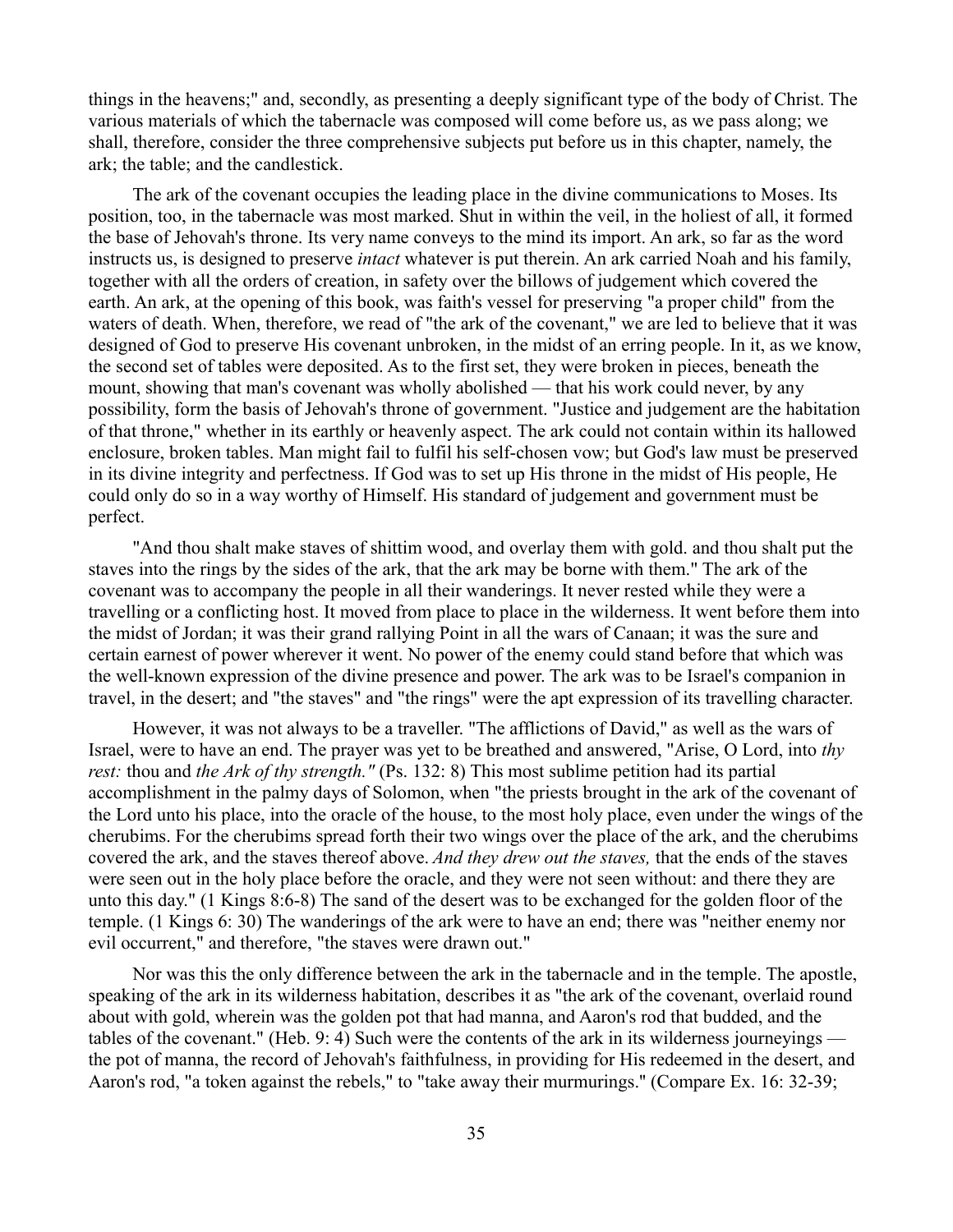and Num. 17: 10) But when the moment arrived in which "the staves" were to be "drawn out," when the wanderings and wars of Israel were over, the "exceeding magnifical" house was completed, when the sun of Israel's glory had reached, in type, its meridian, as marked by the wealth and splendour of Solomon's reign, then the records of wilderness need and wilderness failure were unnoticed, and nothing remained save that which constituted the eternal foundation of the throne of the God of Israel, and of all the earth. "*There was nothing in the ark, save the two tables of stone,* which Moses put there at Horeb." (1 Kings 8: 9)

But all this brightness was soon to be overcast by the heavy clouds of human failure and divine displeasure. The rude foot of the uncircumcised was yet to walk across the ruins of that beautiful house, and as faded light and departed glory were yet to elicit the contemptuous "hiss" of the stranger. This would not be the place to follow out these things in detail; I shall only refer my reader to the last notice which the Word of God affords us of "the ark of the covenant," — a notice which carries us forward to a time when human folly and sin shall no more disturb the resting-place of that ark, and when neither a curtained tent, nor yet a temple made with hands, shall contain it. "And the seventh angel sounded; and there were great voices in heaven, saying, The kingdoms of this world are become the kingdoms of our Lord, and of his Christ: and he shall reign for ever and ever. And the four and twenty elders, which sat before God on their seats, fell upon their faces, and worshipped God, saying, We give thee thanks, 0 Lord God almighty, which art, and wast, and art to come; because thou has taken to thee thy great power and hast reigned. And the nations were angry, and thy wrath is come, and the time of the dead, that they should be judged, and that thou shouldest give reward unto thy servants the prophets, and to the saints, and them that fear thy name, small and great; and shouldst destroy them which destroy the earth. And the temple of God was opened in heaven, and there was seen in his temple *the ark of His covenant*: and there were lightnings, and voices, and thunderings, and an earthquake, and great hail." (Rev. 11: 15-19)

The mercy-seat comes next in order. "And thou shalt make a mercy-seat of pure gold; two cubits and a half shall be the length thereof, and a cubit and a half the breadth thereof. And thou shalt make two cherubims of gold, of beaten work shalt thou make them, in the two ends of the mercy-seat. And make one cherub on the one end, and the other cherub on the other end; even of the mercy-seat shall ye make the cherubims on the two ends thereof. And the cherubims shall stretch forth their wings on high, covering the mercy-seat with their wings, and their faces shall look one to another; toward the mercyseat shall the faces of the cherubims be. And thou shalt put the mercy seat above upon the ark; and in the ark shalt thou put the testimony that I shall give thee. And there I will meet with thee, and I will commune with thee from above the mercy-seat, from between the two cherubims which are upon the ark of the testimony, of all things which I will give thee in commandment unto the children of Israel."

Here Jehovah gives utterance to His gracious intention of coming down from the fiery mount to take His place upon the mercy seat. This He could do, inasmuch as the tables of testimony were preserved unbroken beneath, and the symbols of his power, whether in creation or providence, rose on the right hand and on the left — the inseparable adjuncts of that throne on which Jehovah had seated himself — a throne of grace founded upon divine righteousness and supported by justice and judgement. Here the glory of the God of Israel shone forth. From hence He issued His commands, softened and sweetened by the gracious source from whence they emanated, and the medium through which they came — like the beams of the mid-day sun, passing through a cloud, we can enjoy their genial and enlivening influence without being dazzled by their brightness. "His commandments are not grievous," when received from off the mercy-seat, because they come in connection with grace, which gives the ears to hear and the power to obey.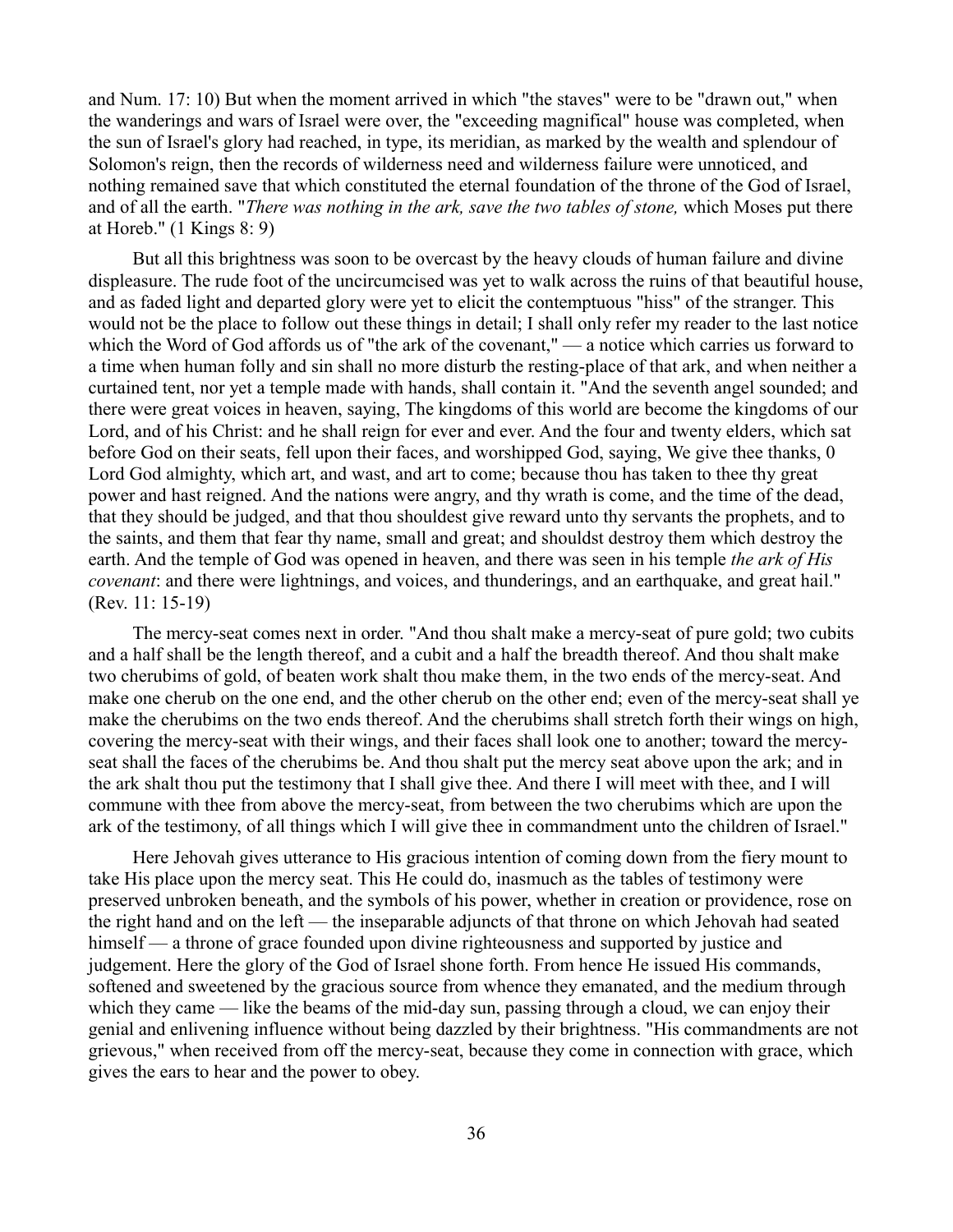Looking at the ark and mercy-seat together, we may see in them a striking figure of Christ, in His Person and work. He having, in His life, magnified the law and made it honourable, became, through death, a propitiation or mercy-seat. for every one that believeth. God's mercy could only repose on a pedestal of perfect righteousness. "Grace reigns through righteousness unto eternal life by Jesus Christ our Lord." (Rom. 5: 21) The only proper meeting place between God and man is the point where grace and righteousness meet and perfectly harmonise. Nothing but perfect righteousness could suit God; and nothing but perfect grace could suit the sinner. But where could these attributes meet in one point? Only in the cross. There it is that "mercy and truth are met together; righteousness and peace have kissed each other." (Ps. 85: 10) Thus it is that the soul of the believing sinner finds peace. He sees that God's righteousness and his justification rest upon precisely the same basis, namely, Christ's accomplished work. When man, under the powerful action of the truth of God, takes his place as a sinner, God can, in the exercise of Grace, take His place as a Saviour, and then every question is settled, for the cross having answered all the claims of divine justice, mercy's copious streams can flow unhindered. When a righteous God and a ruined sinner meet, on a blood-sprinkled platform, all is settled for ever — settled in such a way as perfectly glorifies God, and eternally saves the sinner. God must be true, though every man he proved a liar; and when man is so thoroughly brought down to the lowest point of his own moral condition before God as to be willing to take the place which God's truth assigns him, he then learns that God has revealed Himself as the righteous Justifier of such an one. This must give settled peace to the conscience; and not only so, but impart a capacity to commune with God, and hearken to His holy precepts in the intelligence of that relationship into which divine grace has introduced us.

Hence, therefore, "the holiest of all" unfolds a truly wondrous scene. The ark, the mercy seat, the cherubim, the glory! What a sight for the high-priest of Israel to behold as, once a year, he went in within the veil! May the Spirit of God open the eyes of our understandings, that we may understand more fully the deep meaning of those precious types.

Moses is next instructed about "the table of showbread," or bread of presentation. On this table stood the food of the priests of God. For seven days those twelve loaves of "fine flour with frankincense" were presented before the Lord, after which, being replaced by others, they became the food of the priests who fed upon them in the holy place. (See Lev. 24: 5-9) It is needless to say that those twelve loaves typify "the man Christ Jesus." The "fine flour," of which they were composed, mark His perfect manhood, while the "frankincense'' points out the entire devotion of that manhood to God. If God has His priests ministering in the holy place, He will assuredly have a table for them, and a well-furnished table too. Christ is the table and Christ is the bread thereon. The pure table and the twelve loaves shadow forth Christ, as presented before God unceasingly, in all the excellency of His spotless humanity, and administered as food to the priestly family. The "seven days" set forth the perfection of the divine enjoyment of Christ ; and the "twelve loaves" the administration of that enjoyment in and by man. There is also, I should venture to suggest, the idea, of Christ's connection with the twelve tribes of Israel, and the twelve apostles of the Lamb.

The candlestick of pure gold comes next in order, for God's priests need *light* as well as *food*: and they have both the one and the other in Christ. In this candlestick there is no mention of anything but pure gold. "All of it shall be one *beaten* work of pure gold." "The seven lamps" which "gave light over against the candlestick," express the perfection of the light and energy of the Spirit, founded upon and connected with the perfect efficacy of the work of Christ. The work of the Holy Ghost can never be separated from the work of Christ. This is set forth, in a double way, in this beautiful figure of the golden candle stick. "The seven lamps" being connected with "the shaft" of "beaten gold," points us to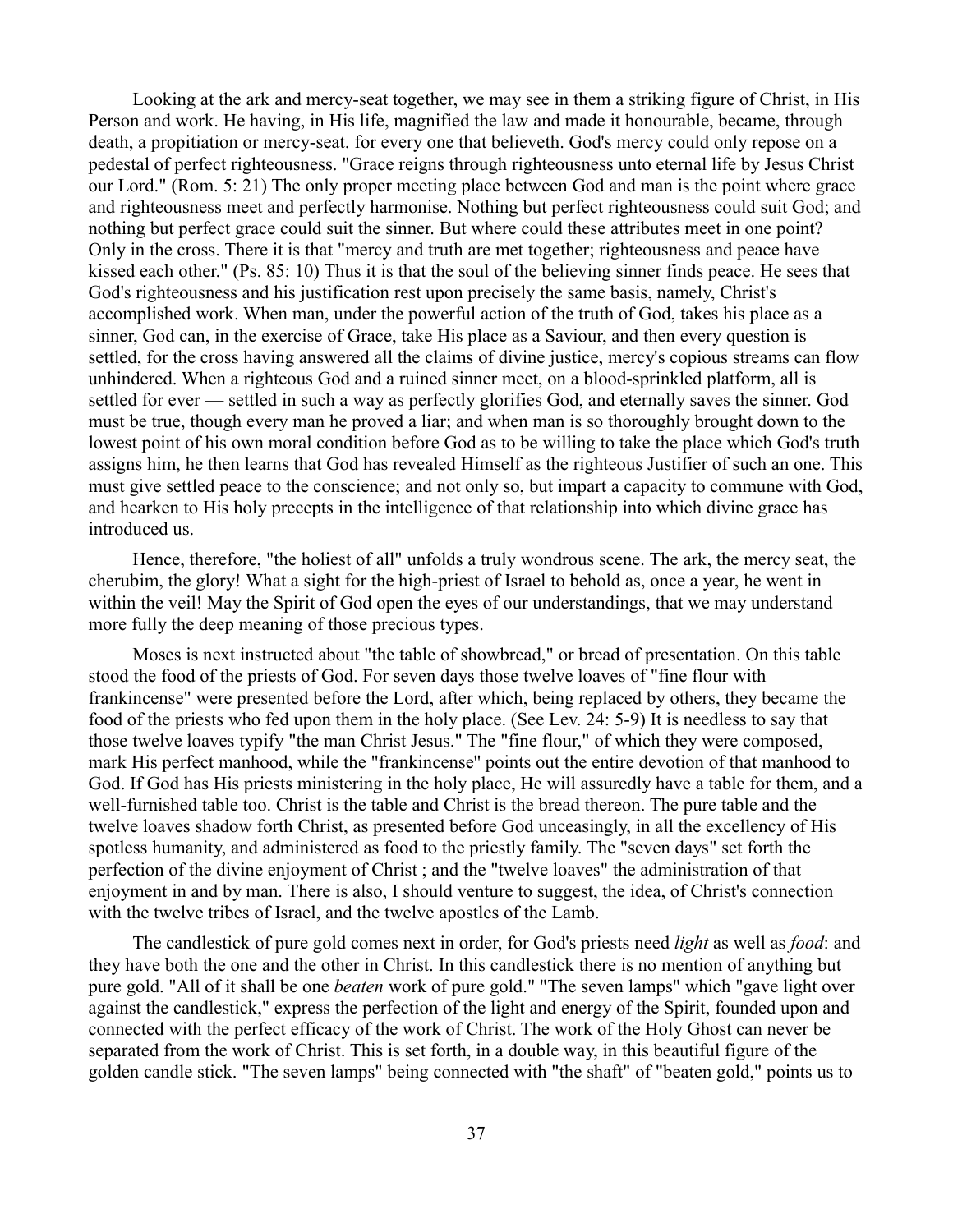Christ's finished work as the sole basis of the manifestation of the Spirit in the Church. The Holy Ghost was not given until Jesus was glorified. (Comp. John 7: 39 with Acts 19: 2-6) In Revelation 3, Christ is presented to the Church of Sardis as "having the seven spirits." It was as "exalted to the right hand of God" that the Lord Jesus "shed forth" the Holy Ghost upon His church, in order that she might shine according to the power and perfection of her position, in the holy place, her proper sphere of being, of action, and of worship.

Then, again, we find it was one of Aaron's specific functions to light and trim those seven lamps. "And the Lord spake unto Moses, saying, Command the children of Israel that they bring unto thee pure oil olive, beaten for the light, to cause the lamps to burn continually. Without the veil of the testimony, in the tabernacle of the congregation, shall Aaron order it, from the evening unto the morning, before the Lord continually: it shall be a statute for ever in your generations. He shall order the lamps upon the pure candlestick before the Lord continually." (Lev. 24: 1-4) Thus we may see how the work of the Holy Ghost in the Church is linked with Christ's work on earth and His work in heaven. "The seven lamps" were there, no doubt; hut priestly energy and diligence were needed in order to keep them trimmed and lighted. The priest would continually need "the tongs and snuff-dishes" for the purpose of removing ought that would not be a fit vehicle for the "pure beaten oil." Those tongs and snuff-dishes were of "beaten gold" likewise, for the whole matter was the direct result of divine operation. If the Church shine, it is only by the energy of the Spirit, and that energy is founded upon Christ, who, in pursuance of God's eternal counsel, became in His sacrifice and Priesthood, the spring and power of everything to His Church. All is of God. Whether we look within that mysterious veil, and behold the ark with its cover, and the two significant figures attached thereto; or if we gaze on that which lay without the veil, the pure table and the pure candlestick, with their distinctive vessels and instruments — all speak to us of God, whether as revealed to us in connection with the Son or the Holy Ghost.

Christian reader, your high calling places you in the very midst of all these precious realities. Your place is not merely amid "the patterns of things in the heavens," but amid "the heavenly things themselves." You have "boldness to enter into the holiest by the blood of Jesus." You are a Priest unto God. "The showbread" is yours. Your place is at "the pure table," to feed on the priestly food, in the light of the Holy Ghost. Nothing can ever deprive you of those divine privileges. They are yours for ever. Let it be your care to watch against everything that might rob you of the *enjoyment* of them. Beware of all unhallowed tempers, lusts, feelings, and imaginations. Keep nature down — keep the world out keep Satan off. May the Holy Ghost fill your whole soul with Christ. Then you will be practically holy and abidingly happy. You will bear fruit, and the Father will be glorified, and your joy shall be full.

### **Exodus 26**

The section of our book which now opens before us contains the instructive description of the curtains and coverings of the tabernacle, wherein the spiritual eye discerns the shadows of the various features and phases of Christ's manifested character. "Moreover, thou shalt make the tabernacle with ten curtains of fine twined linen, and blue, and purple, and scarlet : with cherubims of cunning work shalt thou make them." Here we have the different aspects of "the man Christ Jesus." The "fine twined linen" prefigures the spotless purity of His walk and character; while the "blue, the purple, and the scarlet" present Him to us as "the Lord from heaven," who is to *reign* according to the divine counsels, but whose royalty is to be the result of His *sufferings*. Thus we have a spotless man, a heavenly man, a royal man, a suffering man. These materials were not confined to the " curtains" of the tabernacle, but were also used in making "the veil," (ver. 31,) "the hanging for the door of the tent," (ver. 36,) "the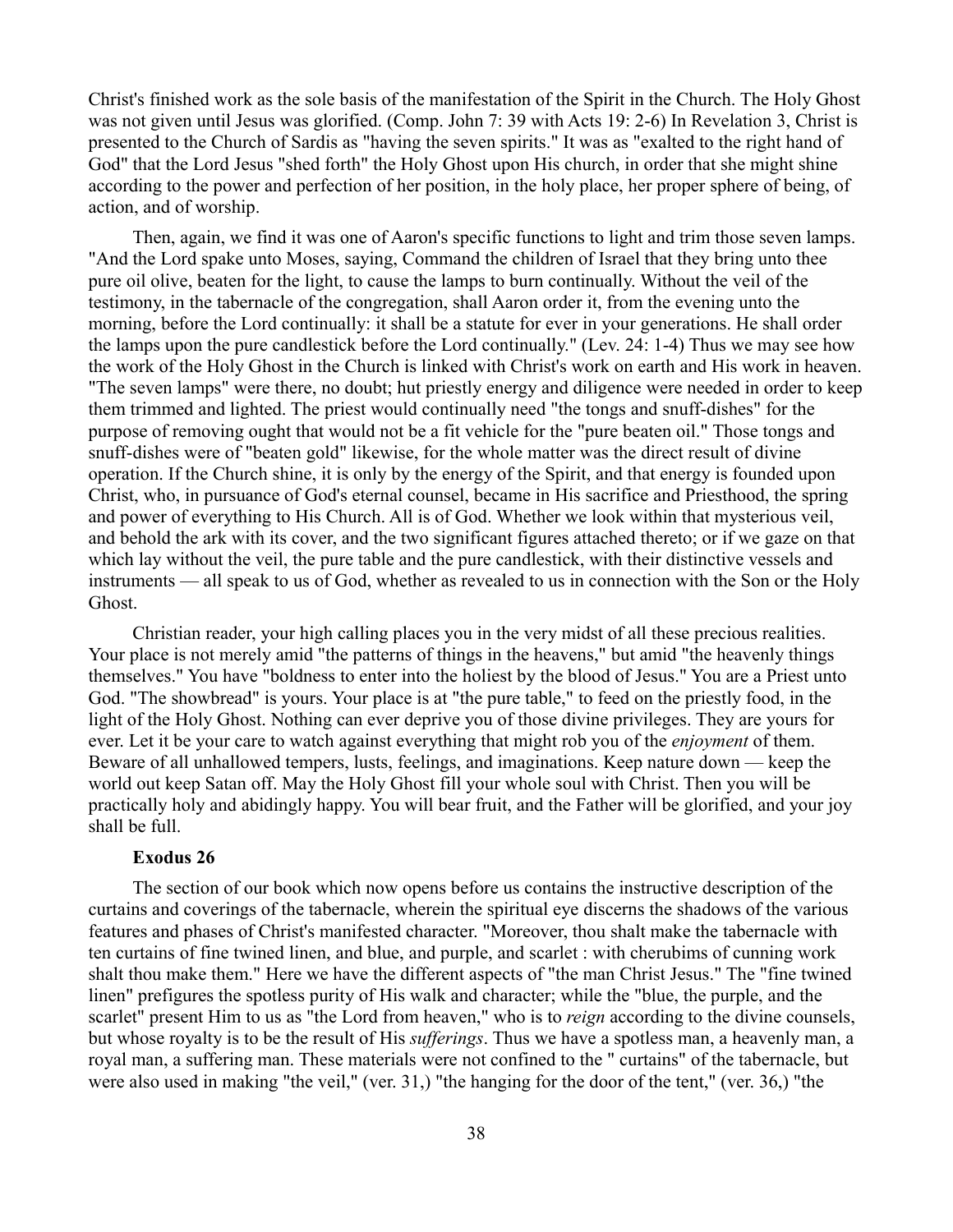hanging for the gate of the court," (Ex. 27: 16,) "the cloths of service and the holy garments of Aaron." (Ex. 39: 1.) In a word, it was Christ everywhere, Christ in all, Christ alone.\*

{\*The expression, "white and clean," gives peculiar force and beauty to the type which the Holy Ghost has presented in the "fine twined linen." Indeed, there could not be a more appropriate emblem of spotless manhood.}

"The fine twined linen," as expressive of Christ's spotless manhood, opens a most precious and copious spring of thought to the spiritual mind; it furnishes a theme on which we cannot meditate too profoundly. The truth respecting Christ's humanity must be received with scriptural accuracy, held with spiritual energy, guarded with holy jealousy, and confessed with heavenly power. If we are wrong as to this, we cannot be right as to anything. It is a grand, vital, fundamental truth, and if it be not received, held, guarded, and confessed, as God has revealed it in His holy word, the entire superstructure must be unsound. Nothing can be more deplorable than the looseness of thought and expression which seems to prevail in reference to this all-important doctrine. Were there more reverence for the word of God, there would be more accurate acquaintance with it; and, in this way, we should happily avoid all those erroneous and unguarded statements which surely must grieve the Holy Spirit of God, whose province it is to testify of Jesus.

When the angel had announced to Mary the glad tidings of the Saviour's birth, she said unto him, "How shall this be, seeing I know not a man?" Her feeble mind was utterly incompetent to enter into, much less to fathom, the stupendous mystery of "God manifest in the flesh." But mark carefully the angelic reply — a reply, not to a sceptic mind, but to a pious, though ignorant, heart. "The Holy Ghost shall come upon thee, and the power of the Highest shall overshadow thee; wherefore, also, that holy thing which shall be born of thee shall be called the Son of God." (Luke 1: 39, 35) Mary, doubtless, imagined that this birth was to be according to the principles of ordinary generation. But the angel corrects her mistake, and, in correcting it, enunciates one of the grandest truths of revelation. He declares to her that divine power was about to form A REAL MAN — "the second man the Lord from heaven" — one whose nature was divinely pure, utterly incapable of receiving or communicating any taint. This Holy One was made "*in, the likeness* of sinful flesh," without sin in the flesh. He partook of real *bona fide* flesh and blood without a particle or shadow of the evil thereto attaching.

This is a cardinal truth which cannot be too accurately laid hold of or too tenaciously held. The incarnation of the Son — His mysterious entrance into pure and spotless flesh, formed, by the power of the Highest, in the virgin's womb, is the foundation of the "great mystery of godliness" of which the topstone is a glorified God-man in heaven, the Head, Representative, and Model of the redeemed Church of God. The essential purity of His manhood perfectly met the claims of God; the reality thereof met the necessities of man. He was a man, for none else would do to meet man's ruin. But He was such a man as could satisfy all the claims of the throne of God. He was a spotless, real man, in whom God could perfectly delight, and on whom man could unreservedly lean.

I need not remind the enlightened reader that all this, if taken apart from death and resurrection, is perfectly unavailable to us. He needed not only an incarnate, but a crucified and risen Christ. True, He should be incarnate to be crucified; but it is death and resurrection which render incarnation available to us. It is nothing short of a deadly error to suppose that, in incarnation, Christ was taking man into union with Himself. This could not be. He Himself expressly teaches the contrary. "Verily, verily, I say unto you, except a corn of wheat fall into the ground and *die*, it abideth *alone*: but if it die, it bringeth forth much fruit." (John 12: 24) There could be no union between sinful and holy flesh, pure and impure, corruptible and incorruptible, mortal and immortal. Accomplished death is the only base of a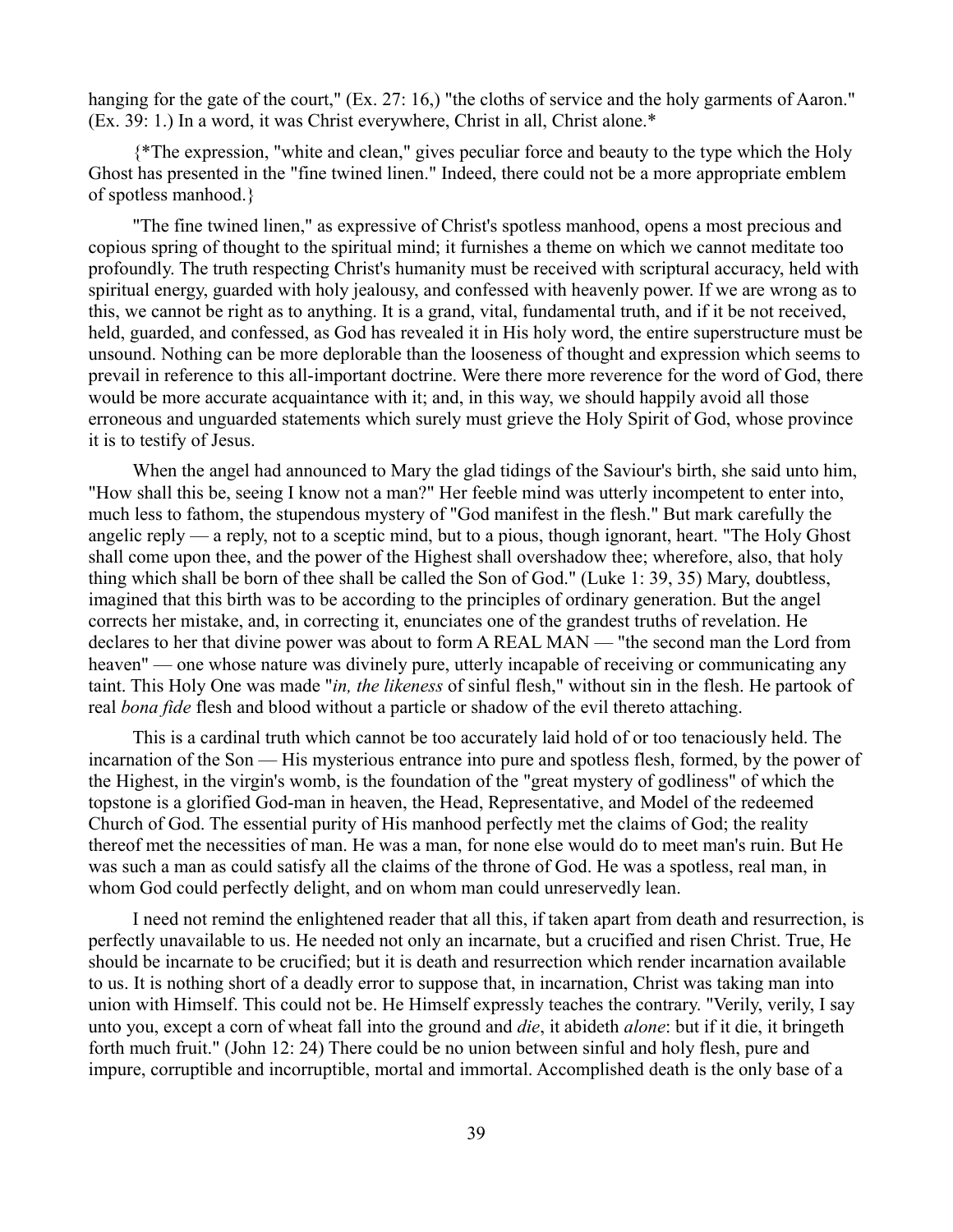unity between Christ and His elect members. It is in beautiful connection with the words, "Rise, let us go hence," that He says, "I am the vine, ye are the branches." "We have been planted together in the likeness of his death." "Our old man is crucified with him, that the body of sin might be destroyed." "In whom also are ye circumcised with the circumcision made without hands, in putting off the body of the sins of the flesh, by the circumcision of Christ; buried with him in baptism, wherein also ye are risen with him through the faith of the operation of God, who hath raised him from the dead." I would refer my reader to Romans 6 and Colossians 2 as a full and comprehensive statement of the truth on this important subject. It was only as dead and risen that Christ and His people could become one. The true corn of wheat had to fall into the ground and die ere a full ear could spring up and be gathered into the heavenly garner.

But while this is a plainly revealed truth of Scripture, it is equally plain that incarnation formed, as it were, the first layer of the glorious superstructure; and the curtains of "fine twined Linen" prefigure the moral purity of "the man Christ Jesus." We have already seen the manner of His conception; and, as we pass along the current of His life here below, we meet with instance after instance of the same spotless purity. He was forty days in the wilderness, tempted of the devil, but there was no response in His pure nature to the tempter's foul suggestions. He could touch the leper and receive no taint. He could touch the bier and not contract the smell of death. He could pass unscathed through the most polluted atmosphere. He was, as to His manhood, like a sunbeam emanating from the fountain of light, which can pass, without a soil, through the most defiling medium. He was perfectly unique in nature, constitution, and character. None but He could say, "Thou wilt not suffer thine holy One to see corruption." This was in reference to His humanity, which, as being perfectly holy and perfectly pure, was capable of being a sin-bearer. "His own self bare our sins in his own body on the tree." Not *to* the tree, as some would teach us; but "*on* the tree." It was on the cross that Christ was our sin-bearer, and only there. "He hath made him to be sin for us who knew no sin, that we might be made the righteousness of God in him." (2 Cor. 5: 21)

"*Blue* " is the ethereal colour, and marks the heavenly character of Christ, who, though He had come down into all the circumstances of actual and true humanity — sin excepted — yet was He "the Lord from heaven." Though He was "very man," yet He ever walked in the uninterrupted consciousness of His proper dignity, as a heavenly stranger. He never once forgot whence He had come, where He was, or whither He was going. The spring of all His joys was on high. Earth could neither make Him richer nor poorer. He found this world to be "a dry and thirsty land, where no water is;" and, hence, His spirit could only find its refreshment above. It was entirely heavenly. "No man hath ascended up to heaven, but he that came down from heaven, even the son of man *who is in heaven."* (John 3: 13)

"*Purple*" denotes royalty, and points us to Him who "Was born King of the Jews;" who offered Himself as such to the Jewish nation, and was rejected; who before Pontius Pilate witnessed a good confession, avowing Himself a king, when, to mortal vision, there was not so much as a single trace of royalty. "Thou sayest that I am a king." And "hereafter ye shall see the Son of man sitting at the right hand of power, and coming in the clouds of heaven." And, finally, the inscription upon His cross, "in letters of Hebrew, and Greek, and Latin" — the language of religion, of science, and of government declared Him, to the whole known world, to be "Jesus of Nazareth, the King of the Jews." Earth disowned His claims — so much the worse for it but not so heaven; there His claim was fully recognised. He was received as a conqueror into the eternal mansions of light, crowned with glory and honour, and seated, amid the acclamations of angelic hosts, on the throne of the majesty in the heavens, there to wait until His enemies be made His footstool. "Why do the heathen rage, and the people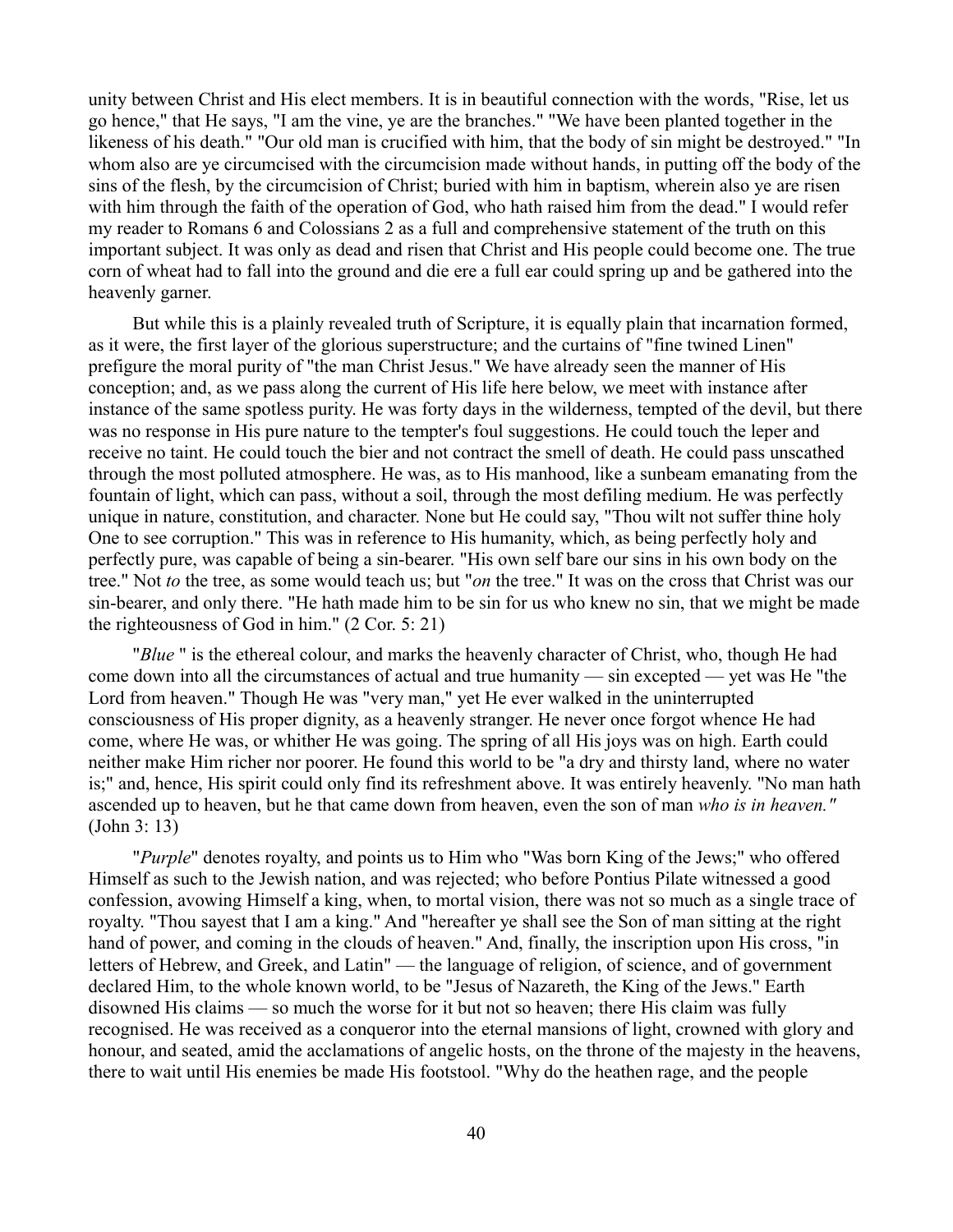imagine a vain thing? The kings of the earth set themselves, and the rulers take counsel together, against the Lord and against his anointed, saying, Let us break their bands asunder, and cast away their cords from us. He that sitteth in the heavens shall laugh; the Lord shall have them in derision. Then shall he speak unto them in his wrath, and vex them in his sore displeasure. Yet have I set *my king* upon my holy hill of Zion. I will declare the decree: the Lord hath said unto me, Thou art my Son; this day have I begotten thee. Ask of me, and I shall give thee the heathen for thine inheritance, and the uttermost parts of the earth for thy possession. Thou shalt break them with a rod of iron; thou shalt dash them in pieces like a potter's vessel. Be wise, now, therefore, O ye kings; be instructed, ye judges of the earth. Serve the Lord with fear, and rejoice with trembling. Kiss the Son, lest he be angry, and ye perish from the way, when his wrath is kindled but a little. BLESSED ARE ALL THEY THAT PUT THEIR TRUST IN HIM." (Ps. 2)

"*Scarlet*," when genuine, is produced by death; and this makes its application to a suffering Christ safe and appropriate. "Christ hath suffered for us in the flesh." Without death, all would have been unavailing. We can admire "the blue" and "the purple" but without "the scarlet" the tabernacle would have lacked an all-important feature. It was by death that Christ destroyed him that had the power of death. The Holy Ghost, in setting before us a striking figure of Christ — the true tabernacle-could not possibly omit that phase of His character which constituted the groundwork of His connection with His body the Church, of His claim to the throne of David, and the headship of all creation. In a word, He not only unfolds the Lord Jesus to our view, in these significant curtains, as a spotless man, a royal man, but also a suffering man; one who, by death, should make good His claims to all that to which, as man, He was entitled, in the divine counsels.

But we have much more in the curtains of the tabernacle than the varied and perfect phases of the character of Christ. We have also the unity and consistency of that character. Each phase is displayed in its own proper perfectness; and one never interferes with, or mars the exquisite beauty of, another. All was in perfect harmony beneath the eye of God, and was so displayed in "the pattern which was showed to Moses on the mount," and in the copy which was exhibited below. "Every one of the curtains shall have one measure. The five curtains shall be coupled together one to another; and other five curtains shall be coupled one to another." Such was the fair proportion and consistency in all the ways of Christ, as a perfect man, walking on the earth, in whatever aspect or relationship we view Him. When acting in one character, we never find ought that is, in the very least degree, inconsistent with the divine integrity of another. He was, at all times, in all places, under all circumstances, the perfect man. There was nothing out of that fair and lovely proportion which belonged to Him, in all His ways. "Every one of the curtains shall have one measure."

The two sets of five curtains each may symbolise the two grand aspects of Christ's character, as acting toward God and toward man. We have the same two aspects in the law, namely, what was due to God, and what was due to man; so that, as to Christ, if we look in, we find "thy law is within my heart;" and if we look at His outward character and walk, we see those two elements adjusted with perfect accuracy, and not only adjusted, but inseparably linked together by the heavenly grace and divine energy which dwelt in His most glorious Person.

"And thou shalt make *loops of blue* upon the edge of the one curtain, from the selvedge in the coupling; and likewise. shalt thou make in the uttermost edge of another curtain, in the coupling of the second.... And thou shalt make fifty *taches of gold,* and couple the curtains together with the taches; and *it shall be one tabernacle."* We have here displayed to us, in the "loops of *blue*," and "taches of *gold*," that *heavenly* grace and *divine* energy in Christ which enabled Him to combine and perfectly adjust the claims of God and man; so that in responding to both the one and the other, He never, for a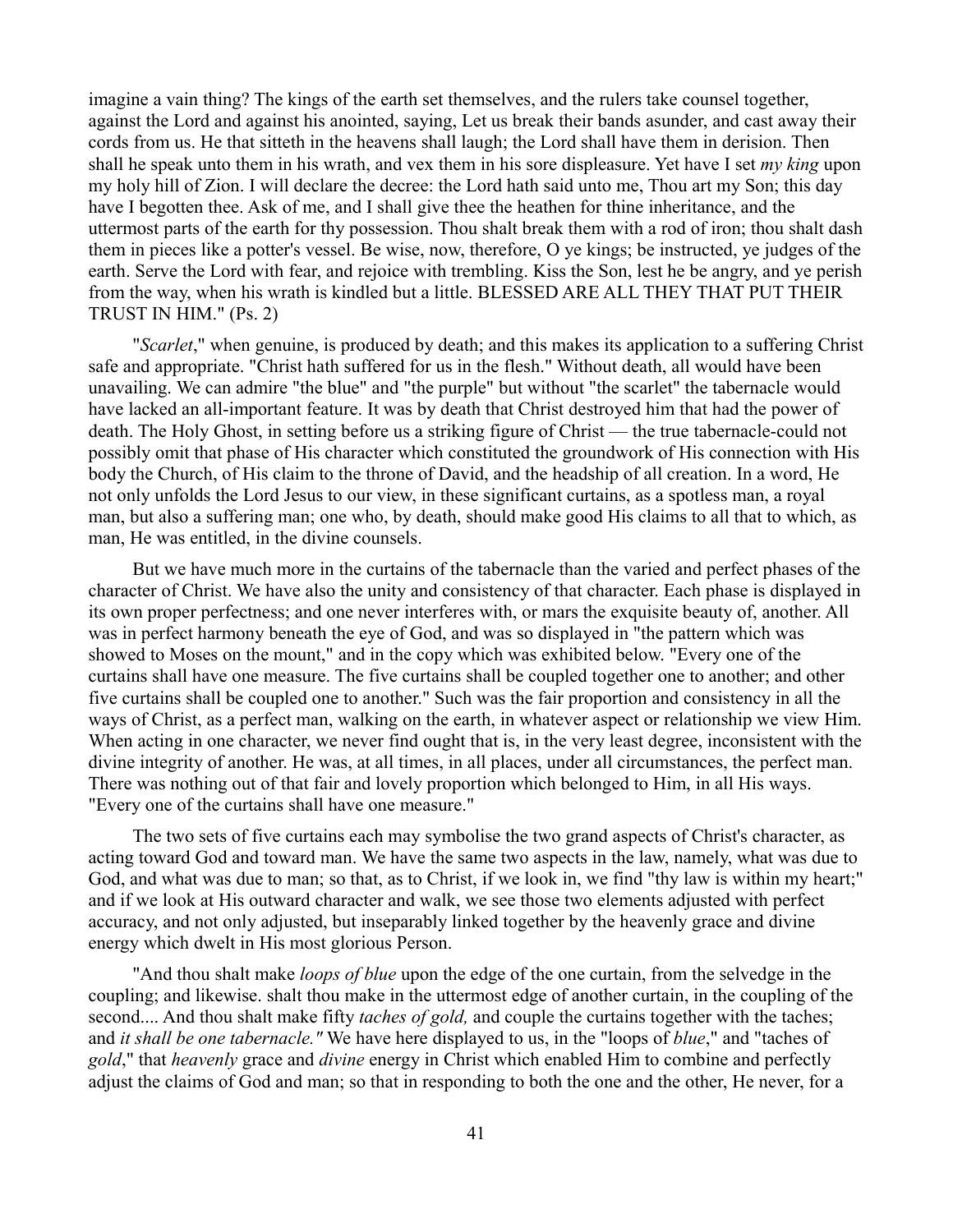moment, marred the unity of His character. When crafty and hypocritical men tempted Him with the enquiry, "Is it lawful to give tribute to Caesar or not?" His wise reply was, "Render to Caesar the things that are Caesar's, and to God the things that are God's."

Nor was it merely Caesar, but man in every relation that had all his claims perfectly met in Christ. As He united in His perfect Person the nature of God and man, so He met in His, perfect ways the claims of God and man. Most interesting would it be to trace, through the gospel narrative, the exemplification of the principle suggested by the "loops of blue," and "taches of gold;" but I must leave my reader to pursue this study under the immediate guidance of the Holy Ghost, who delights to expatiate upon every feature and every phase of that perfect One whom it is His unvarying purpose and undivided object to exalt.

The curtains on which we have been dwelling were covered with other "curtains of goats' hair;" (Ver. 7-14) Their beauty was hidden from those without by that which bespoke roughness and severity. This latter did not meet the view of those within. To all who were privileged to enter the hallowed enclosure nothing was visible save "the blue, the purple, the scarlet, and fine twined linen," the varied yet combined exhibition of the virtues and excellencies of that divine Tabernacle in which God dwelt within the veil — that is, of Christ, through whose flesh, the antitype of all these, the beams of the divine nature shone so delicately, that the sinner could behold without being overwhelmed by their dazzling brightness.

As the Lord Jesus passed along this earth, how few really knew Him! How few had eyes anointed with heavenly eyesalve to penetrate and appreciate the deep mystery of His character! How few saw "the blue, the purple, the scarlet, and the twined linen!" It was only when faith brought man into His presence that He ever allowed the brightness of what He was to shine forth — ever allowed the glory to break through the cloud. To nature's eye there would seem to have been a reserve and a severity about Him which were aptly prefigured by the "covering of goats' hair." All this was the result of His profound separation and estrangement, not from sinners personally, but from the thoughts and maxims of men. He had nothing in common with man as such, nor was it within the compass of mere nature to comprehend or enjoy Him. "No man," said He, "can come to me, except the Father which hath sent me draw him;" and when one of those "drawn" ones confessed His name, He declared that "flesh and blood hath not revealed it unto thee, but my Father which is in heaven." (Comp. John 6: 44; Matt. 6: 17) He was "a root out of a dry ground," having neither "form nor comeliness" to attract the eye or gratify the heart of man. The popular current could never flow in the direction of One who, as he passed rapidly across the stage of this vain world, wrapped Himself up in a "covering of goats' hair." Jesus was not popular. The multitude might follow Him for a moment, because His ministry stood connected, in their judgement, with "the loaves and fishes" which met their need; but they were just as ready to cry, "Away with him!" as "Hosanna to the Son of David!" Oh! let Christians remember this! Let the servants of Christ remember it! Let all preachers of the gospel remember it! Let one and all of us ever seek to bear in mind the "*covering of goats' hair!"*

But if the goats' skins expressed the severity of Christ's separation from earth, "the rams' skins *dyed red"* exhibit His intense consecration and devotedness to God, which was carried out even unto *death*. He was the only perfect Servant that ever stood in God's vineyard. He had one object which He pursued, with an undeviating course, from the manger to the cross, and that was to glorify the Father and finish His work. "Wist ye not that I must be about my Father's business" was the language of His youth, and the accomplishment of that "business" was the design of His life. "His meat was to do the will of him that sent him and to finish his work." "The rams' skins dyed red" formed as distinct a part of His ordinary habit as the "goats' hair." His perfect devotion to God separated Him from the habits of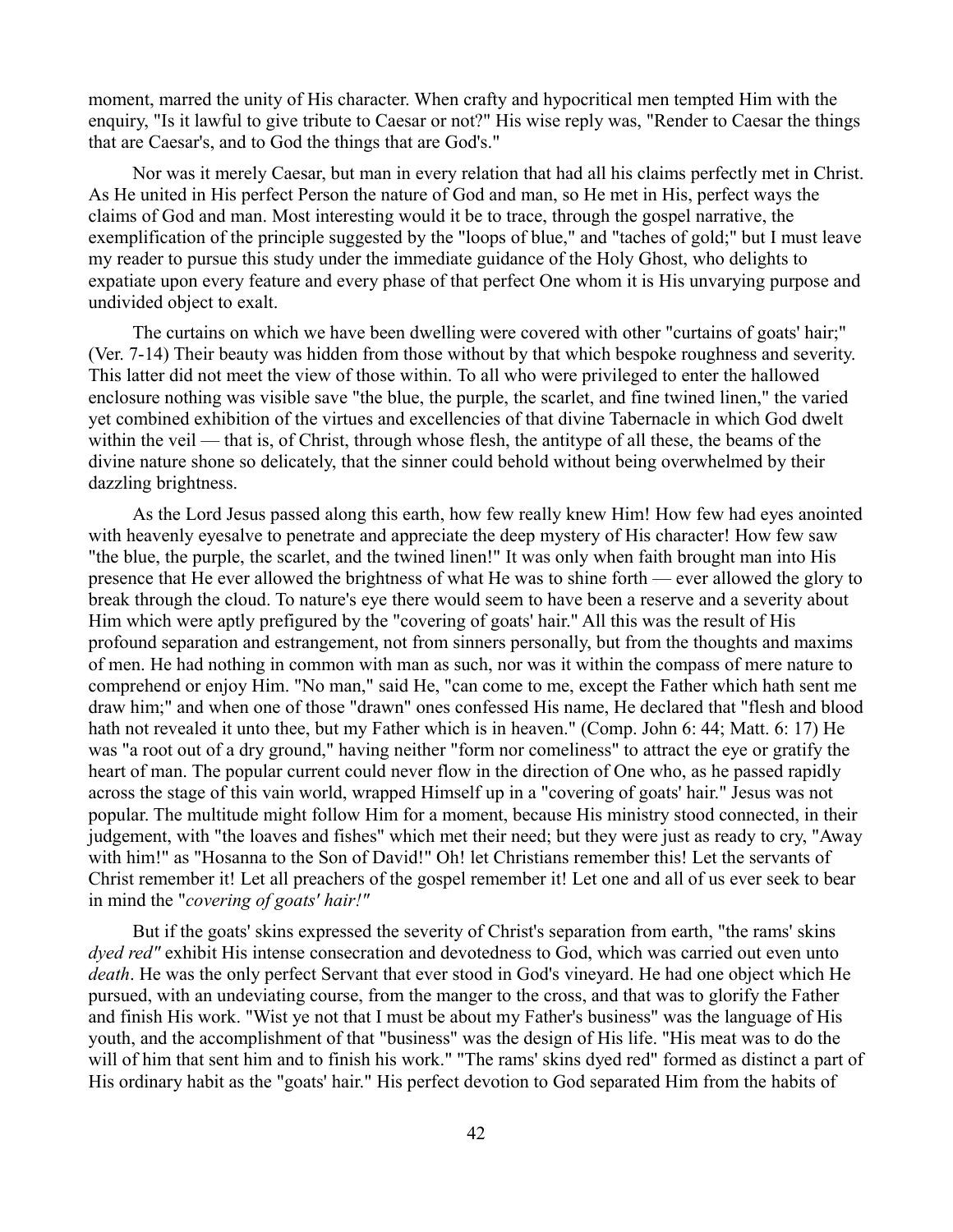men.

"The badgers' skins" may exhibit to us the holy vigilance with which the Lord Jesus guarded against the approach of everything hostile to the purpose which engrossed His whole soul. He took up His position for God, and held it with a tenacity which no influence of men or devils, earth or hell, could overcome. The covering of badgers' skins was "above," (ver. 14,) teaching us that the most prominent feature in the character of "the man Christ Jesus" was an invincible determination to stand as a witness for God on the earth. He was the true Naboth, who gave up His life rather than surrender the truth of God, or give up that for which He had taken His place in this world.

The goat, the ram, and the badger, must be regarded as exhibiting certain natural features, and also as symbolising certain moral qualities; and we must take both into account in our application of these figures to the character of Christ. The human eye could only discern the former. It could see none of the moral grace, beauty, and dignity, which lay beneath the outward form of the despised and humble Jesus of Nazareth. When the treasures of heavenly wisdom flowed from His lips, the inquiry was, "Is not this the carpenter?" or "How knoweth this man letters, having never learned?" When He asserted His eternal Sonship and Godhead, the word was, "Thou art not yet fifty years old," or "They took up stones to cast at him." In short, the acknowledgement of the Pharisees, in John 9, was true in reference to men in general. "as for this fellow, we know not from whence he is."

It would be utterly impossible, in the compass of a volume like this, to trace the unfoldings of those precious features of Christ's character through the gospel narratives. Sufficient has been said to open up springs of spiritual thought to my reader, and to furnish some faint idea of the rich treasures which are wrapped up in the curtains and coverings of the tabernacle. Christ's hidden being, secret springs and inherent excellencies — His outward and unattractive form — what He was in Himself, what He was to Godward, and what He was to manward — what he was in the judgement of faith, and what in the judgement of nature — all is sweetly and impressively told out to the circumcised ear, in the " curtains of blue, purple, scarlet, and the twined `linen:' and the "coverings of skins."

"The boards for the tabernacle" were made of the same wood as was used in constructing "the ark of the covenant." Moreover, they were upheld by the sockets of silver formed out of the atonement; their hooks and chapiters being of the same. (Compare attentively Ex. 30: 11-16, with Ex. 38: 25-28) The whole framework of the tent of the tabernacle was based on that which spoke of atonement or ransom, while the "hooks and chapiters" at the top set forth the same. The sockets were buried in the sand, and the hooks and chapiters were above. It matters not how deep you penetrate, or how high you rise, that glorious and eternal truth is emblazoned before you, "I HAVE FOUND A RANSOM." Blessed be God, "we are not redeemed with corruptible things, as silver and gold,......But with the precious blood of Christ, as of a lamb without blemish and without spot."

The tabernacle was divided into three distinct parts, namely, "the holy of holies," "the holy place," and the court of the tabernacle. The entrance into each of these was of the same materials, "blue, purple, scarlet, and fine twined linen." (Compare Ex. 24: 31, 36; Ex. 27: 16.) The interpretation of which is simply this: Christ forms the only doorway into the varied fields of glory which are yet to be displayed, whether on earth, in heaven, or in the heaven of heavens. "Every family, in heaven and earth," will be ranged under His headship, as all will be brought into everlasting felicity and glory, on the ground of His accomplished atonement. This is plain enough, and needs, no stretch of the imagination to grasp it. We know it to be true: and when we know the truth which is shadowed forth, the shadow Is easily understood. If only our hearts be filled with Christ, we shall not go far astray in our interpretations of the tabernacle and its furniture. It is not a head full of learned criticism that will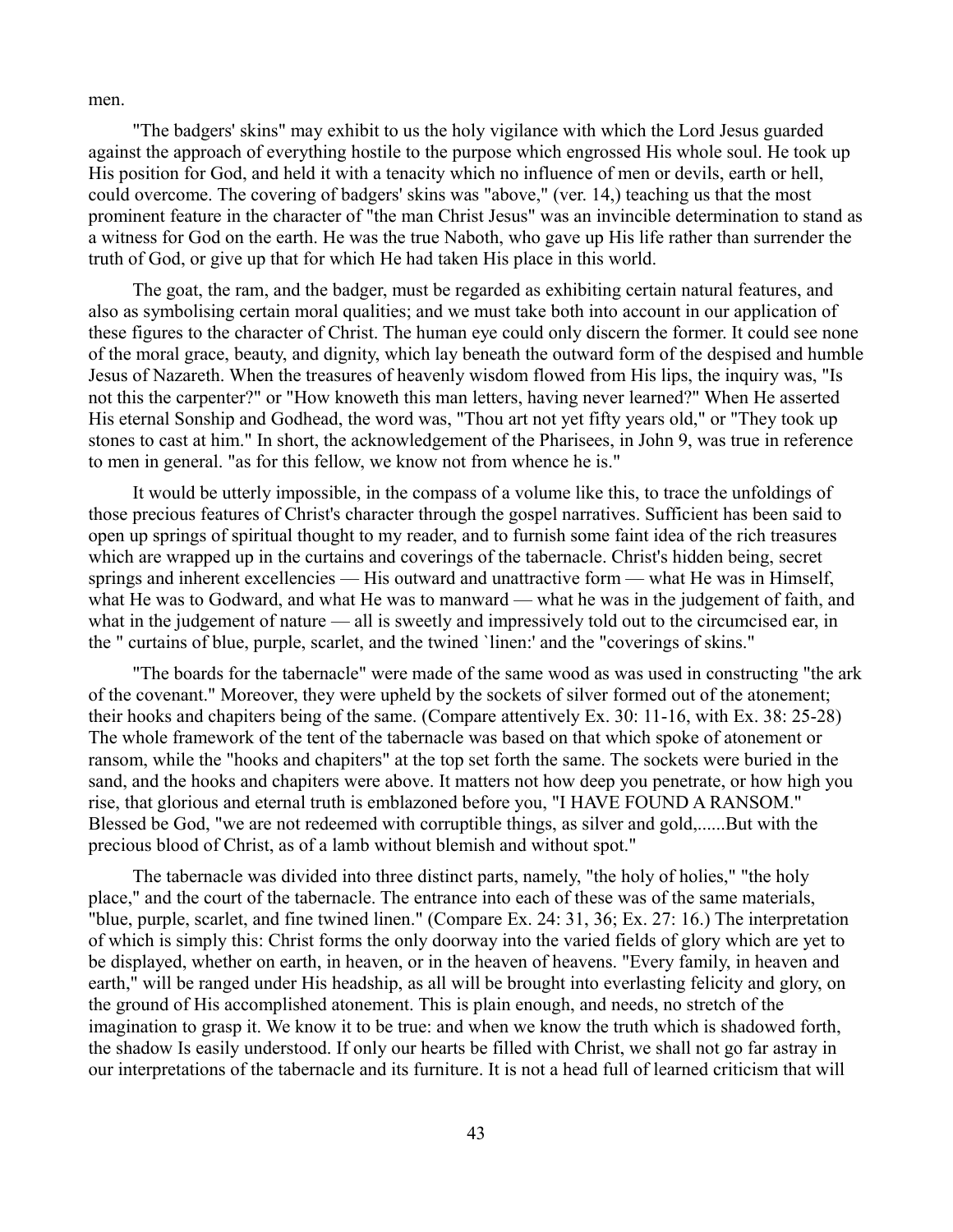avail us much here, but a heart full of affection for Jesus, and a conscience at rest in the blood of His cross.

May the Spirit of God enable us to study these things with more interest and intelligence! May He "open our eyes that we may behold wondrous things out of his law."

## **Exodus 27**

We have now arrived at the brazen altar which stood at the door of the tabernacle; and I would call my reader's most particular attention to the order of the Holy Ghost in this portion of our book. We have already remarked that from Ex. 25 to Ex. 27: 19, forms a distinct division, in which we are furnished with a description of the ark and mercy-seat, the table and candlestick, the curtains and the veil; and, lastly, the brazen altar and the court in which that altar stood. If my reader will turn to Ex. 35: 15; Ex. 37: 25; Ex. 40: 26, he will remark that the golden altar of incense is noticed, in each of the three instances, between the candlestick and the brazen altar. Whereas, when Jehovah is giving directions to Moses, the brazen altar is introduced immediately after the candlestick and the curtains of the tabernacle. Now, inasmuch as there must be a divine reason for this difference, it is the privilege of every diligent and intelligent student of the word to inquire what that reason is.

Why, then, does the Lord, when giving directions about the furniture of the "holy place," omit the altar of incense and pass out to the brazen altar which stood at the door of the tabernacle? The reason, I believe, is simply this. He first describes the mode in which He would manifest Himself to man : and then He describes the mode of man's approach to Him. He took His seat upon the throne, as " the Lord of all the earth." The beams of His glory were hidden behind the veil — type of Christ's flesh (Heb. 10: 20); but there was the manifestation of Himself, in connection with man, as in "the pure table," and by the light and power of the Holy Ghost, as in the candlestick. Then we have the manifested character of Christ as a man down here on this earth, as seen in the curtains and coverings of the tabernacle. And, finally, we have the brazen altar as the grand exhibition of the meeting-place between a holy God and a sinner. This conducts us, as it were, to the extreme point, from which we return, in company with Aaron and his sons, back to the holy place, the ordinary priestly position, where stood the golden altar of incense. Thus the order is strikingly beautiful. The golden altar is not spoken of until there is a priest to burn incense thereon, for Jehovah showed Moses the patterns of things in the heavens according to the order in which these things are to be apprehended by faith. On the other hand, when Moses gives directions to the congregations (Ex. 35), when he records the labours of "Bezaleel and Aholiab," (Ex. 37 and Ex. 38),and when he sets up the tabernacle (Ex. 40), he follows the simple order in which the furniture was placed.

The prayerful investigation of this interesting subject, and a comparison of the passages above referred to, will amply repay my reader. We shall now examine the brazen altar.

This altar was the place where the sinner approached God, in the power and efficacy of the blood of atonement. It stood "at the door of the tabernacle of the tent of the congregation," and on it all the blood was shed. It was composed of "shittim wood and brass." The wood was the same as that of the golden altar of incense; but the metal was different, and the reason of this difference is obvious. The altar of brass was the place where sin was dealt with according to the divine judgement concerning it. The altar of gold was the place from whence the precious fragrance of Christ's acceptableness ascended to the throne of God. The shittim Wood" as the figure of Christ's humanity, must be the same in each case; but in the brazen altar we see Christ meeting the fire of divine justice; in the golden altar, we behold Him feeding the divine affections. At the former, the fire of divine wrath was quenched, at the latter, the fire of priestly worship, is kindled. The soul delights to find Christ in both; but the altar of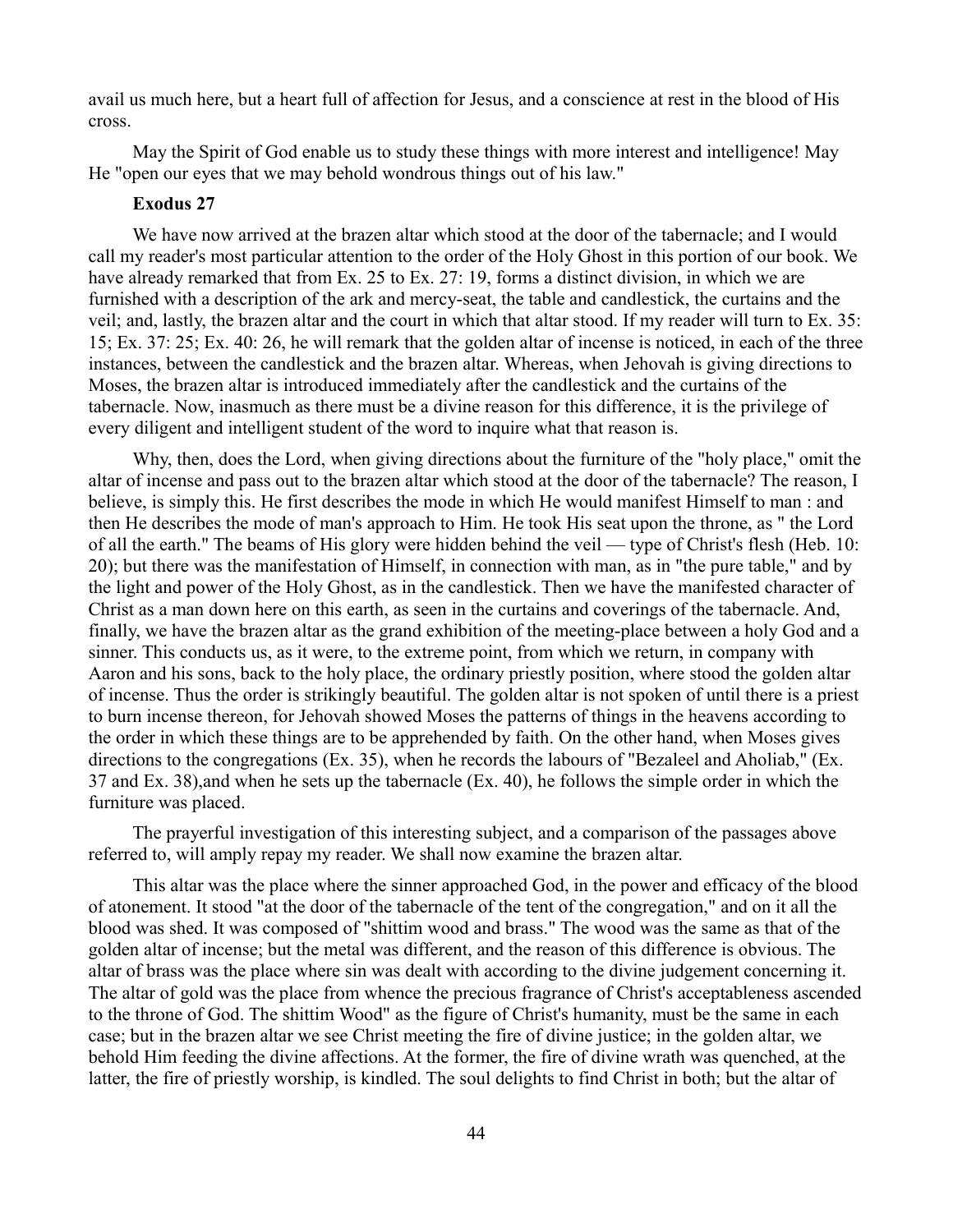brass is what meets the need of a guilty conscience. It is the very first thing for a poor, helpless, needy, convicted sinner. There cannot be settled peace, in reference to the question of sin, until the eye of faith rests on Christ as the antitype of the brazen altar. I must see my sin reduced to ashes in the pan of the altar, ere I can enjoy rest of conscience in the presence of God. It is when I know, by faith in the record of God, that He Himself has dealt with my sin in the Person of Christ, at the brazen altar — that He has satisfied all His own righteous claims — that He has put away my sin out of His holy presence, so that it can never come back again — it is then, but not until then, that I can enjoy divine and everlasting peace.

I would here offer a remark as to the real meaning of the "gold" and "brass" in the furniture of the tabernacle. " Gold" is the symbol of divine righteousness, or the divine nature in "the man Christ Jesus." "Brass" is the symbol of righteousness, demanding judgement of sin, as in the brazen altar; or the judgement of uncleanness, as in the brazen laver. This will account for the fact that *inside* the tent of the tabernacle, all was gold — the ark, the mercy-seat, the table, the candlestick, the altar of incense. All these were the symbols of the divine nature — the inherent personal excellence of the Lord Jesus Christ, On the other hand, *outside* the tent of the tabernacle, — all was brass — the brazen altar and its vessels, the laver and its foot.

The claims of righteousness, as to sin and uncleanness, must be divinely met ere there can be any enjoyment of the precious mysteries of Christ's Person, as unfolded in the inner sanctuary of God. It is when I see all sin and all uncleanness perfectly judged and washed away, that I can, as a priest, draw nigh and worship in the holy place, and enjoy the full display of all the beauty and excellency of the God-man, Christ Jesus.

The reader can, with much profit, follow out the application of this thought in detail, not merely in the study of the tabernacle and the temple, but also in various passages of the word; for example, in the first chapter of Revelation, Christ is seen "girt about the paps with a *golden* girdle," and having "his feet like unto fine *brass*, as if they burned in a furnace." "The golden girdle" is the symbol of His intrinsic righteousness. The "feet like unto the brass," express the unmitigated judgement of evil — He cannot tolerate evil, but must crush it beneath His feet.

Such is the Christ with whom we have to do. He judges sin, but He saves the sinner. Faith sees sin reduced to ashes at the brazen altar; it sees all uncleanness washed away at the brazen laver: and, finally, is enjoys Christ, as He is unfolded, in the secret of the divine presence, by the light and power of the Holy Ghost. It finds Him at the golden altar, in all the value of His intercession. It feeds on Him at the pure table. It recognises Him in the ark and mercy-seat as the One who answers all the claims of justice, and, at the same time, meets all human need. It beholds Him in the veil, with all its mystic figures. It reads His precious name on everything. Oh! for a heart to prize and praise this matchless, glorious Christ!

Nothing can be of more vital importance than a clear understanding of the doctrine of the brazen altar; that is to say, of the doctrine taught there. It is from the want of clearness as to this, that so many souls go mourning all their days. They have never had a clean, thorough settlement of the whole matter of their guilt at the brazen altar. They have never really beheld, by faith, God Himself settling on the cross, the entire question of their sins. They are seeking peace for their uneasy consciences in regeneration and its evidences, — the fruits of the Spirit, frames, feelings, experiences, — things quite right and most valuable in themselves, but they are not the ground of peace. What fills the soul with perfect peace is the knowledge of what God hath wrought at the brazen altar. The ashes in yonder pan tell me the peace-giving story that ALL IS DONE The believer's sins were all put away by God's own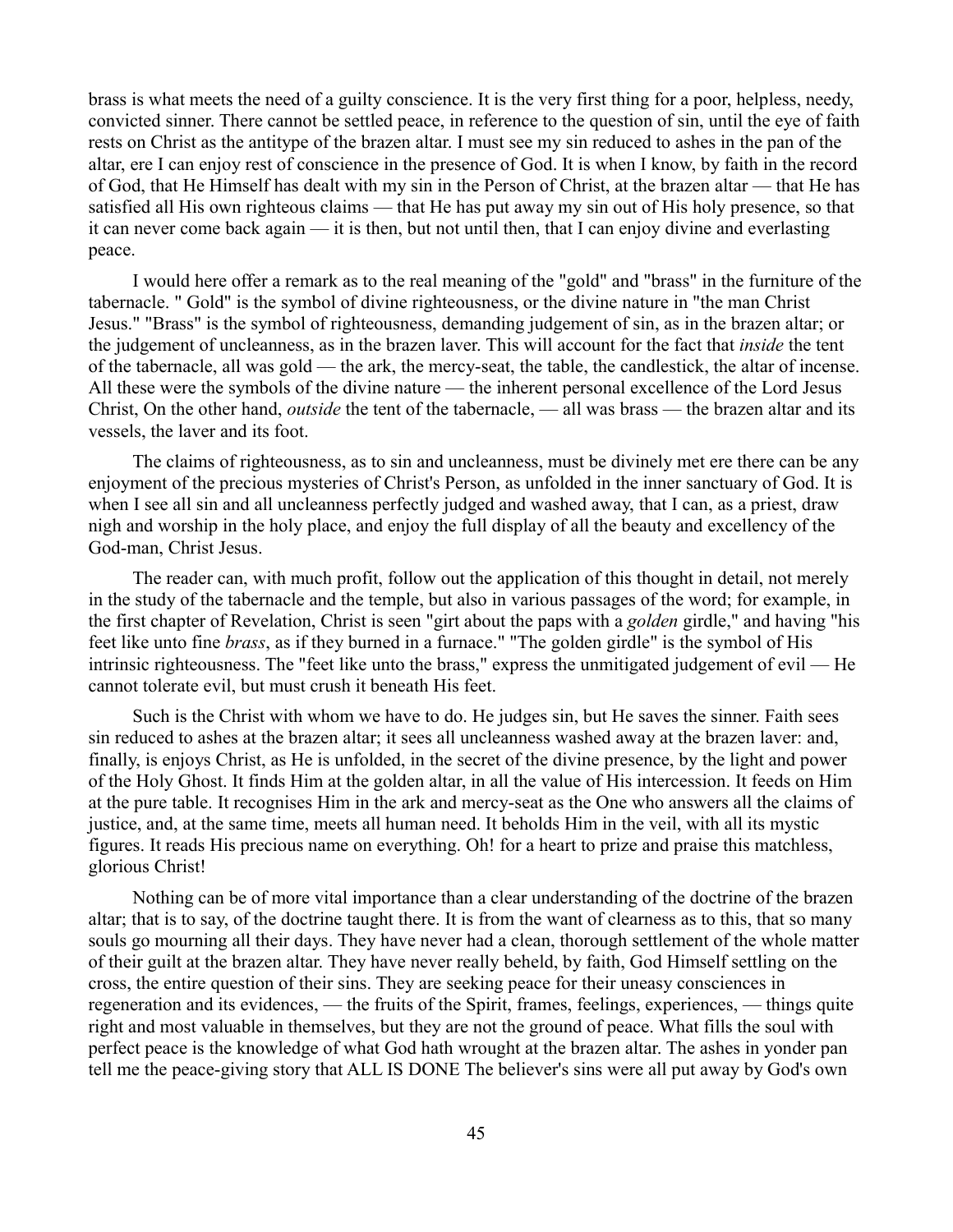hand of redeeming love. "He hath made Christ to be sin for us, who knew no sin, that we might be made the righteousness of God in him." (2 Cor. 5) All sin must be judged: but the believer's sins have been already judged in the cross ; hence, he is perfectly justified. To suppose that there could be anything against the very feeblest believer, is to deny the entire work of the cross. His sins and iniquities have been all put away by God Himself, and therefore they must needs be perfectly put away. They all went with the outpoured life of the Lamb of God.

Dear Christian reader, see that your heart is thoroughly established in the peace which Jesus has made "by the blood of His cross."

The priesthood being instituted, as in the two preceding chapters, we are here introduced to the position of true priestly worship and communion. The order is marked and instructive; and, moreover, precisely corresponds with the order of the believer's experience At the brazen altar, he sees the ashes of his sins; he then sees himself linked with One who, though personally pure and spotless, so that He could be anointed without blood, has, nevertheless, associated us with Himself in life, righteousness, and favour; and, finally, he beholds, in the golden altar, the preciousness of Christ, as the material on which the divine affections feed.

Thus it is ever; there must be a brazen altar and a priest before there can be a golden altar and incense. Very many of the children of God have never passed the brazen altar. They have never yet, in spirit, entered into the power and reality of true priestly worship. They do not rejoice in a full, clear, divine sense of pardon and righteousness; they have never reached the golden altar. They hope to reach it when they die; but it is their privilege to be at it now. The work of the cross has removed out of the way everything which could act as a barrier to their free and intelligent worship. The present position of all true believers is at the golden altar of incense.

This altar typifies a position of wondrous blessedness. There we enjoy the reality and efficacy of Christ's intercession. For ever done with self and all pertaining thereto, so far as any expectation of good is concerned, we are to be occupied with what He is before God. We shall find nothing in self but defilement. Every exhibition of it is defiling; it has been condemned and set aside in the judgement of God, and not a shred or particle thereof is to be found in the pure incense and pure fire, on the altar of pure gold: it could not be. We have been introduced, "by the blood of Jesus," into the sanctuary — a sanctuary of priestly service and worship, in which there is not so much as a trace of sin. We see the pure table, the pure candlestick, and the pure altar; but there is nothing to remind us of self and its wretchedness. Were it possible for ought of that to meet our view, it could but prove the death knell of our worship, mar our priestly food, and dim our light. Nature can have no place in the sanctuary of God. It, together with all its belongings, has been consumed to ashes; and we are now to have before our souls the fragrant odour of Christ, ascending in grateful incense to God: this is what God delights in. Everything that presents Christ in His own proper excellence, is sweet and acceptable to God. Even the feeblest expression or exhibition of Him, in the life or worship of a saint, is an odour of a sweet smell, in which God is well pleased.

Too often, alas! we have to be occupied with our failures and infirmities. If ever the workings of indwelling sin be suffered to rise to the surface, we must deal with our God about them, for He cannot go on with sin. He can forgive it, and cleanse us from it; He can restore our souls by the gracious ministry of our great High Priest; but He cannot go on in company with a single sinful thought. a light or foolish thought as well as an unclean or covetous one, is amply sufficient to mar a Christian's communion, and interrupt his worship. Should any such thought spring up, it must be judged and confessed, ere the elevated joys of the sanctuary can be known afresh. A heart in which lust is working,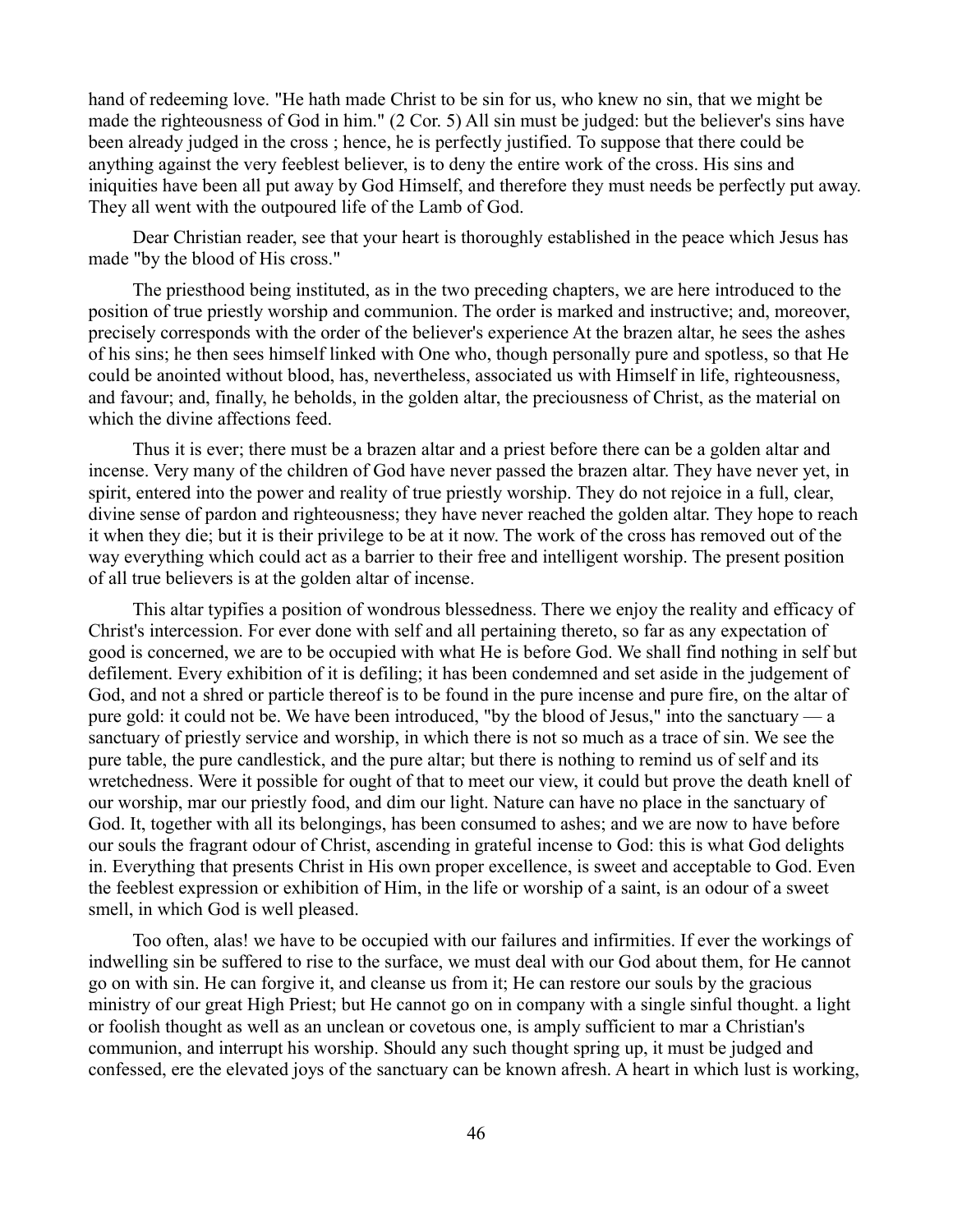is not enjoying the proper occupations of the sanctuary. When we are in our proper priestly condition, nature is as though it had no existence; then we can feed upon Christ. We can taste the divine luxury of being wholly at leisure from ourselves, and wholly engrossed with Christ.

All this can only be produced by the power of the Spirit. There is no need of seeking to work up nature's devotional feelings, by the various appliances of systematic religion. There must be pure fire as well as pure incense. (Compare Lev. 10: 1, with Lev. 16: 12) All efforts at worshipping God, by the unhallowed powers of nature, come under the head of "strange fire." God is the object of worship; Christ the ground and the material of worship; and the Holy Ghost the power of worship.

Properly speaking, then, as in the brazen altar, we have Christ in the value of His sacrifice, so in the golden altar, we have Christ in the value of His intercession. This will furnish my reader with a still clearer sense of the reason why the priestly office is introduced between the two altars. There is, as might be expected, an intimate connection between the two, for Christ's intercession is founded upon His sacrifice. "And Aaron shall make an atonement upon the horns of it, once in a year, with the blood of the sin-offering of atonement: once in the year shall he make atonement upon it throughout your generations: it is most holy unto the Lord." All rests upon the immovable foundation of SHED BLOOD. "Almost all things are by the law purged with blood; and without shedding of blood is no remission. It was therefore necessary that the pattern of things in the heavens should be purified with these; but the heavenly things themselves with better sacrifices than these. For Christ is not entered into the holy places made with hands, which are the figures of the true; but into heaven itself, now to appear in the presence of God for us." (Heb. 9: 22-24)

From verse 11-16 we have the atonement money for the congregation. All were to pay alike. "The rich shall not give more, and the poor shall not give less than half a shekel, when they give an offering unto the Lord, to make an atonement for your souls." In the matter of atonement, all must stand on one common platform. There may be a vast difference in knowledge, in experience, in capacity, in attainment, in zeal, in devotedness, but the ground of atonement is alike to all. The great apostle of the Gentiles, and the feeblest lamb in all the flock of Christ, stand on the same level, as regards atonement. This is a very simple and a very blessed truth. All may not be alike devoted and fruitful; but "the precious blood of Christ," and not devotedness or fruitfulness, is the solid and everlasting ground of the believer's rest. The more we enter into the truth and power of this, the more fruitful shall we be.

In Leviticus 27, we find another kind of valuation. When any one made "a singular vow," Moses valued him according to his age. In other words, when any one ventured to assume the ground of capacity, Moses, as the representative of *the claims* of God, estimated him "after the shekel of the sanctuary" If he were "poorer" than Moses' estimation, then he was to "present himself before the priest," the representative of *the grace* of God, who was to value him "according to his ability that vowed."

Blessed be God, we know that all His claims have been answered, and all our vows discharged by One who was at once the Representative of His claims and the Exponent of His grace, who finished the work of atonement upon the cross, and is now at the right hand of God. Here is sweet rest for the heart and conscience. Atonement is the first thing we get hold of, and we shall never lose sight of it. Let our range of intelligence be ever so wide, our fund of experience ever so rich, our tone of devotion ever so elevated, we shall always have to fall back upon the one simple, divine, unalterable, soul-sustaining doctrine of THE BLOOD. Thus it has ever been in the history of God's people, Thus it is, and thus it ever will be. The most deeply-taught and gifted servants of Christ have always rejoiced to come back to "that one well-spring of delight," at which their thirsty spirits drank when first they knew the Lord; and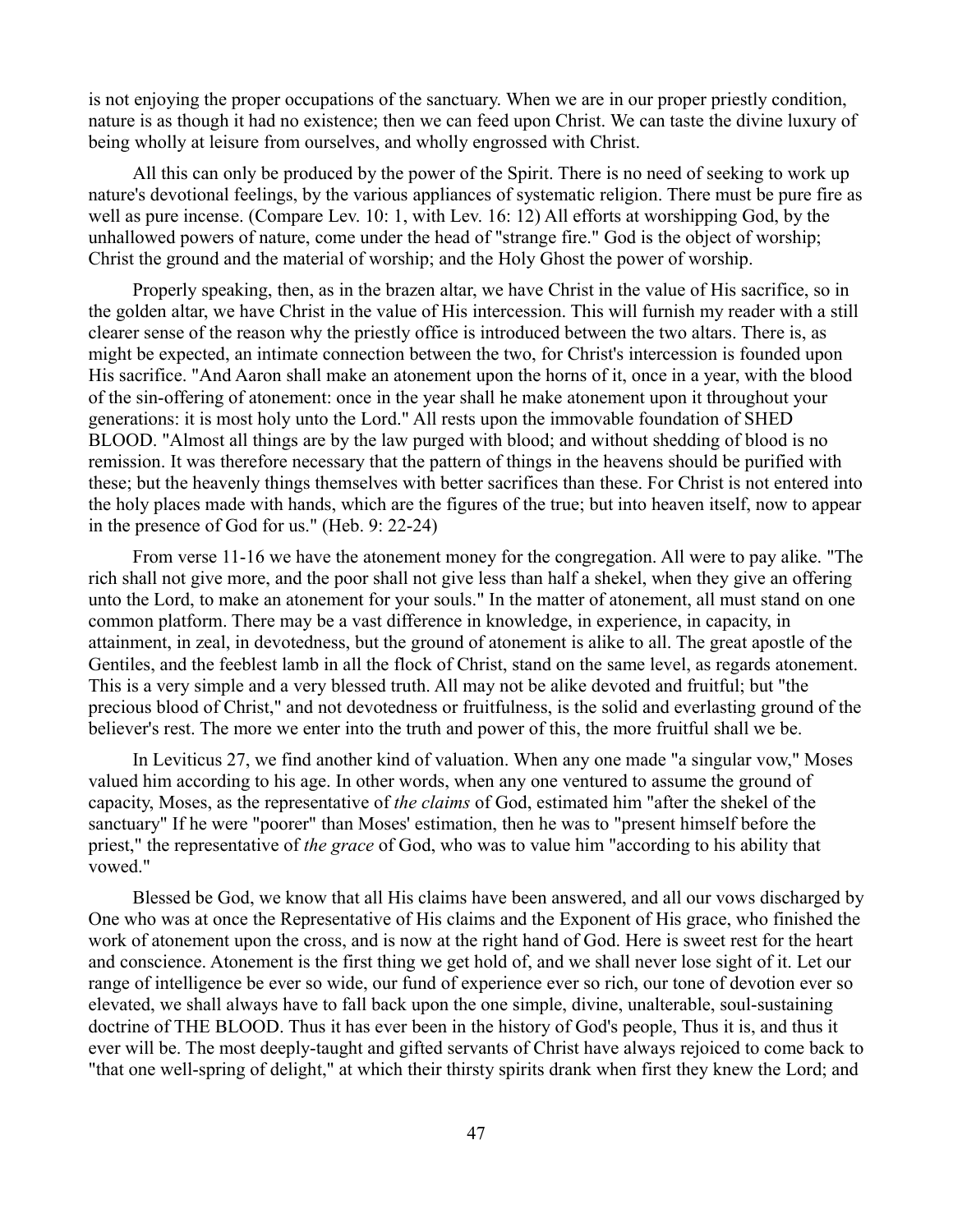the eternal song of the Church in glory will be, "Unto Him that; loved us and washed us from our sins in His own blood." The courts of heaven will for ever resound with the glorious doctrine of the blood.

From ver. 17-21 we are presented with "the brazen laver and its foot" — the vessel of washing and the basis thereof. These two are always presented together. (See Ex. 30: 28; Ex. 38: 8; Ex. 40: 11) In this laver the priests washed their hands and feet, and thus maintained that purity which was essential to the proper discharge of their priestly functions. It was not, by any means, a question of a fresh presentation of blood; but simply that action by which they were preserved in fitness for priestly service and worship. "When they go into the tabernacle of the congregation, they shall wash with water that they die not; or when they come near to the altar to minister, to burn offering made by fire unto the Lord: so they shall wash their hands and their feet that they die not."

There can be no true communion with God, save as personal holiness is diligently maintained. "If we say that we have fellowship with Him and walk in darkness, we lie, and do not the truth." (1 John 1: 6) This personal holiness can only flow from the action of the word of God on our works and ways. "By the words of thy lips I have kept me from the paths of the destroyer." Our constant failure in priestly ministry may be accounted for by our neglecting the due use of the laver. If our ways are not submitted to the purgative action of the word — if we continue in the pursuit or practice of that which, according to the testimony of our own consciences, the word distinctly condemns, the energy of our priestly character will, assuredly, be lacking. Deliberate continuance in evil and true priestly worship are wholly incompatible. "Sanctify them through thy truth, thy word is truth." If we have any uncleanness upon us, we cannot enjoy the presence of God. The effect of His presence would then be to convict us by its holy light. But when we are enabled, through grace, to cleanse our way, by taking heed thereto according to God's word, we are then morally capacitated for the enjoyment of His presence.

My reader will at once perceive what a vast field of practical truth is here laid open to him, and also how largely the doctrine of the brazen laver is brought out in the New Testament. Oh! that all those who are privileged to tread the courts of the sanctuary, in priestly robes, and to approach the altar of God, in priestly worship, may keep their hands and feet clean by the use of the true laver.

It may be interesting to note that the laver, with its foot, was made "of the looking-glasses of the women assembling, which assembled at the door of the tabernacle of the congregation." (See Ex. 38: 8) This fact is full of meaning. We are ever prone to be "like a man beholding his natural face in a glass; for he beholdeth himself and goeth away, and straightway forgetteth what manner of man he was." Nature's looking-glass can never furnish a clear and permanent view of our true condition. "But whoso looketh into the perfect law of liberty, and continueth therein, he being not a forgetful hearer but a doer of the word, this man shall be blessed in his deed." (James 1: 23-25) The man who has constant recourse to the word of God, and who allows that word to tell upon his heart and conscience, will be maintained in the holy activities of the divine life.

Intimately connected with the searching and cleaning action of the word is the efficacy of the priestly ministry of Christ. "For the word of God is quick and powerful, (i.e., *living and energetic*,) and sharper than any two-edged sword, piercing even to the dividing asunder of soul and spirit, and of the joints and marrow, and is a discerner of the thoughts and intents of the heart; neither is there any creature that is not manifest in his sight; but all things are naked and open to the eyes of him with whom we have to do." Then the inspired apostle immediately adds, "Seeing then that we have a great High Priest, that is passed through the heavens, Jesus the Son of God, let us hold fast our profession. For we have not an high priest which cannot be touched with a feeling of our infirmities; but was in all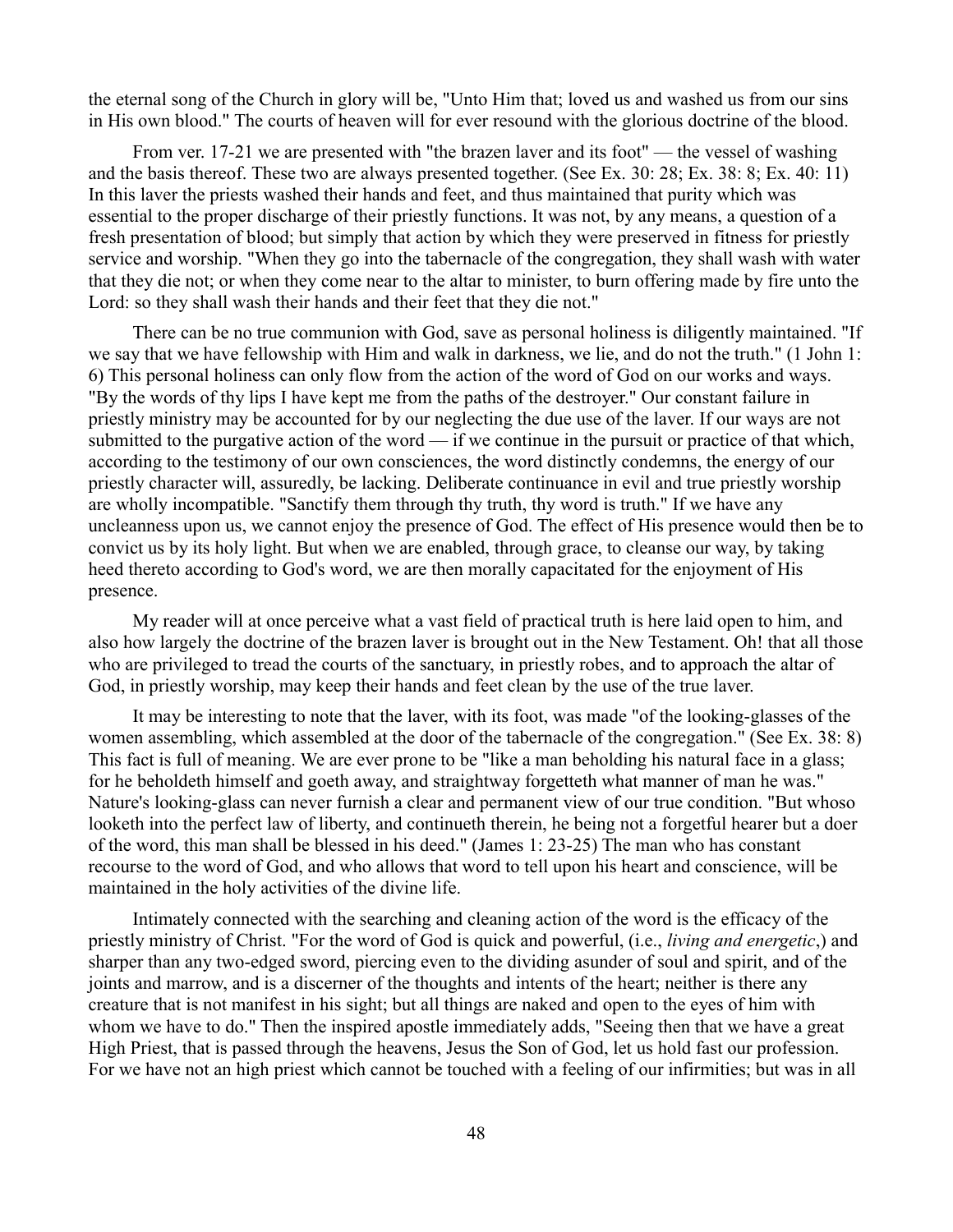points tempted like as we are, yet without sin. Let us therefore come boldly unto the throne of grace, that we may obtain mercy and find Grace to help in time of need." (Heb. 4: 12-16)

The more keenly we feel the edge of the word, the more we shall prize the merciful and gracious ministry of our High Priest. The two things go together. They are the inseparable companions of the Christian's path. The High Priest sympathises with the infirmities which the word detects and exposes. He is "a faithful" as well as "a merciful High Priest." Hence, it is only as I am making use of the laver that I can approach the altar. Worship must ever be presented in the power of holiness. We must lose sight of nature, as reflected in a looking-glass, and be wholly occupied with Christ, as presented in the word. In this way only shall the "hands and feet," the works and ways be cleansed, according to the purification of the sanctuary.

Prom ver. 22 - 23 we have the "holy anointing oil," with which the priests, together with all the furniture of the tabernacle, were anointed. In this we discern a type of the varied graces of the Holy Ghost, which were found, in all their divine fullness, in Christ. "All thy garments smell of myrrh, and aloes, and cassia, out of the ivory palaces, whereby they have made thee glad." (Ps. 45: 8) "God anointed Jesus of Nazareth with the Holy Ghost and with power." (Acts 10: 38) All the graces of the Spirit, in their perfect fragrance, centred in Christ; and it is from Him alone they can flow. He, as to His humanity, was conceived of the Holy Ghost; and, ere He entered upon His public ministry, He was anointed with the Holy Ghost; and, finally, when He had taken His seat on high, in token of an accomplished redemption, He shed forth upon His body, the Church, the precious gift of the Holy Ghost. (See Matt. 1: 20; Matt. 3: 16, 17; Luke 4: 18, 19; Acts 2: 33; Acts 10: 45, 46; Eph. 4: 8-13)

It is as those who are associated with this ever blessed and highly-exalted Christ that believers are partakers of the gifts and graces of the Holy Ghost; and, moreover, it is as they walk in habitual nearness to Him, that they either enjoy or emit the fragrance thereof. The unrenewed man knows nothing of this. " [Upon man's flesh it shall not be poured." The graces of the Spirit can never be connected with man's flesh, for the Holy Ghost cannot own nature. Not one of the fruits of the Spirit was ever yet produced "in nature's barren soil." "We must, be born again." It is only as connected with the new man, as being part of "the new creation," that we can know anything of the fruits of the Holy Ghost. It is of no possible value to seek to imitate those fruits and grace's. The fairest fruits that ever grew in nature's fields, in their highest state of cultivation — the most amiable traits which nature can exhibit, must be utterly disowned in the sanctuary of God. "Upon man's flesh shall it not be poured; neither shall ye make any other like it, after the composition of it: it is holy, and it shall be holy unto you. Whosoever compoundeth any like it, or whosoever putteth any of it upon a stranger, shall even be cut off from his people." There must be no counterfeit of the Spirit's work; all must be of the Spirit wholly, really of the Spirit. Moreover, that which is of the Spirit must not be attributed to man. "The natural man receiveth not the things of the Spirit of God; for they are foolishness unto him: neither can he know them, because they are spiritually discerned." (1 Cor. 2: 14)

There is a very beautiful allusion to this "holy anointing oil" in one of the "songs of degrees." "Behold," says the Psalmist, "how good and how pleasant it is for brethren to dwell together in unity! It is like the precious ointment upon the head, that ran down upon the beard, even Aaron's beard; that went down to the skirts of his garments." (Ps. 133: 1, 2.) The head of the priestly house being anointed with the holy oil, the very "skirts of his garments" must exhibit the precious effects. May my reader experience the power of this anointing! May he know the value of having "an unction from the Holy One," and of being " sealed with that Holy Spirit of promise!" Nothing is of any value, in the divine estimation, save that which connects itself immediately with Christ, and whatever is so connected can receive the holy anointing.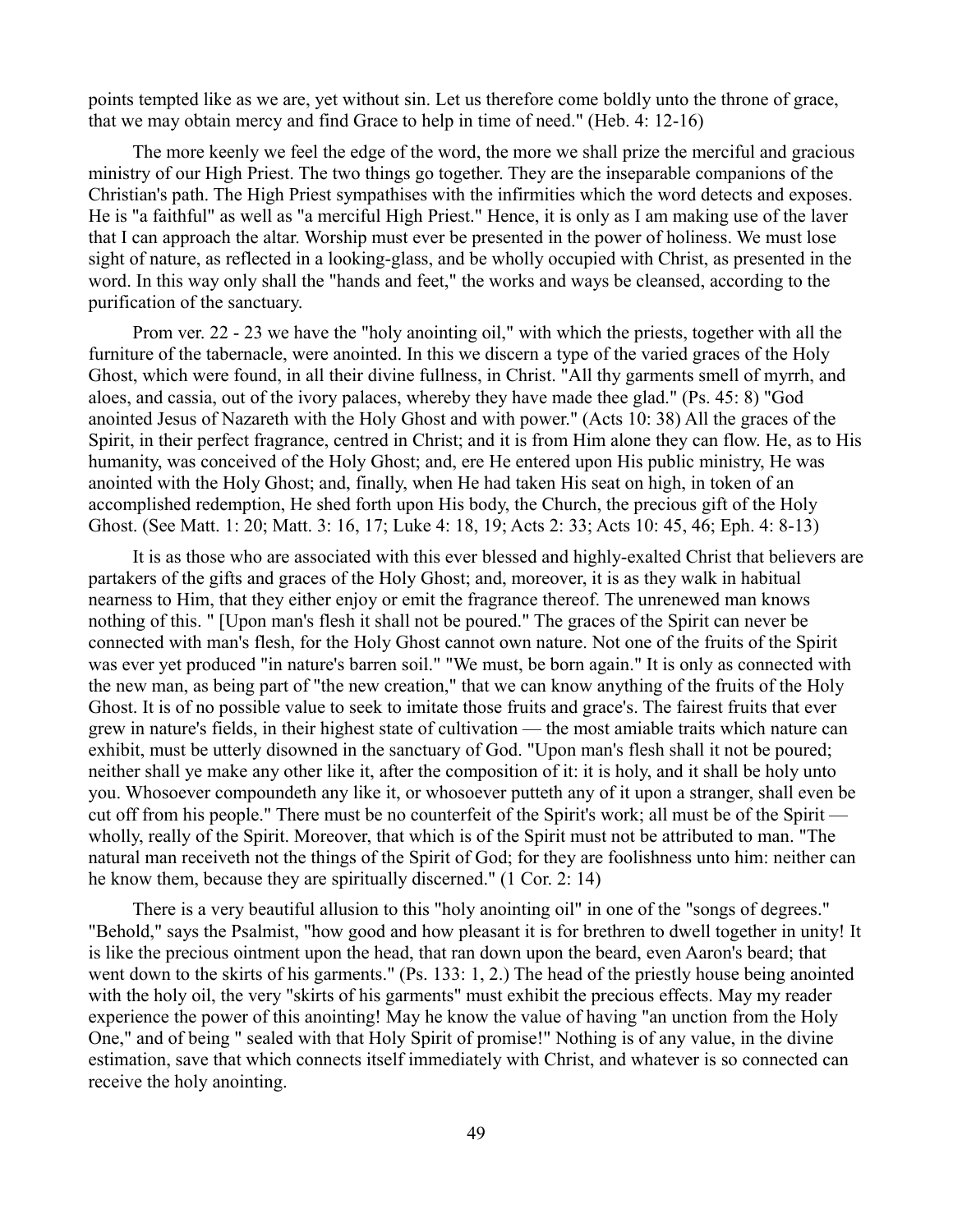In the concluding paragraph of this most comprehensive chapter, we have the "sweet spices tempered together, pure and holy." This surpassingly precious perfume presents to us the unmeasured and Immeasurable perfections of Christ. There was no special quantity of each ingredient prescribed, because the graces that dwell in Christ, the beauties and excellencies that are concentrated in His adorable Person, are without limit. Nought save the infinite mind of Deity could scan the infinite perfections of Him in whom all the fullness of Deity dwelleth; and as eternity rolls along its course of everlasting ages, those glorious perfections will ever be unfolding themselves in the view of worshipping saints and angels. Ever and anon, as some fresh beams of light shall burst forth from that central Sun of divine glory, the courts of heaven above, and the wide fields of creation beneath, shall resound with thrilling Alleluias to Him who was, who is, and who ever shall be the object of praise to all the ranks of created intelligence.

But not only was there no prescribed quantity of the ingredients; we also read, "of each there shall be a like weight." Every feature of moral excellence found its due place and proper proportion in Christ. No one quality ever displaced or interfered with another; all was "tempered together, pure and holy," and emitted an odour so fragrant that none but God could appreciate it.

"And thou shalt beat some of it very small, and put of it before the testimony in the tabernacle of the congregation, where I will meet with thee: it shall be unto you most holy." There is uncommon depth and power in the expression "very small It teaches us that every little movement in the life of Christ, every minute circumstance, every act, every word, every look, every feature, every trait, every lineament, emits an odour produced by an equal proportion — "a like weight" of all the divine graces that compose His character. The smaller the perfume was beaten, the more its rare and exquisite temper was manifested.

"And as for the perfume which thou shalt make, ye shall not make to yourselves according to the composition thereof: it shall be unto thee holy for the Lord. Whosoever shall make like unto that, to smell thereto, shall even be cut off from his people." This fragrant perfume was designed, exclusively, for Jehovah. Its place was "before the testimony." There is that in Jesus which only God could appreciate. True, every believing heart can draw nigh to His matchless Person, and more than satisfy its deepest and most intense longings; still, after all God's redeemed have drunk, to the utmost of their capacity; after angels have gazed on the peerless glories of the man Christ Jesus, as earnestly as their vision is capable of; after all, there will be that in Him which God alone can fathom and enjoy. No human or angelic eye could duly trace the exquisitely minute parts of that holy perfume "beaten very small." Nor could earth afford a proper sphere in which to emit its divine and heavenly odour.

Thus, then, we have, in our rapid sketch, reached the close of a clearly marked division of our book. We began at "the ark of the covenant," and travelled out to "the altar of brass;" we returned from "the altar or brass," and have come to the "holy perfume;" and, oh! what a journey is this, if only it be travelled, not in company with the false and flickering light of human imagination, but by the infallible lamp of the Holy Ghost! What a journey if only it be travelled, not amid the shadows of a bygone dispensation, but amid the personal glories and powerful attractions of the Son, which are there portrayed! If my reader has so travelled it, he will find his affections more drawn to Christ than ever; he will have a loftier conception of His glory, His beauty, His preciousness, His excellency, His ability to heal a wounded conscience, and satisfy a longing heart; he will have his eyes more thoroughly closed to all earth's attractions, and his ears closed to all earth's pretensions and promises. In one word, he will be prepared to utter a deeper and more fervent amen to the words of the inspired apostle, when he says, "IF ANY MAN LOVE NOT THE LORD JESUS CHRIST, LET HIM: BE ANATHEMA, MARANATHA."\* (1 Cor. 16: 22)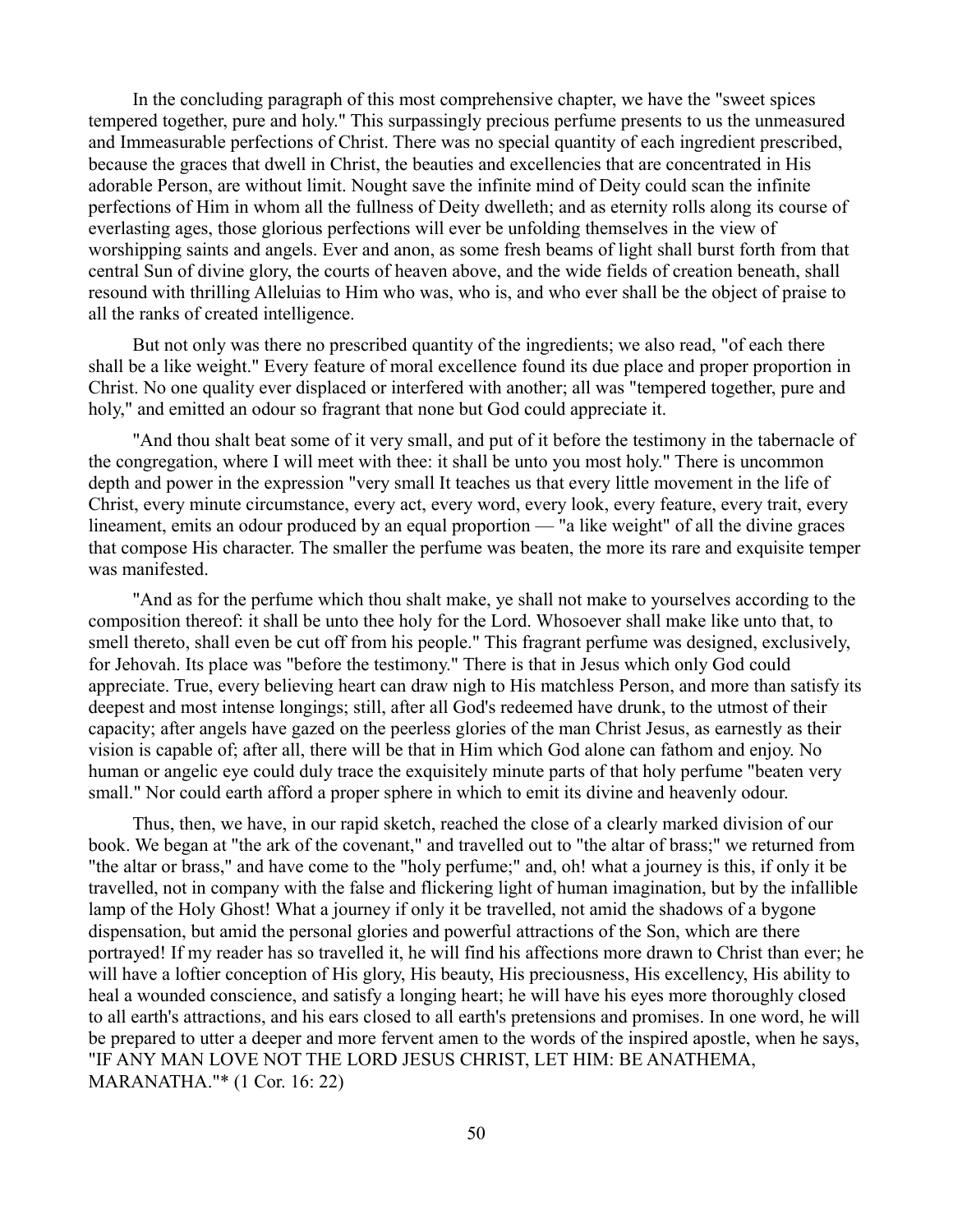{\*It is interesting to note the position of this most Solemn and startling denunciation. It occurs at the close of a long epistle, in the progress of which the apostle had to rebuke some of the grossest practical evils and doctrinal errors. How solemn, therefore, how full of meaning the fact, that when he comes to pronounce his anathema, it is not hurled at those who had introduced those errors and evils, but at the man who loves not the Lord Jesus Christ. Why is this? Is it because the Spirit of God makes little of errors and evils? Surely not; the entire epistle unfolds His thoughts as to these. But the truth is, when the heart is filled with love to the Lord Jesus Christ, there is an effectual safeguard against all manner of false doctrine and malpractice. If a man does not love Christ, there is no accounting for the notions he may adopt, or the course he may pursue Hence the form and the position of the apostolic anathema.}

#### **Exodus 31**

The opening of this brief chapter records the divine call and the divine qualification of "Bezaleel and Aholiab" to do the work of the tabernacle of the congregation. "And the Lord spake unto Moses, saying, See, *I have called* by name Bezaleel the son of Uri, the son of Hur, of the tribe of Judah: and *I have "filled* him with the Spirit of God, in wisdom, and in understanding, and in knowledge, and in all manner of workmanship..... And I, behold, *I have given* with him Aholiab the son of Ahisamach, of the tribe of Dan: and in the hearts of all that are wise-hearted *I have put* wisdom, that they may make all that *I have commanded*." Whether for "the work of the tabernacle" of old, or "the work of the ministry" now, there should be the divine selection, the divine call, the divine qualification, the divine appointment; and all must be done according to the divine commandment. Man could not select, call, qualify, or appoint to do the work of the tabernacle; neither can he, to do the work of the ministry. Furthermore, no man could presume to appoint himself to do the work of the tabernacle; neither can he to do the work of the ministry. It was, it is, it must be, wholly and absolutely divine. Men may run as sent of their fellow, or men may run of themselves; but let it be remembered that all who run, without being sent of God, shall, one day or other, be covered with shame and confusion of face. Such is the plain and wholesome doctrine suggested by the words, "I have called" "I have filled," "I have given," "I have put," "I have commanded." The words of the Baptist must ever hold good, "a man can receive nothing except it be given him from heaven." (John 3: 27) He can, therefore, have but little room to boast of himself; and just as little to be jealous of his fellow.

There is a profitable lesson to be learnt from a comparison of this chapter with Genesis 6. "Tubalcain was an instructor of every artificer in brass and iron." The descendants of Cain were endowed with unhallowed skill to make a cursed and groaning earth a delectable spot, without the presence of God. "Bezaleel and Aholiab," on the contrary, were endowed with divine skill to beautify a sanctuary which was to be hallowed and blessed by the presence and glory of the God of Israel.

Reader, let me ask you just to pause and put this solemn question to your conscience, "Whether am I devoting whatever of skill or energy I possess to the interests of the Church, which is God's dwelling place, or to beautify an ungodly, Christless world?" Say not, in thine heart, "I am not divinely called or divinely qualified for the work of the ministry." Remember that though all Israel were not Bezaleels or Aholiabs, yet all could serve the interests of the sanctuary. There was an open door for all to communicate. Thus it is now. Each one has a place to occupy, a ministry to fulfil, a responsibility to discharge; and you and I are, at this moment, either promoting the interests of the house of God — the body of Christ — the Church, or helping on the godless schemes of a world, yet stained with the blood of Christ and the blood of all His martyred saints. Oh! let us deeply ponder this, as in the presence of the great Searcher of hearts, whom none can deceive — to whom all are known.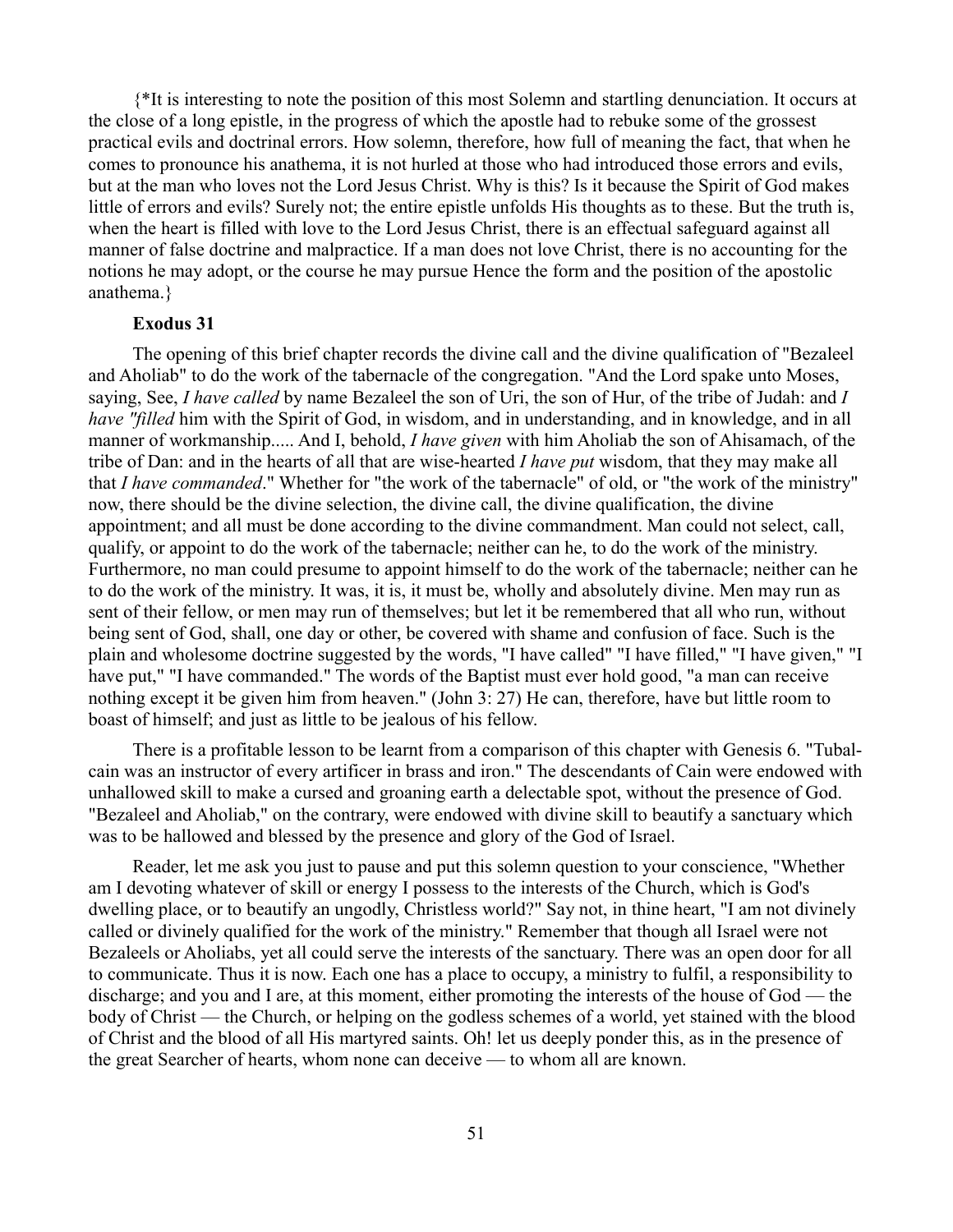Our chapter closes with a special reference to the institution of the Sabbath. It was referred to in Ex. 16 in connection with the manna; it was distinctly enjoined in Ex. 20, when the people were formally put under law; and here we have it again in connection with the setting up of the tabernacle. Whenever the nation of Israel is presented in some special position, or recognised as a people in special responsibility, then the Sabbath is introduced. And let my reader carefully note both the day and the mode in which it was to be observed, and also the object for which it was instituted in Israel. "Ye shall keep the Sabbath, therefore, for it is holy unto you: *every one that defileth it shall surely be put to death:* for whosoever doeth *any work* therein, that soul shall be cut *off* from among his people. Six days may work be done; but *in the seventh* is the Sabbath of rest, holy to the Lord: whosoever doeth any work in the Sabbath day, *he shall surely be put to death."* This is as explicit and absolute as anything can be. It fixes "the seventh day" and none other; and it positively forbids, on pain of death, all manner of work. There can be no avoiding the plain sense of this. And, be it remembered, that there is not so much as a single line of Scripture to prove that the Sabbath has been changed, or the strict principles of its observance, in the smallest degree, relaxed. If there be any Scripture proof, let my reader look it out for his own satisfaction.

Now, let us inquire if indeed professing Christians do keep God's Sabbath on the day and after the manner which He commanded. It were idle to lose time in proving that they do not. Well, what are the consequences of a single breach of the Sabbath? "*Cut off" — "Put to death."*

But, it will be said, "we are not under law, but under grace." Blessed be God for the sweet assurance! Were we under law, there is not one throughout the wide range of Christendom who should not, long since, have fallen beneath the stone of judgement, even upon the one solitary point of the Sabbath. But, if we are under grace, what is the day which belongs to us? Assuredly, "the first day of the week," "the Lord's day." This is the Church's day, the resurrection day of Jesus, who, having spent the Sabbath in the tomb, rose triumphant over all the powers of darkness, thus leading His people out of the old creation, and all that pertains thereto, into the new creation, of which He is the Head, and of which the first day of the week is the apt expression.

This distinction is worthy of the serious attention of the reader. Let him examine it prayerfully in the light of Scripture. There may be nothing and there may be a great deal in a mere name. In the present instance, there is a great deal more involved in the distinction between "the Sabbath" and " the Lord's day " than many Christians seem to be aware of. It is very evident that the first day of the week gets a place, in the Word of God, which no other day gets. No other day is ever called by that majestic and elevated title, "the Lord's day." Some, I am aware, deny that Rev. 1: 10 refers to the first day of the week; but I feel most fully assured that sound criticism and sound exegesis do both warrant, yea, demand the application of that passage, not to the day of Christ's advent in glory, but to the day of his resurrection from the dead.

But, most assuredly, the Lord's day is never once called the Sabbath. So far from this, the two days are, again and again, spoken of in their proper distinctness. Hence, therefore, my reader will have to keep clear of two extremes. In the first place, he will have to avoid the legalism which one finds so much linked with the term "Sabbath;" and, in the second place, he will need to bear a very decided testimony against every attempt to dishonour the Lord's day, or lower it to the level of an ordinary day. The believer is delivered, most completely, from the observance of "days and months, and times and years." Association with a risen Christ has taken him clean out of all such superstitious observances. But, while this is most blessedly true, we see that "the first day of the week " has a place assigned to it in the New Testament which no other has. Let the Christian give it that place. It is a sweet and happy privilege, not a grievous yoke.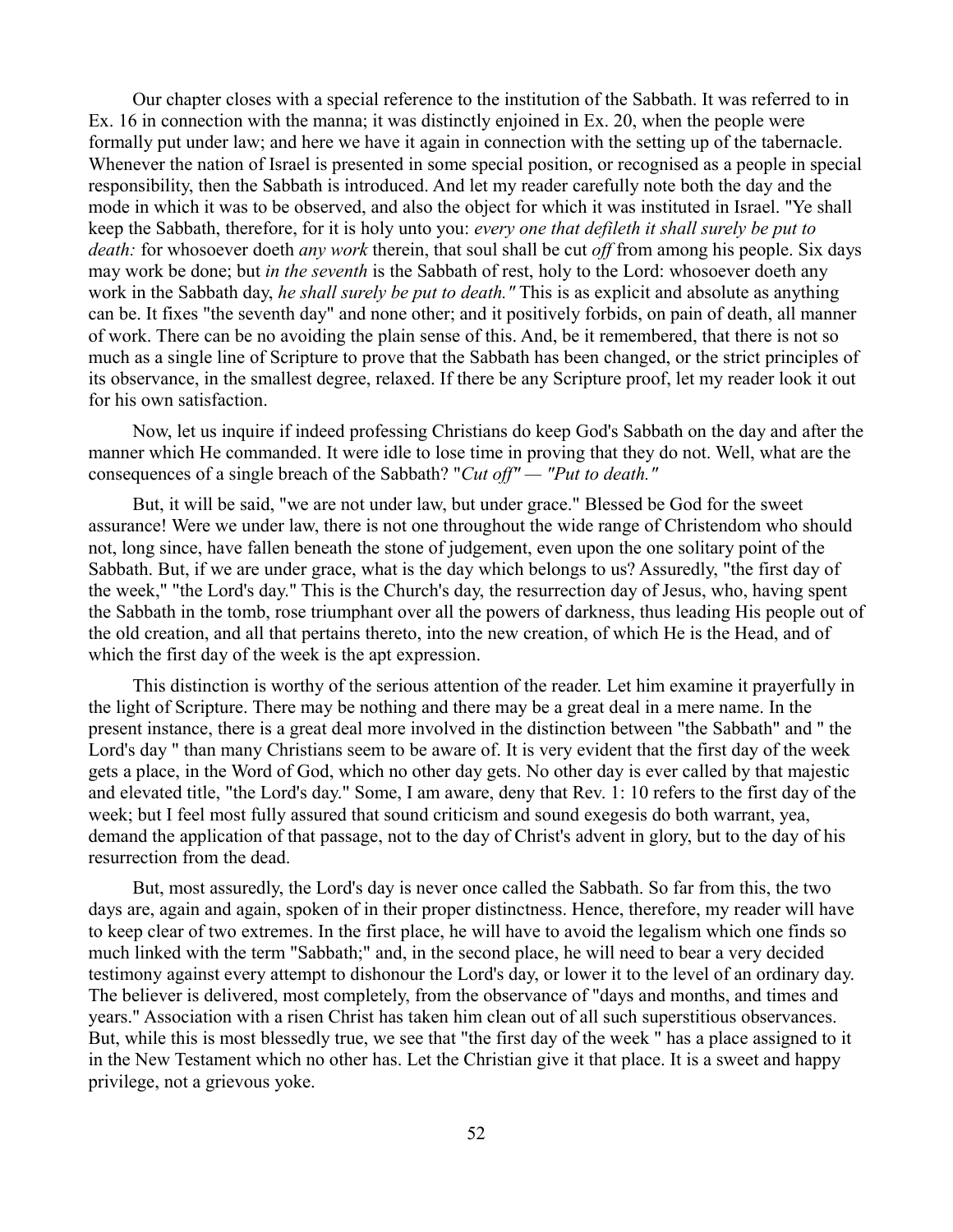Space forbids my further entrance upon this interesting subject. It has been gone into, elsewhere, as already intimated, in the earlier pages of this volume. I shall close these remarks by pointing out, in one or two particulars, the contrast between "the Sabbath" and "the Lord's day."

1. The Sabbath was the *seventh* day; the Lord's day is the *First*.

2. The Sabbath was a *test* of Israel's condition; the Lord's day is the *proof* of the Church's acceptance, on wholly unconditional grounds.

3. The Sabbath belonged to the old creation; the Lords day belongs to the new.

4. The Sabbath was a day of *bodily* rest for the Jew; the Lord's day is a day of *spiritual* rest for the Christian.

5. If the Jew worked on the Sabbath, he was to be put to *death* : if the Christian does not work on the Lord's day, he gives little proof of *life*. That is to say, if he does not work for the benefit of the souls of men, the extension of Christ's glory, and the spread of His truth. In point of fact, the devoted Christian, who possesses any gift, is generally more fatigued on the evening of the Lord's day than on any other in the week, for how can he rest while souls are perishing around him ?

6. The Jew was *commanded* by the *law* to abide in his tent; the Christian is *led* by the spirit of the *gospel* to go forth, whether it be to attend the public assembly, or to minister to the souls of perishing sinners. The Lord enable us, beloved reader, to rest more artlessly *in*, and labour more vigorously *for*, the name of the Lord Jesus Christ! We should *rest* in the spirit of a *Child*; and *labour* with the energy of a *man*.

### **Exodus 32**

We have now to contemplate something very different from that Which has hitherto engaged our attention. " The pattern of things in the heavens," has been before us — Christ in His glorious Person, gracious offices, and perfect work, as set forth in the tabernacle and all its mystic furniture. We have been, in spirit, on the mount, hearkening to God's own words — the sweet utterances of Heaven's thoughts, affections, and counsels, of which Jesus is "the Alpha and Omega, the beginning and the ending, the first and the last."

Now, however, we are called down to earth, to behold the melancholy wreck which man makes of everything to which he puts his hand. "And when the people saw that Moses delayed to come down out of the mount, the people gathered themselves together unto Aaron and said unto him, Up, make us gods which shall go before us; for as for this Moses, the man that brought us up out of the land of Egypt, we wot not what is become of him." What degradation is here! *Make us gods!* They were abandoning Jehovah, and placing themselves under the conduct of manufactured gods — gods of man's making. Dark clouds and heavy mists had gathered round the mount. They grew weary of waiting for the absent one, and of hanging on an unseen but real arm. They imagined that a god formed by "graving tool" was better than Jehovah; that a calf which they could see was better than the invisible, yet everywhere present, God; a visible counterfeit, than an invisible reality.

Alas! alas! it has ever been thus in man's history. The human heart loves something that can be seen; it loves that which meets and gratifies the senses. It is only faith that can "endure, as seeing him who is invisible." Hence, in every age, men have been forward to set up and lean upon human imitations of divine realities. Thus it is we see the counterfeits of corrupt religion multiplied before our eyes. Those things which we know, upon the authority of God's Word, to be divine and heavenly realities, the professing Church has transformed into human and earthly imitations. Having become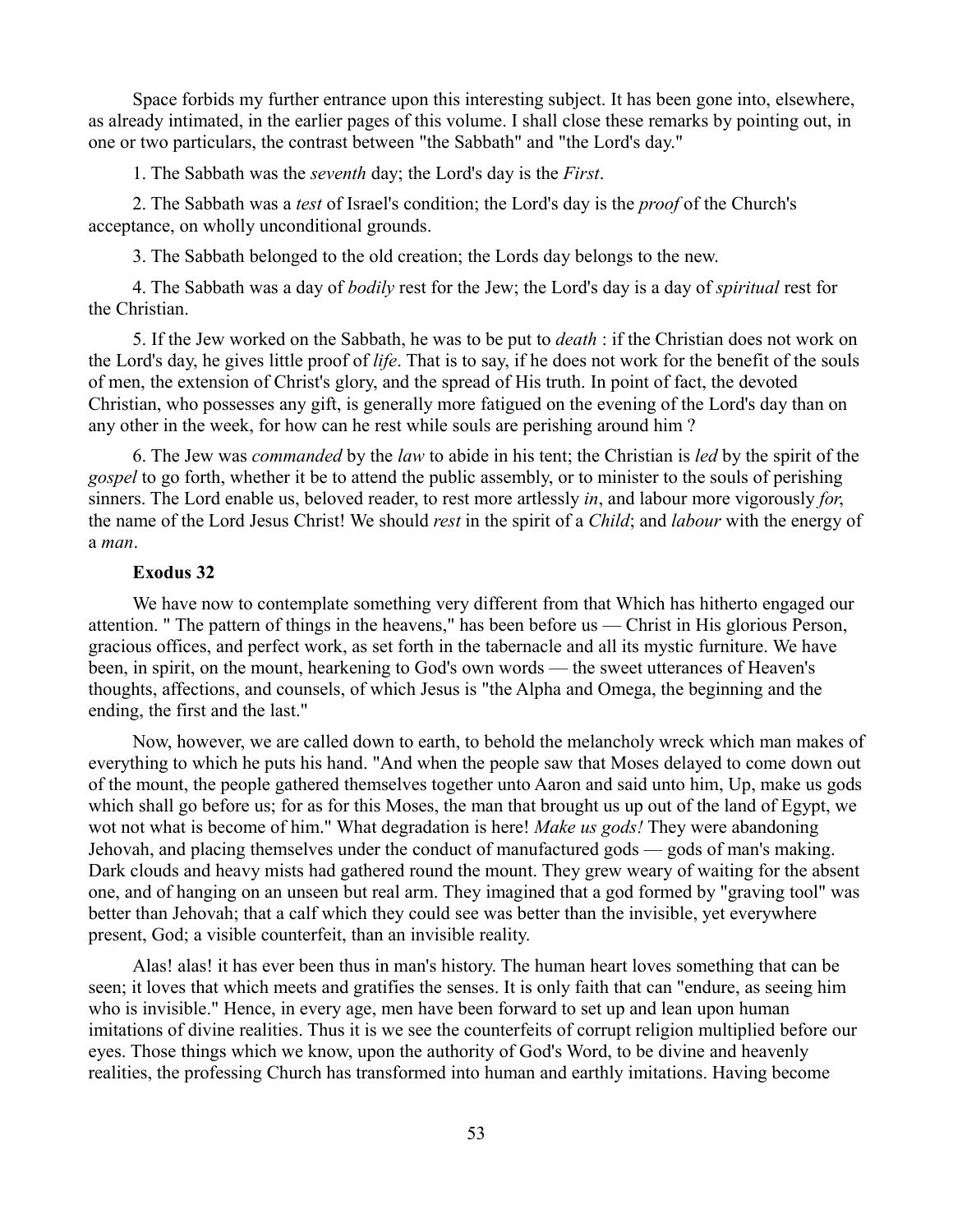weary of hanging upon an invisible arm, of trusting in an invisible sacrifice, of having recourse to an invisible priest, of committing herself to the guidance of an invisible head, she has set about "making" these things; and thus, from age to age, she has been busily at work, with "graving tool" in hand, graving and fashioning one thing after another, until we can, at length, recognise as little similarity between much that we see around us, and what we read in the word, as between " a molten calf" and the God of Israel.

*"Make us gods!"* What a thought! Man called upon to make gods, and people willing to put their trust in such! My reader, let us look within, and look around, and see if we cannot detect something of all this. We read, in 1 Cor. 10, in reference to Israel's history, that "all these things happened unto them for ensamples, (or types,) and they are written *for our admonition,* upon whom the ends of the world are come." (ver. 11) Let us, then, seek to profit by the "admonition." Let us remember that, although we may not just form and bow down before a molten calf" yet, that Israel's sin is a "type" of something into which we are in danger of falling. Whenever we turn away in heart from leaning exclusively upon God Himself, whether in the matter of salvation or the necessities of the path, we are, in principle, saying, "up, make us gods." It is needless to say we are not, in ourselves, a whit better than Aaron or the children of Israel; and if they acknowledge a calf instead of Jehovah, we are in danger of acting on the same principle, and manifesting the same spirit. Our only safeguard is to be much in the presence of God. Moses knew that the "molten calf was not Jehovah, and therefore he did not acknowledge it. But when we get out of the divine presence, there is no accounting for the gross errors and evils into which we may be betrayed.

We are called to live by faith; we can see nothing with the eye of sense. Jesus is gone up on high, and we are told to wait patiently for His appearing. God's word carried home to the heart, in the energy of the Holy Ghost, is the ground of confidence in all things, temporal and spiritual, present and future. He tells us of Christ's completed sacrifice; we, by grace, believe, and commit our souls to the efficacy thereof, and know we shall never be confounded. He tells us of a great High Priest, passed into the heavens, Jesus, the Son of God, whose intercession is all-prevailing; we, by grace, believe, and lean confidingly upon His ability, and know we shall be saved to the uttermost. He tells us of the living Head to whom we are linked, in the power of the Holy Ghost, and from whom we can never be severed by any influence, angelic, human, or diabolical; we, by grace, believe, and cling to that blessed Head, in simple faith, and know we shall never perish. He tells us of the glorious appearing of the Son from heaven; we, through grace, believe, and seek to prove the purifying and elevating power of "that blessed hope," and know we shall not be disappointed. He tells us of "an inheritance, incorruptible, undefiled, and that fadeth not away, reserved in heaven for us, who are kept by the power of God," for entrance thereinto in due time; we, through grace, believe and know we shall never be confounded. He tells us the hairs of our head are all numbered, and that we shall never want any good thing; we, through grace, believe, and enjoy a sweetly tranquillised heart.

Thus it is, or, as least, thus our God would have it. But then the enemy is ever active in seeking to make us cast away these divine realities, take up the "graving tool" of unbelief, and " make gods " for ourselves. Let us watch against him, pray against him, believe against him, testify against him, act against him: thus he shall be confounded, God glorified, and we ourselves abundantly blessed.

As to Israel, in the chapter before us, their rejection of God was most complete. "And Aaron said unto them, Break off the golden earrings, which are in the ears of your wives, of your sons, and of your daughters, and bring them unto me..... And he received them at their hand, and fashioned it with a graving tool, after he had made it a molten calf: and they said, *These be thy Gods*, O Israel, which brought thee up out of the land of Egypt. And when Aaron saw it, he built an altar before it; and Aaron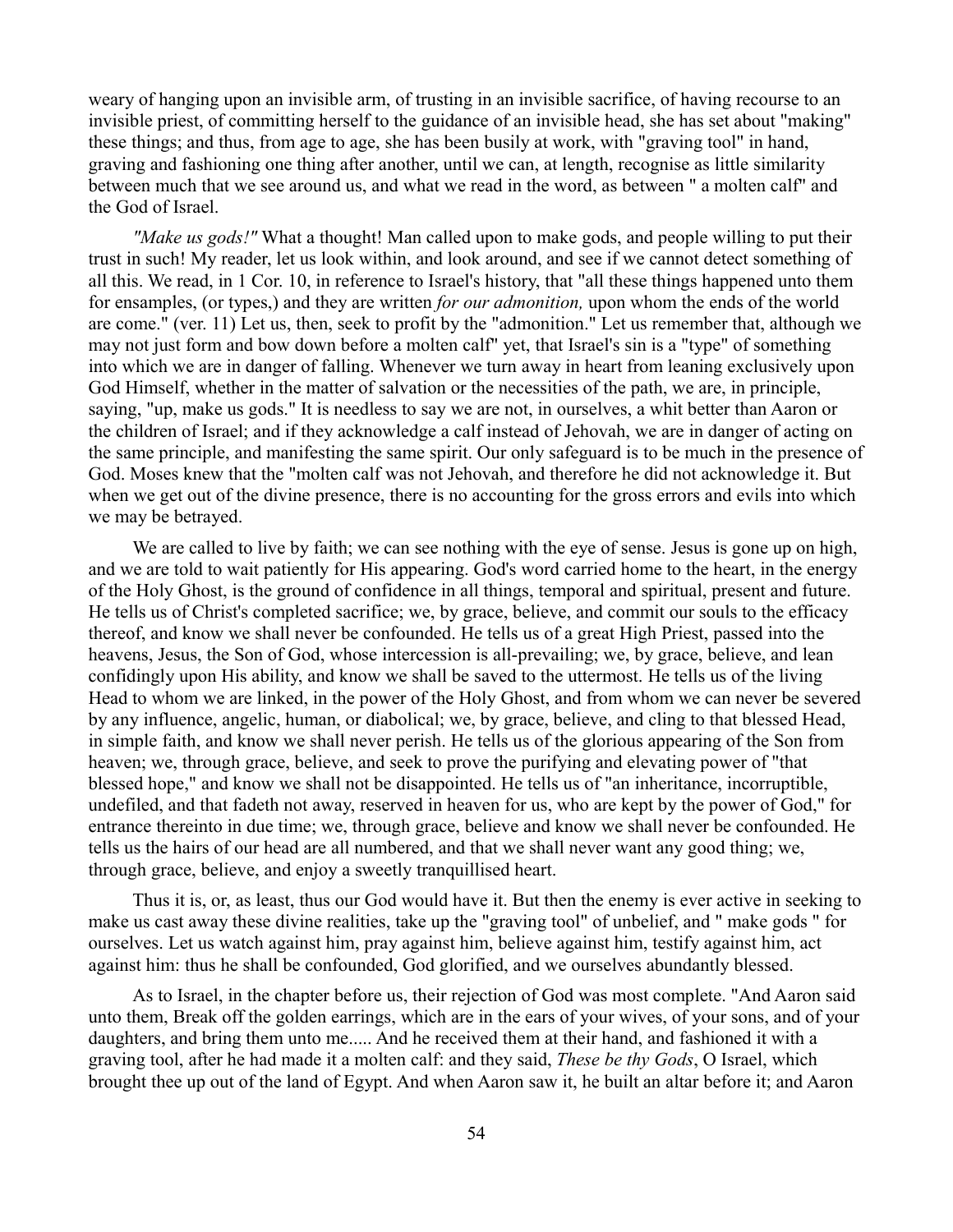made proclamation, and said, Tomorrow is *a feast unto the Lord."* This was entirely setting aside God, and putting a calf in His stead. When they could say that a calf had brought them up out of Egypt, they had, evidently, abandoned all idea of the presence and character of the true God. How "*quickly*" they must "have turned aside out of the Way," to have made such a gross and terrible mistake! And Aaron, the brother and yoke-fellow of Moses, led them on in this; and, with a calf before him, he could say, "Tomorrow is a feast unto Jehovah!" How sad! how deeply humbling! God was displaced by an idol. A thing, "graven by art and man's device," was set in the place of "the Lord of all the earth."

All this involved, on Israel's part, a deliberate abandonment of their connection with Jehovah. They had given Him up; and, accordingly, we find Him, as it were, taking them on their own ground. "And the Lord said unto Moses, Go, get thee down; for *thy people*, which thou broughtest out of the land of Egypt, have corrupted themselves; they have turned aside quickly out of the way which I commanded them.... I have seen this people, it is a stiff-necked people: now therefore let me alone, that my wrath may wax hot against them, and that I may consume them; and I will make of thee a greater nation." Here was an open door for Moses; and here he displays uncommon grace and similarity of spirit to that Prophet whom the Lord was to raise up like unto him. He refuses to be or to have anything without the people. He pleads with God on the ground of His own glory, and puts the people back upon Him in these touching words, "Lord, why doth thy wrath wax hot against thy people which thou hast brought up out of the land of Egypt with great power and a mighty hand? Wherefore should the Egyptians speak and say, For mischief did he bring them out, to slay them in the mountains, and to consume them from the face of the earth. Turn from thy fierce wrath and repent of this evil against *thy* people. Remember Abraham, Isaac, and Israel, thy servants, to whom thou swearest by thine own self, and saidst unto them, I will multiply your seed as the stars of heaven; and all this land that I have spoken of will I give unto your seed, and they shall inherit it for ever." This was powerful pleading. The glory of God, the vindication of His holy name. the accomplishment of His oath. These are the grounds on which Moses entreats the Lord to turn from His fierce wrath. He could not find, in Israel's conduct or character, any plea or ground to go upon. He found it all in God Himself.

The Lord had said unto Moses, "*Thy* people which *thou* broughtest up;" but Moses replies to the Lord, "*Thy* people which *thou* hast brought up." They were the Lord's people notwithstanding all; and His name, His glory, His oath were all involved in their destiny. The moment the Lord links Himself with a people, His character is involved, and faith will ever look at Him upon this solid ground. Moses loses sight of himself entirely. His whole soul is engrossed with thoughts of the Lord's glory and the Lord's people. Blessed servant! How few like him! And yet when we contemplate him in all this scene, we perceive how infinitely he is below the blessed Master. He came down from the mount, and when he saw the calf and the dancing, "his anger waxed hot, and he cast the tables out of his hands and brake them beneath the mount." The covenant was broken and the memorials thereof shattered to pieces; and then, having executed judgement in righteous indignation, "he said unto the people, Ye have sinned a great sin: and now I will go up unto the Lord; *peradventure* I shall make an atonement for your sin."

How different is this from what we see in Christ! He came down from the bosom of the Father, not with the tables in His hands, but with the law in his heart. He came down, not to be made acquainted with the condition of the people, but with a perfect knowledge of what that condition was. Moreover, instead of destroying the memorials of the covenant and executing judgement, He magnified the law and made it honourable, and bore the judgement of His people, in His own blessed Person, on the cross; and, having done all, He went back to heaven, not with a "*peradventure* I shall make an atonement for your sin," but to lay upon the throne of the Majesty in the highest, the imperishable memorials of an atonement already accomplished. This makes a vast and truly glorious difference.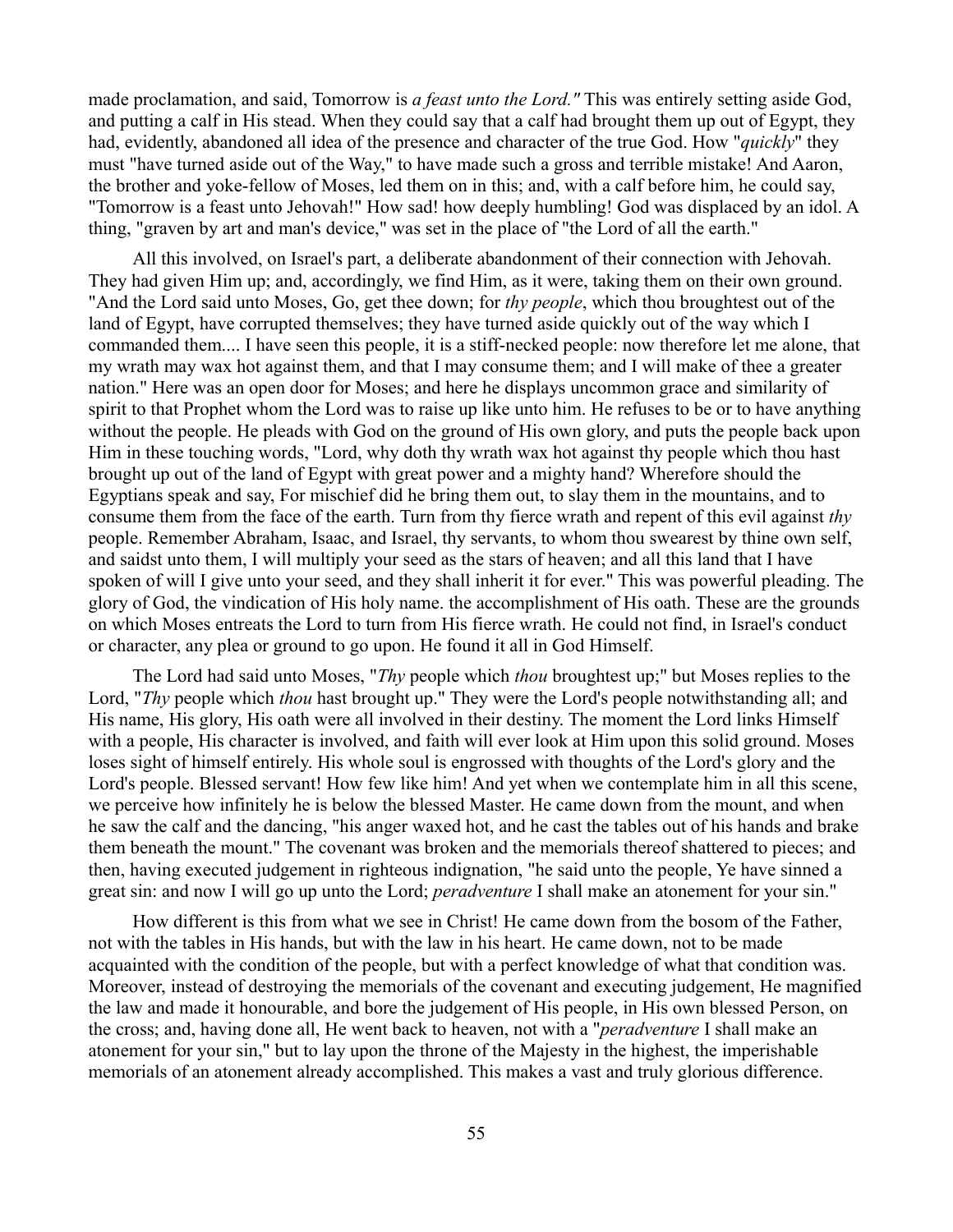Thank God, we need not anxiously gaze after our Mediator to know if haply He shall accomplish redemption for us, and reconcile offended Justice. No, He has done it all. His presence on high declares that the whole work is finished. He could stand upon the confines of this world, ready to take His departure, and, in all the calmness of a conscious victor — though He had yet to encounter the darkest scene of all — say, "I have glorified thee on earth: I have finished the work which thou gravest me to do." (John 17) Blessed Saviour! we may well adore thee, and well exalt in the place of dignity and glory in which eternal justice has set thee. The highest place in heaven belongs to thee; and thy saints only wait for the time when "every knee shall bow and every tongue confess that Jesus Christ is Lord, to the glory of God the Father." May that time speedily arrive!

At the close of this chapter Jehovah asserts His rights, in moral government, in the following words: "Whosoever hath sinned against me, him will I blot out of my book. Therefore, now go, lead the people unto the place of which I have spoken unto thee: behold, mine angel shall go before thee: nevertheless, in the day when I visit I will visit their sin upon them." This is God *in government*, not God in *the gospel*. Here He speaks of blotting out the *sinner*; in the gospel He is seen blotting out *sin*. a wide difference!

The people are to be sent forward, under the mediatorship of Moses, by the hand of an angel. This was very unlike the condition of things which obtained from Egypt to Sinai. They had forfeited all claim on the ground of law, and hence it only remained for God to fallback upon His own sovereignty and say, "I will be gracious to whom I will be gracious, and will show mercy on whom I will show mercy."

### **Exodus 33-34**

Jehovah refuses to accompany Israel to the land of promise. "I will not go up in the midst of thee; for thou art a stiff-necked people; lest I consume thee in the way." At the opening of this book, when the people were in the furnace of Egypt, the Lord could say, "I have surely seen the affliction of my people which are in Egypt, and have heard their cry by reason of their taskmasters; for I know their sorrows." But now He has to say, "I have seen this people, and, behold, it is a stiff-necked people." An afflicted people is an object of grace; but a stiff-necked people must be humbled. The cry of oppressed Israel had been answered by the exhibition of grace ; but the song of idolatrous Israel must be answered by the voice of stern rebuke.

"Ye are a stiff-necked people: I will come up into the midst of thee in a moment and consume thee: therefore now put off thy ornaments from thee that I may know what to do unto thee," It is only when we are really stripped of all nature's ornaments that God can deal with us. A naked sinner can be clothed; but a sinner decked in ornaments must be stripped. This is always true. We must be stripped of all that pertains to self, ere we can be clothed with that which pertains to God.

"And the children of Israel stripped themselves of their ornaments by the mount Horeb." There they stood beneath that memorable mount, their feasting and singing changed into bitter lamentations, their ornaments gone, the tables of testimony in fragments. Such was their condition, and Moses as once proceeds to act according to it. He could no longer own the people in their corporate character. The assembly had become entirely defiled, having set up an idol of their own making, in the place of God — a calf instead of Jehovah. "And Moses took the tabernacle and pitched it *without the camp,* afar off from the camp, and called it the tabernacle of the congregation." Thus the camp was disowned as the place of the divine presence. God was not — could not — be there. He had been displaced by a human invention. a new gathering point was, therefore, set up. "And it came to pass that every one which sought the Lord went out unto the tabernacle of the congregation, which was without the camp."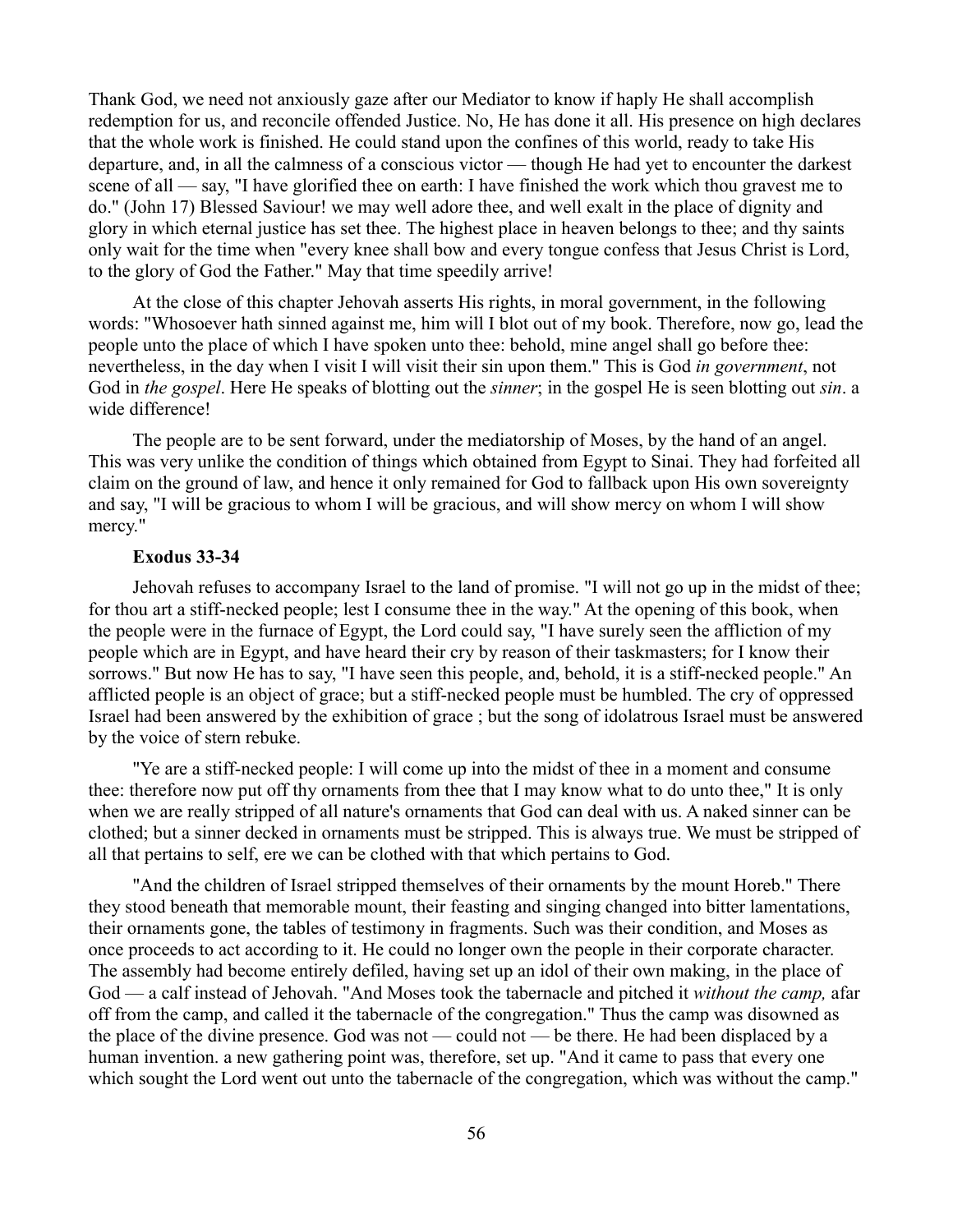There is here a fine principle of truth, which the spiritual mind will readily apprehend. The place which Christ now occupies is "without the camp," and we are called upon to "go forth unto him." It demands much subjection to the word to be able, with accuracy, to know what "the camp" really is, and much spiritual power to be able to go forth from it; and still more to be able, while "far off from it," to act towards those in it, in the combined power of holiness and grace — holiness, which separates from the defilement of the camp; grace, which enables us to act toward those who are involved therein.

"And the Lord spake unto Moses face to face, as a man speaketh unto his friend. And he turned again into the camp: but his servant Joshua, the son of Nun, a young man, departed not out of the tabernacle. Moses exhibits a higher degree of spiritual energy than his servant Joshua. It is much easier to assume a position of separation from the camp, than to act aright towards those within.

"And Moses said unto the Lord, See, thou sayest unto me, Bring up this people: and thou hast not let me know whom thou wilt send with me: yet thou hast said, I know thee by name, and thou hast also found grace in my sight." Moses entreats the accompanying presence of Jehovah as a proof of their having found *grace* in His sight. Were it a question of mere *justice*, He could only consume them by coming in their midst, because they were "a stiff-necked people." But directly He speaks of grace, in connection with the mediator, the very stiff-neckedness of the people is made a plea for demanding His presence. "If now I have found grace in thy sight, O Lord, let my Lord, I pray thee, go among us; *for it is a stiff-necked people;* and pardon our iniquity and our sin, and take us for thine inheritance." This is touchingly beautiful. a "stiff-necked people demanded the boundless grace and exhaustless patience of God. None but He could bear with them.

"And He said, My presence shall go with thee, and I will give thee rest." Precious portion! Precious hope! The presence of God with us, all the desert through, and everlasting rest at the end! Grace to meet our present need, and glory as our future portion! Well may our satisfied hearts exclaim, "It is enough, my precious Lord."

In Ex. 34 the second set of tables is given, not to be broken, like the first, but to be hidden in the ark, above which, as already noticed, Jehovah was to take His place, as the Lord of all the earth, in moral government. "And he hewed two tables of stone, like unto the first: and Moses rose up early in the morning and went up unto mount Sinai, as the Lord had commanded him, and took in his hand the two tables of stone. And the Lord descended in the cloud, and stood with them there, and proclaimed the name of the Lord. And the Lord passed by before him, and proclaimed the Lord, the Lord God, merciful and gracious, long-suffering, and abundant in goodness and truth, keeping mercy for thousands, forgiving iniquity, and transgression, and sin, and that will by no means clear the guilty; visiting the iniquity of the fathers upon the children, and upon the children's children, unto the third, and to the fourth generation." This, be it remembered, is God, as seen in His moral government of the world, and not as He is seen in the cross — not as' He shines in the face of Jesus Christ — not as He is proclaimed in the gospel of His grace. The following is an exhibition of God in the gospel: "And all things are of God, *who hath reconciled us to himself, by Jesus Christ,* and hath given to us the ministry of reconciliation; to wit, that God was in Christ, *reconciling the world unto Himself;* NOT IMPUTING their trespasses unto them, and hath committed unto us the *word of reconciliation."* (2 Cor. 5: 18, 19) "Not clearing" and "not imputing" present two totally different ideas of God. "Visiting iniquities" and cancelling them are not the same thing. The former is God in government, the latter is God in the gospel. In 2 Cor. 3 the apostle contrasts the "ministration" recorded in Exodus 34 with "the ministration" of the gospel. My reader would do well to study that chapter with care. From it he will learn that any one who regards the view of God's character given to Moses, on Mount Horeb, as unfolding the gospel, must have a very defective apprehension, indeed, of what the gospel is. Neither in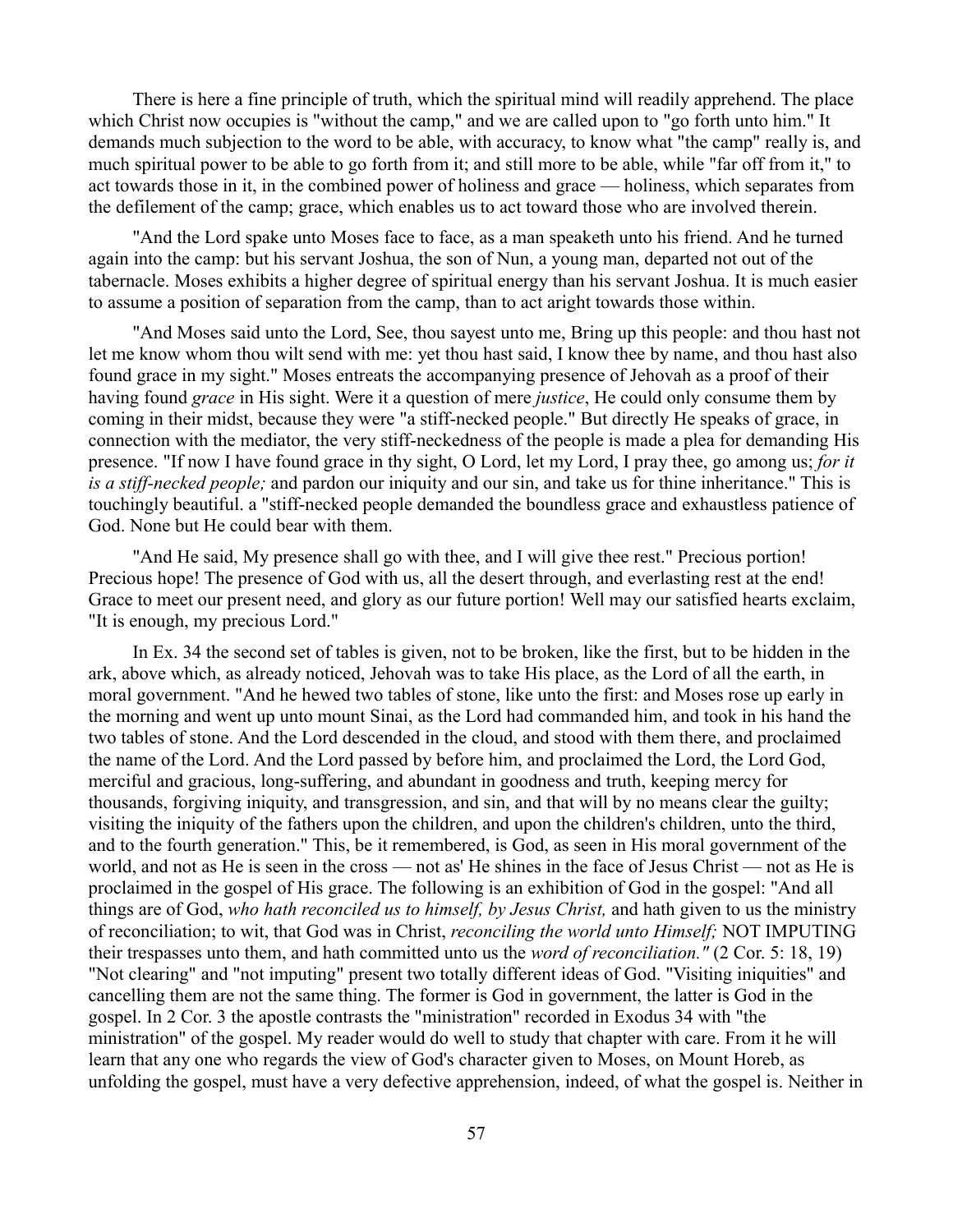creation, nor yet in moral government, do I, or can I, read the deep secrets of the Father's bosom. Could the prodigal have found his place in the arms of the One revealed on Mount Sinai? Could John have leaned his head on the bosom of that One? Surely not. But God has revealed Himself in the face of Jesus Christ. He has told out, in divine harmony, all His attributes in the work of the cross. There "mercy and truth have met together, righteousness and peace have kissed each other." Sin is perfectly put away, and the believing sinner perfectly justified "BY THE BLOOD OF THE CROSS." When we get a view of God, as thus unfolded, we have only, like Moses, to bow our head toward the earth and worship," — suited attitude for a pardoned and accepted sinner in the presence of God!

## **Exodus 35-40**

These chapters contain a recapitulation of the various parts of the tabernacle and its furniture; and inasmuch as, I have already given what I believe to be the import of the more prominent parts, it were needless to add more. There are, however, two things in this section from which we may deduce most profitable instruction, and these are, first, the *voluntary devotedness*; and, secondly, the *implicit obedience* of the people with respect to the work of the tabernacle of the congregation. And first, as to their voluntary devotedness, we read, "And all the consecration of the children of Israel departed from the presence of Moses. And they came, every one *whose heart stirred him up,* and every one whom *his spirit made willing,* and they brought *the Lord's offering* to the work of the tabernacle of the congregation, and for all his service, and for the holy garments. And they came, both men and women, *as many as were willing-hearted,* and brought bracelets and earrings, and rings, and tablets, all jewels of gold : and every man that offered offered an offering of gold unto the Lord. And every man with whom was found blue, and purple, and scarlet, and fine linen, and goats' hair, and red skins of rams, and badgers' skins, brought them. Every one that did offer an offering of silver and brass, brought the Lord's offering: and every man with whom was found shittim wood? for any work of the service, brought it. And all the women that were wise-hearted did spin with their hands, and brought that which they had spun, both of blue, and of purple, and of scarlet, and of fine linen. And all the women *whose heart stirred them up* in wisdom spun goats' hair. And the rulers brought onyx stones, and stones to be set for the ephod, and for the breastplate: and spice and oil for the light, and for the anointing oil, and for the sweet incense. The children of Israel brought *a willing offering unto the Lord* every man and woman, *whose heart made them willing to bring,* for all manner of work which the Lord had commanded to be made by the hand of Moses." (Ex. 35: 20-29.) And, again, we read, "And all the wise men that; wrought all the work of the sanctuary, came every man from his work which they made; and they spake unto Moses, saying, The people bring *much more than enough* for the service of the work, which the Lord commanded to make, ..., for the stuff they had was sufficient for all the work to make it, and too much." (Ver. 4-7.)

A lovely picture this of devotedness to the work of the sanctuary! It needed no effort to move the hearts of the people to give, no earnest appeals, no impressive arguments. Oh! no; their "*hearts* stirred them up." This was the true way. The streams of voluntary devotedness flowed from within. "Rulers," "men," "women" — all felt it to he their sweet privilege to give to the Lord, not with a narrow heart or niggard hand, but after such a princely fashion that they had "*enough and too much."*

Then, as to their *implicit obedience*, we read, "*according to all that the Lord commanded Moses,* so the children of Israel made all the work. And Moses did look upon all the work, and, behold, *they had done it as the Lord had commanded, even so had they done it:* and Moses blessed them." (Ex. 39: 42, 43) The Lord had given the most minute instructions concerning the entire work of the tabernacle. Every pin, every socket, every loop, every tach, was accurately set forth. There was no room left for man's expediency, his reason, or his common sense. Jehovah did not give a great outline and leave man